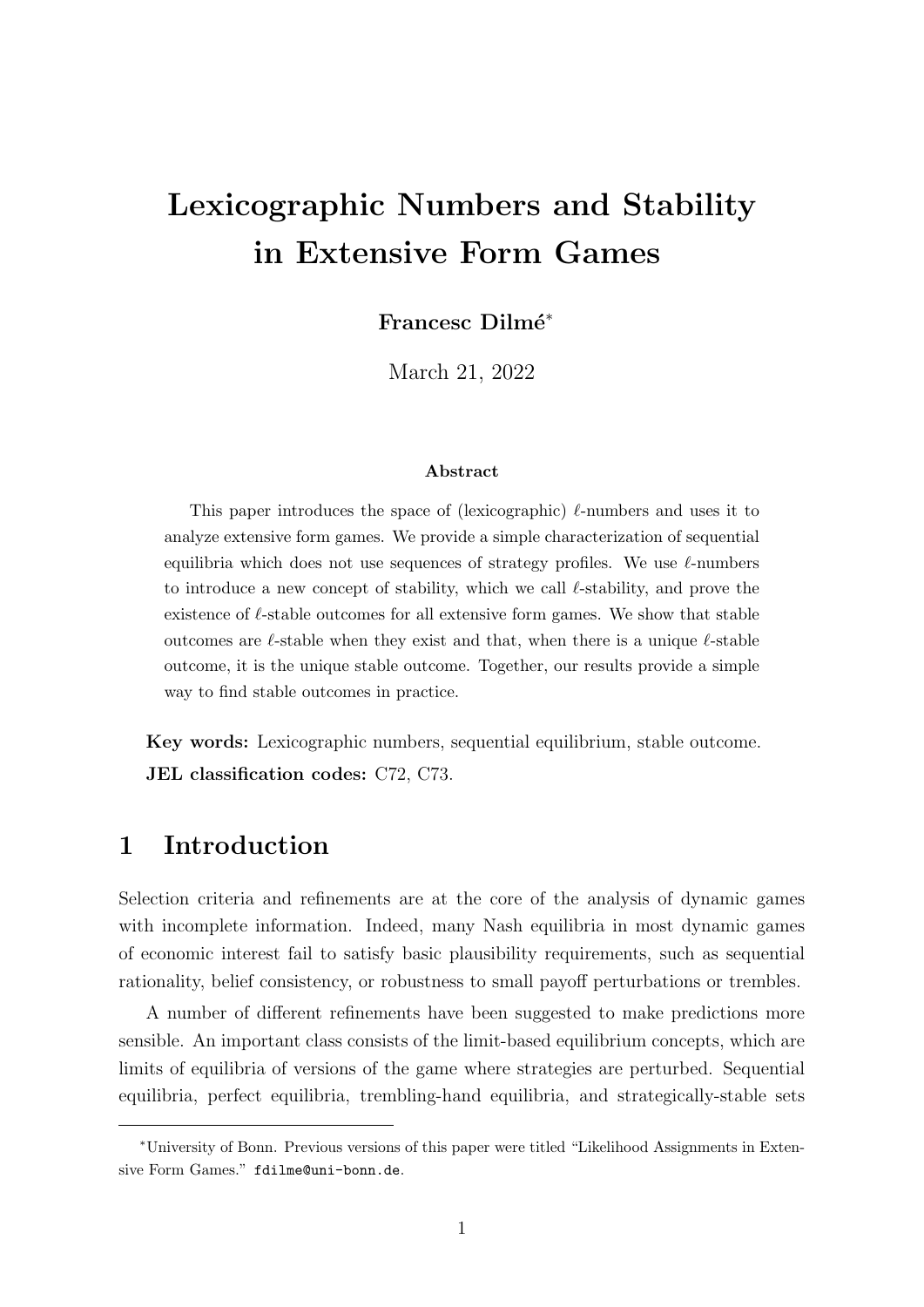of equilibria are the most prominent examples. A large literature shows that these equilibrium concepts are theoretically appealing, as they satisfy the aforementioned and other plausibility requirements (e.g., backwards or forward induction).

In practice, limit-based equilibrium concepts are difficult to use: proving or disproving a given candidate satisfies some refinement typically requires finding both the right perturbation sequences and limits of corresponding equilibrium strategies, which is often not feasible in most games. Instead, weaker and less theoretically appealing selection criteria are often used, such as different versions perfect Bayesian equilibrium, iterated deletion of weakly dominated strategies, or criteria specific to signaling games (such as intuitive criterion, D1, divinity, etc).

This paper has three main contributions, aimed at making limit-based equilibrium concepts easier to use. The first contribution is to construct the space of  $\ell$ -numbers to represent and simply work with asymptotic likelihoods without the need of using sequences. The second contribution is to provide a simple characterization of sequential equilibria in terms of  $\ell$ -numbers. The last contribution is to use the language of  $\ell$ numbers to define  $\ell$ -stable outcomes, show they always exist, and prove that satisfy forward induction and iterated strict dominance. We provide a procedure to obtain stable outcomes in practice. In a companion paper (Dilmé, 2021), we illustrate the usefulness of our approach.

We begin by defining the space of (lexicographic)  $\ell$ -numbers, also referred to as likelihoods, which consists of the set  $L \equiv \mathbb{R}_+ \times \mathbb{R}_{++}$ , equipped with (a) the lexicographic order and (b) some simple operations (sum, multiplication, and division). Each  $\ell$ number  $(\ell^r, \ell^p) \in L$  can be interpreted to represent the class of sequences that converge to 0 as  $(n^{-\ell^r}\ell^p)_n$ . Hence, each  $\ell$ -number of the form  $(0,\ell^p)$  is identified with the real number  $\ell^p \in \mathbb{R}_{++}$ . An  $\ell$ -number  $(\ell^r, \ell^p)$  with  $\ell^r > 0$  is referred to as an *infinitesimal*, and it is used to distinguish the likelihood of events with vanishing probability.[1](#page-1-0)

We use the language of  $\ell$ -numbers to generalize the concept of strategy profile. An  $\ell$ -strategy profile assigns a likelihood to each action, with the condition that the sum of the likelihoods of the actions available at each information set is 1. Assigning likelihoods to both histories and information sets is then straightforward, and done through the usual multiplication and addition of likelihoods of the actions and histories they are composed of.  $\ell$ -Numbers permit a simple characterization of belief consistency: an assessment is consistent if and only if it is generated by some  $\ell$ -strategy profile. An implication is that all consistent assessments can be generated by simple sequences of strategy profiles, where each action a played with zero probability in the limit is played with probability  $(n^{-\lambda^{r}(a)} \lambda^{p}(a))_n$  along the sequence, for some  $(\lambda^{r}(a), \lambda^{p}(a)) \in L$ .

<span id="page-1-0"></span> $1$ Our construction can be interpreted as a significanlty simplified version of hyperreal numbers (see [Robinson,](#page-23-0) [2016,](#page-23-0) for a review).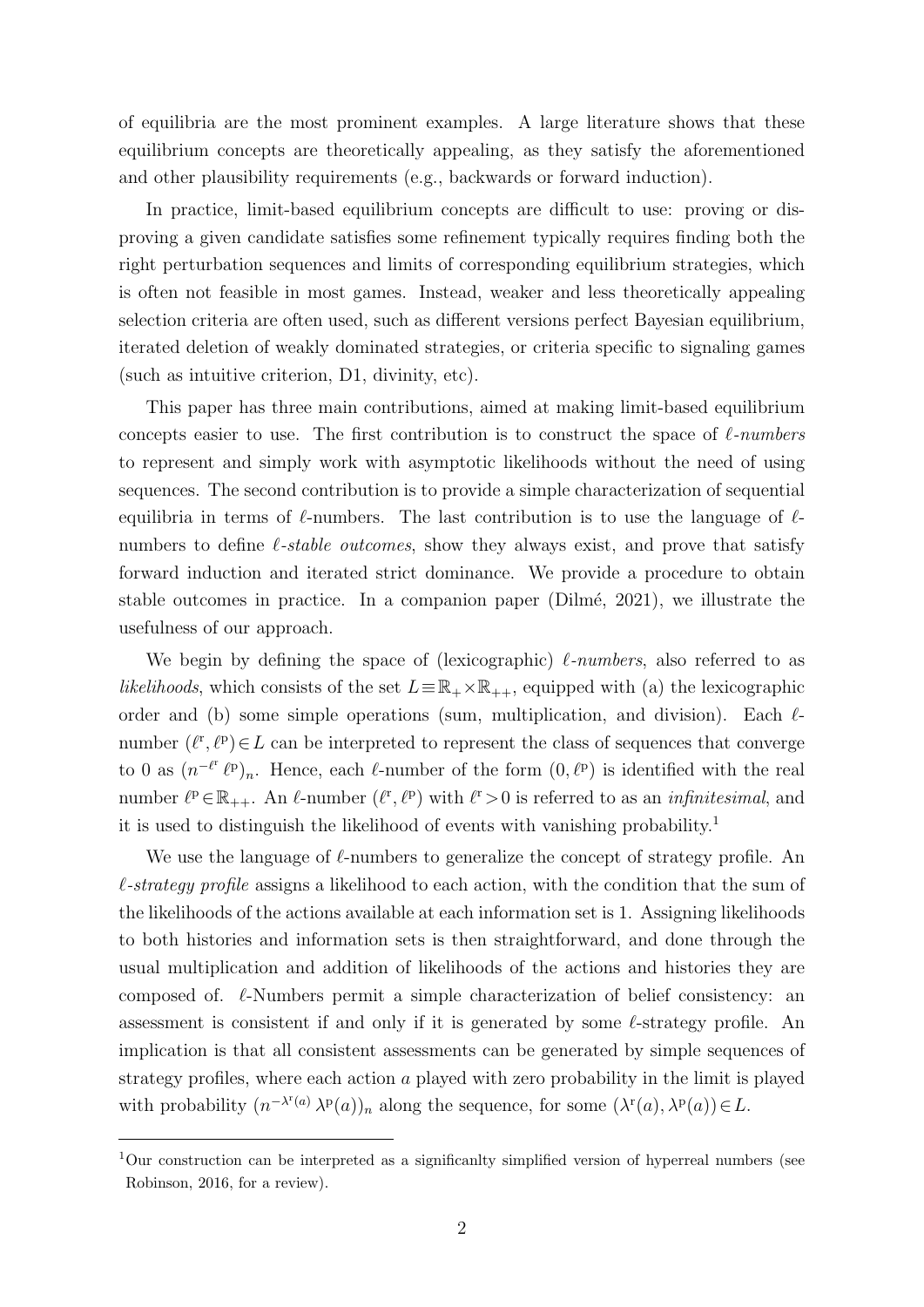We define an  $\ell$ -equilibrium as an  $\ell$ -strategy profile where the likelihood of an action is not infinitesimal only if such an action is sequentially optimal. We show that each  $\ell$ -equilibrium generates a sequential equilibrium, and that each sequential equilibrium is generated by some  $\ell$ -equilibrium. This characterization eases obtaining sequential equilibria, as it permits working directly "in the limit" both to determine sequential optimality and belief consistency.

With the goal of studying stability in mind, we generalize the concept of tremble. An  $\ell$ -tremble assigns an infinitesimal to each action, and is interpreted as the likelihood with which players make mistakes under a certain tremble. Paralleling trembling-hand perfection, an  $\ell$ -equilibrium for a given  $\ell$ -tremble is defined as an  $\ell$ -strategy profile that assigns a higher likelihood than the  $\ell$ -tremble only to actions which are sequentiallyoptimal. We show that  $\ell$ -equilibria for any given  $\ell$ -tremble can be characterized as limits of  $\varepsilon$ -perfect (instead of Nash) equilibria of perturbed versions of the game.

In the final part of our analysis, we define and characterize stability using  $\ell$ -numbers. In the spirit of strategic stability, we say that an outcome is  $\ell$ -stable if, for any  $\ell$ -tremble, there is some  $\ell$ -equilibrium for the  $\ell$ -tremble with the given outcome. Remarkably, unlike stable outcomes,  $\ell$ -stable outcomes always exist, even when payoffs are not generic. In fact,  $\ell$ -stability is shown to be more permissive than stability: when a stable outcome exists, it is  $\ell$ -stable. The reason is that an outcome is  $\ell$ -stable if and only if, for any tremble, there is a strategy profile where behavior at any decision point in the game is optimal *approximately* optimal (instead of exactly optimal). We show that  $\ell$ -stable outcomes satisfy strict versions of three important properties of stable outcomes: forward induction, iterated dominance, and invariance to reordering simultaneous moves.

We finally provide a procedure to obtain stable outcomes in practice. We first show that, when there is a unique  $\ell$ -stable outcome, such outcome is stable as well. Then, to prove that a given outcome is the unique stable outcome, it suffices to find an  $\ell$ -tremble with a unique  $\ell$ -equilibrium. We illustrate the procedure through some examples.

### 1.1 Related Literature

Since the definition of Nash equilibrium [\(Nash,](#page-23-1) [1951\)](#page-23-1), many refinements and selection criteria have been developed, especially for extensive form games. Perfect equilibrium [\(Selten,](#page-23-2) [1975\)](#page-23-2), sequential equilibrium [\(Kreps and Wilson,](#page-22-0) [1982\)](#page-22-0) or stable sets of equilibria [\(Kohlberg and Mertens,](#page-22-1) [1986\)](#page-22-1), were celebrated for their conceptual simplicity, universal applicability, and theoretical properties. The difficulty of using them (i.e., proving that a given strategy profile satisfies or fails their conditions) have limited their use in the analysis of concrete games in applications. In practice, less theoretically appealing concepts are used, such as versions of perfect Bayesian equilibrium [\(Fuden](#page-22-2)[berg and Tirole,](#page-22-2) [1991b\)](#page-22-2) or, for signaling games, selection criteria such as the intuitive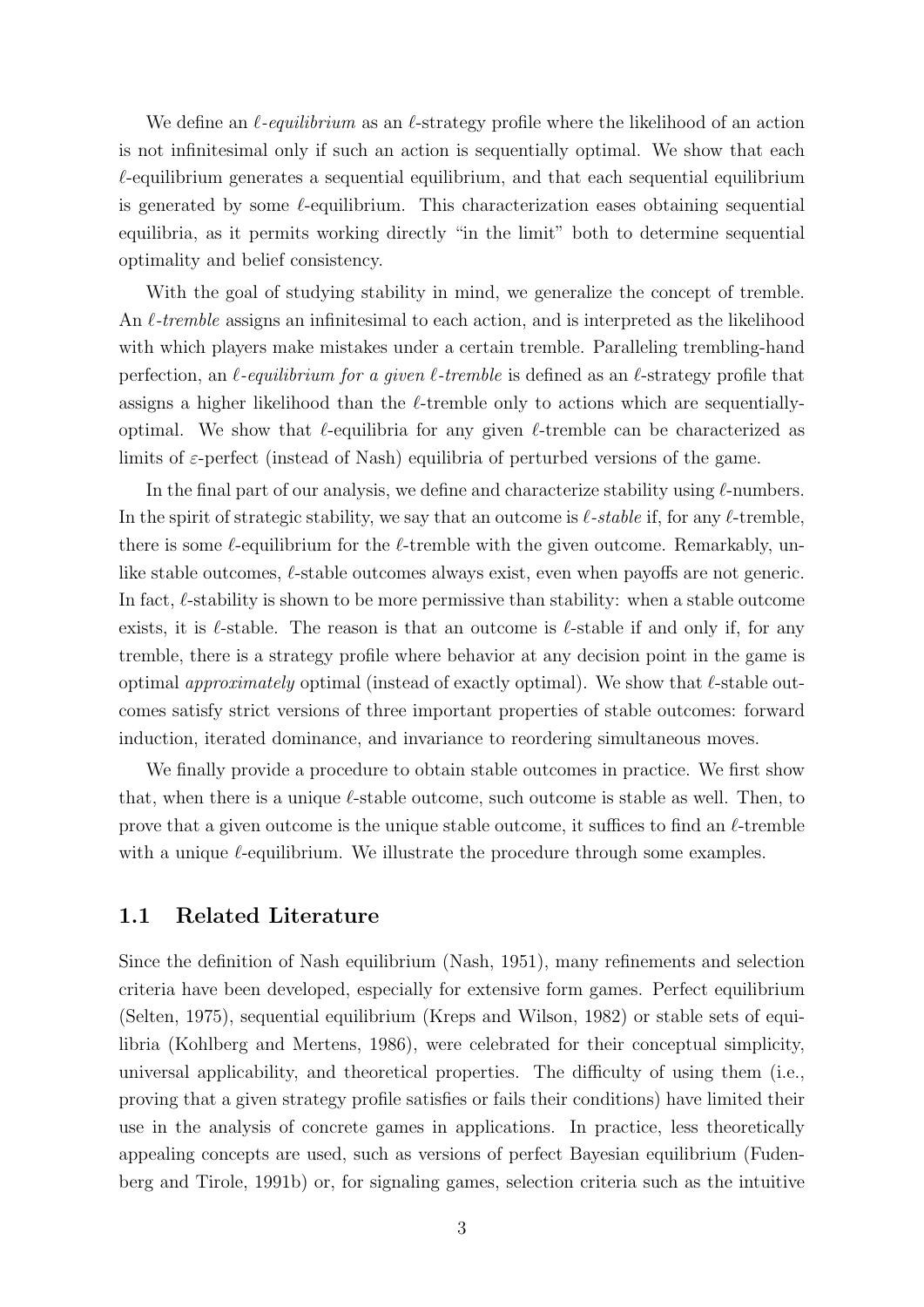criterion and D1 [\(Cho and Kreps,](#page-22-3) [1987\)](#page-22-3) or universal divinity [\(Banks and Sobel,](#page-22-4) [1987\)](#page-22-4). The crucial difference between  $\ell$ -stability and stability is that  $\ell$ -stability requires  $\varepsilon$ optimality instead of exact optimality along the perturbation sequence, hence it is less restrictive and ensures existence for all games. We show that, nonetheless,  $\ell$ -stability can be used to show stability when a unique  $\ell$ -stable outcome exists.<sup>[2](#page-3-0)</sup>

Our paper is part of a literature that uses a different approach to study limit-base equilibrium concepts: characterizing them without explicitly working with sequences. Most saliently, conditional probability systems (CPSs, see [Battigalli,](#page-22-5) [1996\)](#page-22-5) and lexicographic probability systems (LPSs, see [Blume, Brandenburger, and Dekel,](#page-22-6) [1991](#page-22-6) and [Govindan and Klumpp,](#page-22-7) [2003\)](#page-22-7), have been used to model each player's belief about the strategies chosen by the rest of the players in perfect and proper equilibria.<sup>[3](#page-3-1)[4](#page-3-2)</sup> As we dis-cuss in detail in Appendix [B,](#page-35-0) using  $\ell$ -numbers simplifies these approaches by retaining only the largest terms in a CPS or LPS. Studying only the largest terms significantly lowers the dimensionality of the objects and suffices to characterize consistency of assessments, to evaluate sequential rationality, and to define of stable outcomes. Furthermore, as we will see,  $\ell$ -strategy profiles and  $\ell$ -equilibria do not require global conditions (such as the "independence property" required for LPSs or CPSs), and can be defined information set by information set.

The rest of the paper is organized as follows: Section [2](#page-4-0) provides the notation for extensive form games used in the rest of the paper and introduces the space of  $\ell$ -numbers. Section [3](#page-6-0) defines  $\ell$ -strategy profiles and  $\ell$ -equilibria, and uses them to characterize con-sistent assessments and sequential equilibria. In Section [4,](#page-10-0) we define  $\ell$ -trembles and  $\ell$ -equilibria for a given  $\ell$ -tremble, and characterize them in terms of limits of  $\varepsilon$ -perfect equilibria. Section [5](#page-14-0) defines  $\ell$ -stable outcomes and analyzes their connection to stable outcomes. Finally, Section [6](#page-20-0) provides some examples and Section [7](#page-21-0) concludes. Appendix [A](#page-24-0) contains the omitted proofs, while Appendix [B](#page-35-0) contains an exposition of the relationship between  $\ell$ -strategy profiles, LPSs and CPSs.

<span id="page-3-0"></span><sup>2</sup>Our analysis does not consider payoff uncertainty, studied in [Fudenberg, Kreps, and Levine](#page-22-8) [\(1988\)](#page-22-8). Recently, [Takahashi and Tercieux](#page-23-3) [\(2020\)](#page-23-3) have shown that existence of outcomes robust to payoff uncertainty for generic payoffs. We show that  $\ell$ -stable outcomes are robust to payoff perturbations.

<span id="page-3-1"></span><sup>3</sup>Our construction does not offer a characterization of perfect or proper equilibria. Nevertheless, recall that equilibrium paths of perfect and sequential equilibria coincidence for generic payoffs.

<span id="page-3-2"></span><sup>4</sup>[Myerson](#page-22-9) [\(1986\)](#page-22-9) introduces conditional probability systems to specify conditional probabilities (or beliefs) on zero-probability events, characterizes them as limits of sequences of probability distributions and uses them to characterize sequential communication equilibria and predominant communication equilibria (see also [Kohlberg and Reny,](#page-22-10) [1997\)](#page-22-10). [Blume, Brandenburger, and Dekel](#page-22-6) [\(1991\)](#page-22-6) employ LPSs to provide a decision-theoretic representation of preferences under lexicographic beliefs, and use it to characterize (normal-form) perfect and proper equilibria. Similarly, [Mailath, Samuelson, and](#page-22-11) [Swinkels](#page-22-11) [\(1997\)](#page-22-11) use LPSs to characterize strategic independence respecting equilibria (SIRE) and compare them to proper equilibria.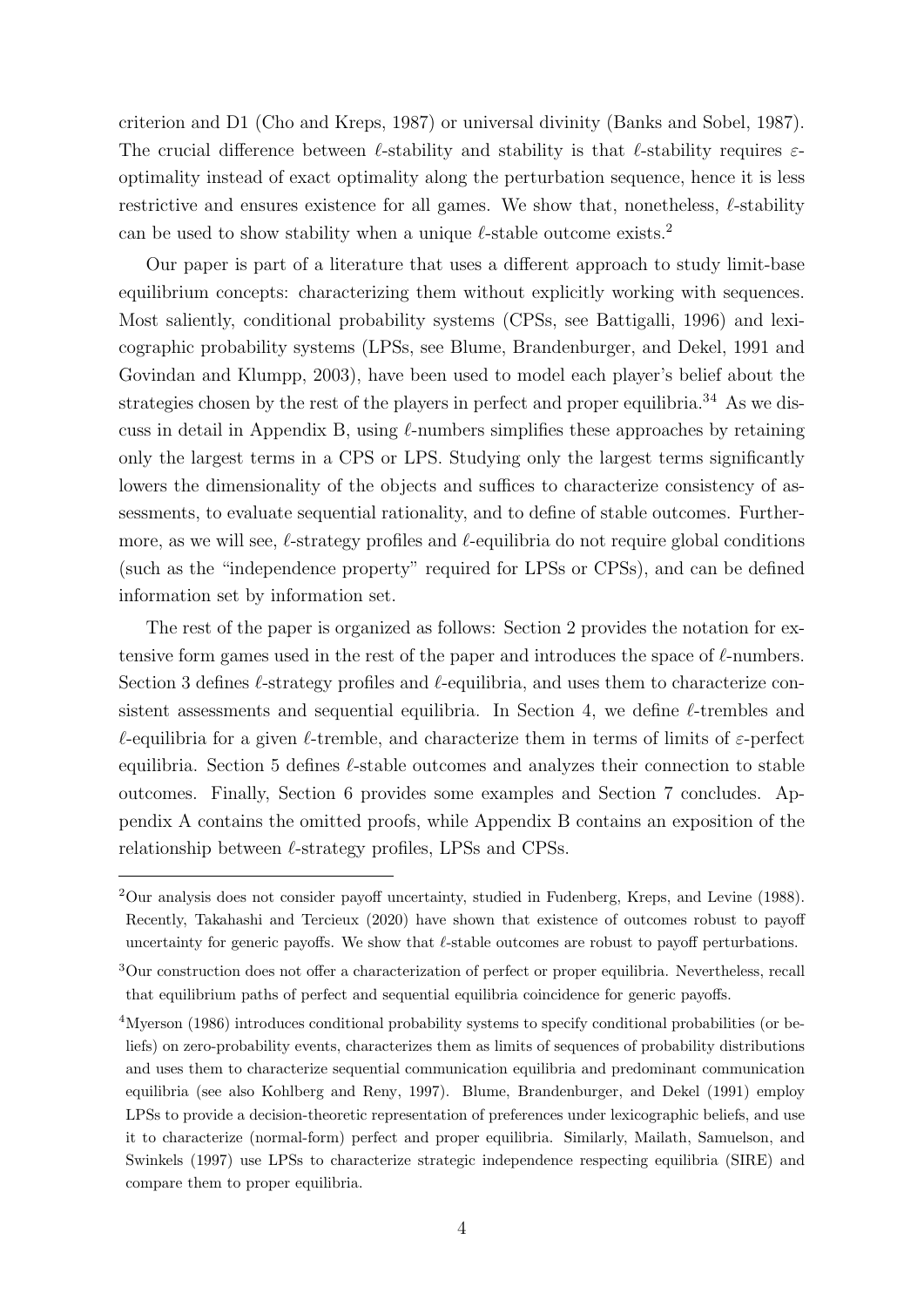# <span id="page-4-0"></span>2 Extensive form games and  $\ell$ -numbers

# <span id="page-4-2"></span>2.1 Extensive form games

We base our definition of extensive form game on [Osborne and Rubinstein](#page-23-4) [\(1994\)](#page-23-4), although we do not follow it exactly.

**Definition 2.1.** A (finite) extensive form game  $G = \langle A, H, \mathcal{I}, N, u, \rho \rangle$  has the following components.

- 1. Actions and Histories: A finite set of actions A and a finite set of sequences H (or histories) of actions satisfying:
	- (a) The empty sequence  $\emptyset$  is a member of H.
	- (b) If  $(a_j)_{j=1}^J \in H$  and  $J' < J$  then  $(a_j)_{j=1}^{J'} \in H$ .

A history  $(a_j)_{j=1}^J \in H$  is terminal if there is no  $a_{J+1}$  such that  $(a_j)_{j=1}^{J+1} \in H$ . The set of terminal histories is denoted T. For any  $h \in H$ , we use  $A^h \equiv \{a | (h, a) \in H\}$ to denote the set of actions available at h (notice that  $A^t = \emptyset$  for all  $t \in T$ .) We further assume that  $\bigcup_{h\in H} A^h = A$ .

- 2. Information: A partition  $\mathcal I$  of the non-terminal histories, such that for each *information set*  $I \in \mathcal{I}$ ,  $h \in I$ , and  $a \in A^h$ , (a)  $a \in A^{h'}$  if and only if  $h' \in I$ ; and (b)  $h'' \notin I$  for each  $h'' > h$ <sup>[5](#page-4-1)</sup>. We use  $A<sup>I</sup>$  to denote the actions available at histories in I, and  $I^a$  is the (unique) information set such that  $a \in A^{I^a}$ .
- 3. **Players:** A finite set of *players*  $N \neq 0$  and a function  $\iota : \mathcal{I} \to \{0\} \cup N$  assigning a player to each information set.
	- (a) **Nature:** Player 0 is called *nature*. The function  $\rho : \bigcup_{I \in \iota^{-1}(0)} A^I \to (0, 1]$  is such that, for each  $I \in \iota^{-1}(0)$ , we have  $\sum_{a \in A^I} \rho(a) = 1$ .
	- (b) **Payoffs:** Each player  $i \in N$  has an associated (von Neumann-Morgenstern) payoff function  $u_i: T \to \mathbb{R}$ . For convenience,  $u_0(t) = 0$  for all  $t \in T$ .
	- (c) **Recall:** If  $(a_j)_{j=1}^J \in I$  and  $(a_j)_{j=1}^K \in I'$  for some  $K < J$  and  $\iota(I) = \iota(I')$  then, for any  $(a'_j)_{j=1}^{J'} \in I$ , there is some  $K' < J'$  such that  $(a'_j)_{j=1}^{K'} \in I'$ .

A strategy (profile)  $\sigma$  maps each action  $a \in A$  into a probability  $\sigma(a) \in [0, 1]$  satisfying that  $\sum_{a \in A^I} \sigma(a) = 1$  for all  $I \in \mathcal{I}$ , and  $\sigma(a) = \rho(a)$  for all a with  $I^a \in \iota^{-1}(0)$  (note that a denotes a generic action in the game, not an action profile). We let  $\Sigma$  be the set of strategy profiles.

<span id="page-4-1"></span><sup>&</sup>lt;sup>5</sup>We assume, without loss of generality, that each action only belongs to a unique information set (otherwise one can rename actions). We use  $h''>h$  to indicate that  $h''$  succedes h.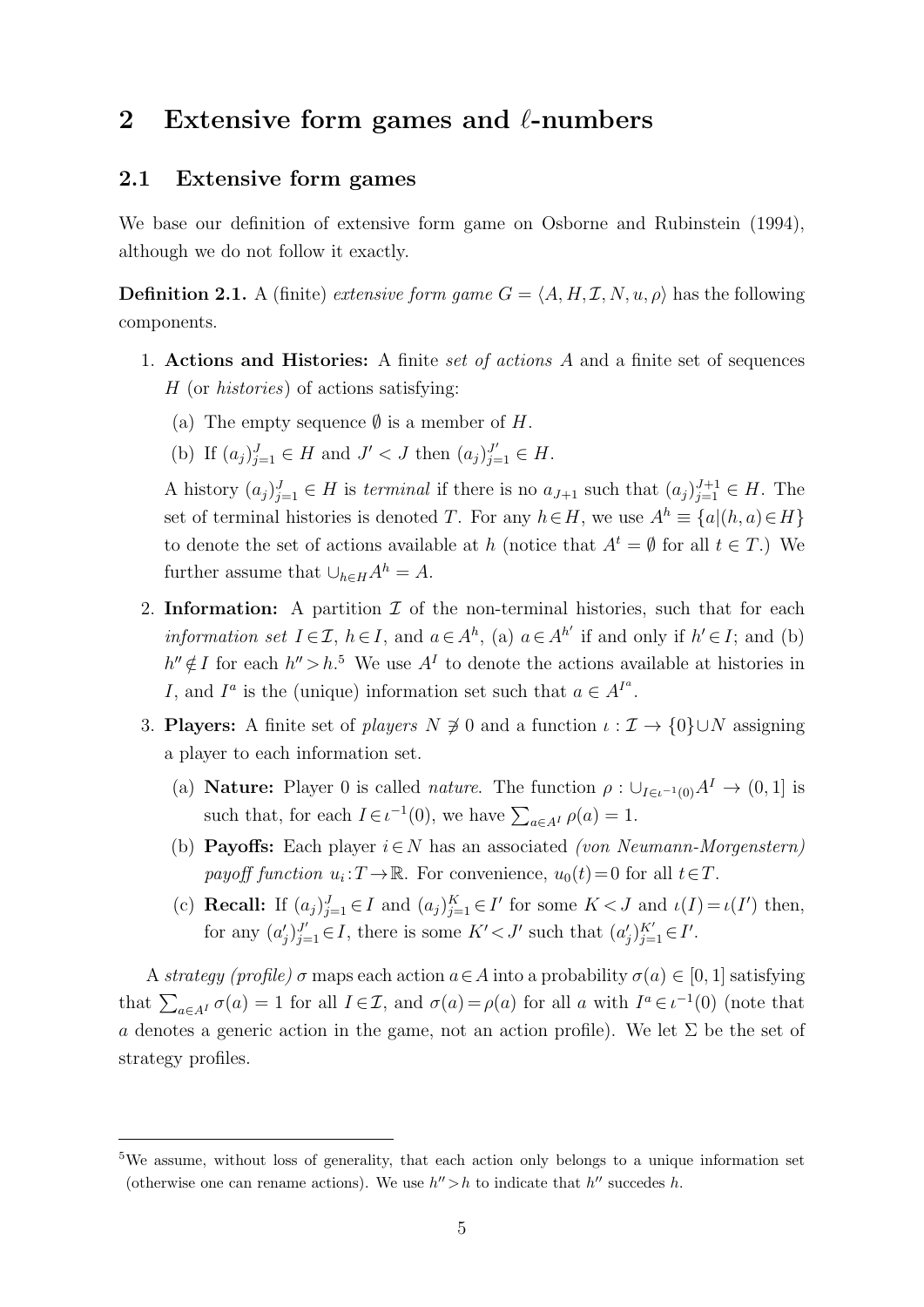### 2.2  $\ell$ -Numbers

In this section, we introduce the space of lexicographic  $(\ell$ -)numbers, or likelihoods, which will be the basis of our analysis. We discuss their relationship with lexicographic probability systems (LPSs) and conditional probability systems (CPSs) in Appendix [B.](#page-35-0)

We will use  $\ell$ -numbers to represent asymptotic likelihoods with which actions are played along some sequence of strategy profiles. It will turn out that, for our analysis, it will be without loss of generality to focus on *simple sequences* of the form  $(n^{-\ell^r} \ell^p)_n$ , for some  $\ell^r \geq 0$  indicating the *rate* at which the sequence tends to 0, and some  $\ell^p$ 0 indicating a proportional factor. An  $\ell$ -number  $\ell \equiv (\ell^r, \ell^p)$  will then represent the (equivalence) class of sequences that tend to 0 as  $(n^{-\ell^r}\ell^p)_n$ ; that is,

$$
(x_n)_n \in \ell \iff \lim_{n \to \infty} \frac{x_n}{n^{-\ell^r} \ell^p} = 1.
$$

We now define simple operations on such equivalent classes.

**Definition 2.2.** The space of  $\ell$ -numbers is  $L = \mathbb{R}_+ \times \mathbb{R}_{++}$  endowed with the following order and operations for each pair  $\ell = (\ell^r, \ell^p), \hat{\ell} = (\hat{\ell}^r, \hat{\ell}^p) \in L$ :

- 1. *Order:*  $\ell > \hat{\ell}$  if either  $\ell^r < \hat{\ell}^r$  or  $\ell^r = \hat{\ell}^r$  and  $\ell^p > \hat{\ell}^p$ .
- 2. Addition:  $\ell + \hat{\ell} \equiv (\min{\{\ell^{\rm r}, \hat{\ell}^{\rm r}\}} , \mathbb{I}_{\ell^{\rm r} \leq \hat{\ell}^{\rm r}} \ell^{\rm p} + \mathbb{I}_{\ell^{\rm r} \geq \hat{\ell}^{\rm r}} \hat{\ell}^{\rm p}).$
- 3. Multiplication:  $\ell \,\hat{\ell} \equiv (\ell^r + \hat{\ell}^r, \ell^p \,\hat{\ell}^p).$
- 4. Division:  $\ell/\hat{\ell} \equiv (\ell^r \hat{\ell}^r, \ell^p/\hat{\ell}^p)$  whenever  $\ell^r \geq \hat{\ell}^r$ .
- 5. Standard part:  $\text{st}(\ell) \equiv \mathbb{I}_{\ell^r=0}$   $\ell^p \in \mathbb{R}_+$ .

We identify each  $\ell$ -number  $(0, \ell^p) \in L$  with the real number  $\ell^p \in \mathbb{R}_{++}$ , so the previous operations are consistent with the usual addition, multiplication, and division of real numbers. Also, an  $\ell$ -number  $\ell \in L$  with st $(\ell) = 0$  (i.e.,  $\ell^r > 0$ ) is called an *infinitesimal*.

To gain some intuition about the operations between  $\ell$ -numbers, fix two  $\ell$ -numbers  $\ell, \ell \in L$  and let  $(x_n)_n \in \ell$  and  $(\hat{x}_n)_n \in \ell$  be two sequences. The lexicographic order indicates which sequence tend to zero fastest. For example,  $\ell > \hat{\ell}$  implies that either  $\ell^r < \hat{\ell}^r$ , hence  $(x_n)_n$  tends to zero at a lower rate than  $(\hat{x}_n)_n$ , or that  $\ell^r = \hat{\ell}^r$  and  $\ell^p > \hat{\ell}^p$ , so  $(x_n)_n$  is asymptotically  $\ell^p/\ell^p > 1$  times  $(\hat{x}_n)_n$ . This implies:

$$
\ell > \hat{\ell} \quad \Leftrightarrow \quad \lim_{n \to \infty} \frac{x_n}{\hat{x}_n} > 1 \; .
$$

The sum of  $\ell$  and  $\hat{\ell}$  is such that  $(x_n + \hat{x}_n)_n \in \ell + \hat{\ell}$ . Intuitively, our construction only preserves the most likely terms: if  $\ell^r < \hat{\ell}^r$ , so  $(x_n)_n$  tends to 0 at a slower rate than  $(\hat{x}_n)_n$ , then  $(x_n+\hat{x}_n)_n$  tends to 0 at the same rate as  $(x_n)_n$ , hence  $\ell+\hat{\ell}=\ell$ . Multiplication and division are also simple and intuitive. We then have that, for all operations  $\star \in \{+, \cdot, / \},$ 

$$
(x_n \star \hat{x}_n)_n \in \ell \star \hat{\ell}
$$
, that is,  $\lim_{n \to \infty} \frac{x_n \star \hat{x}_n}{n^{-(\ell \star \hat{\ell})^r} (\ell \star \hat{\ell})^p} = 1$ .

The standard part of an  $\ell$ -number  $\ell$  is its closest real number:  $\lim_{n\to\infty} x_n = \text{st}(\ell)$ .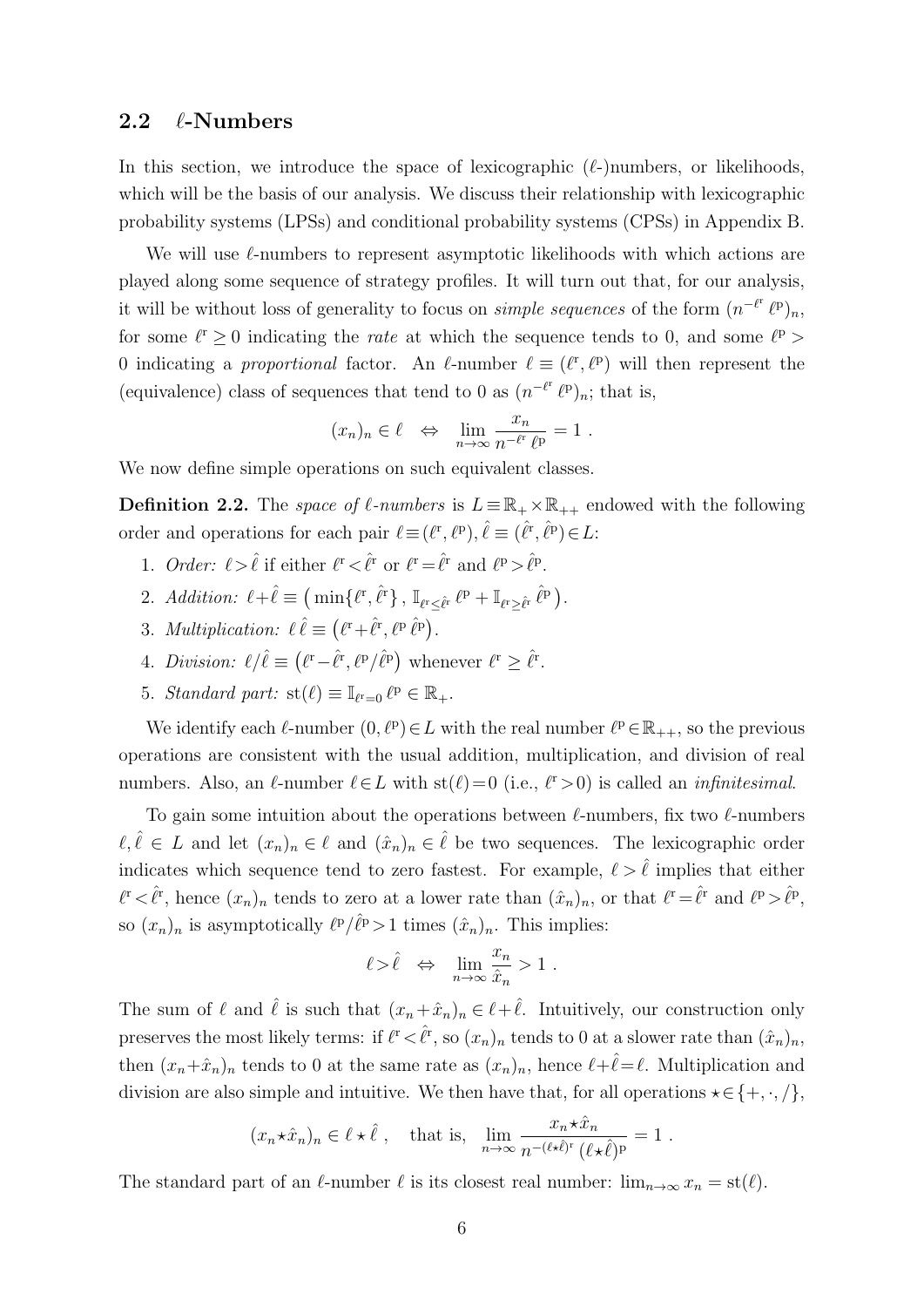# <span id="page-6-0"></span>3  $\ell$ -Strategy profiles and  $\ell$ -equilibria

### 3.1  $\ell$ -Strategy profiles and assessments

In this section, we define two important concepts in this paper:  $\ell$ -strategy profiles and the assessments they generate. Here, and in the rest of the paper, an extensive form game  $G$  is fixed.

<span id="page-6-3"></span>**Definition 3.1.** An  $\ell$ -strategy profile is a map  $\lambda: A \to L$ , such that, for each  $I \in \mathcal{I}:$ 

- 1.  $\sum_{a \in A^I} \lambda(a) = 1$ .
- 2. If  $\iota(I)=0$  then  $\lambda(a)=(0,\rho(a))$  for all  $a\in A^I$ .

The set of  $\ell$ -strategy profiles is denoted  $\Lambda$ .

We can interpret an  $\ell$ -strategy profile  $\lambda$  as the limit of a sequence of strategy  $(\sigma_n)_n$ . For example, we can define the sequence  $(\sigma_n)_n$  as follows: for each  $n \in \mathbb{N}$  and  $a \in A$ ,

<span id="page-6-2"></span>
$$
\sigma_n(a) \equiv \begin{cases} n^{-\lambda^r(a)} \lambda^p(a) & \text{if } \lambda^r(a) > 0, \\ M_n(\lambda, I^a) \lambda^p(a) & \text{if } \lambda^r(a) = 0, \end{cases}
$$
\n(3.1)

where  $M_n(\lambda, I^a)$  is a factor that ensures that  $\sum_{a'\in I^a} \sigma_n(a') = 1$ , and where the subindex *n* initialized so that  $M_n(\lambda, I^a) \geq 0$  for all *n* and *a* (note that  $\lim_{n\to\infty} M_n(\lambda, I^a) = 1$ ). It is then clear that, for all  $a \in A$ ,  $(\sigma_n(a))_n \in \lambda(a)$ .

Given an  $\ell$ -strategy profile, we can easily define the likelihood of a history or an information set as follows. For each history  $h \equiv (a_j)_{j=1}^J \in H$  and information set  $I \in \mathcal{I}$ , we define (with some abuse of notation)

$$
\lambda(h) \equiv \prod_{j=1}^{J} \lambda(a_j)
$$
 and  $\lambda(I) \equiv \sum_{h' \in I} \lambda(h')$ .

The likelihood of a history is calculated in the same way as its probability: multiplying the likelihoods of the actions that compose it. Similarly, the likelihood of an information set is the sum of the likelihoods of the histories it contains.<sup>[6](#page-6-1)</sup> Using  $\sigma_n(h)$  and  $\sigma_n(I)$  to denote the probabilities of h and I under the strategy profile in  $(3.1)$ , it is easy to see that  $(\sigma_n(h))_n \in \lambda(h)$  and  $(\sigma_n(I))_n \in \lambda(I)$ .

#### Assessments

We will now relate the concept of  $\ell$ -strategy profile to the standard concept of assessment [\(Kreps and Wilson,](#page-22-0) [1982\)](#page-22-0). Recall that an *assessment* is a pair  $(\sigma, \mu)$ , where  $\sigma \in \Sigma$  is a

<span id="page-6-1"></span> $6N$ ote that the likelihood of an information set is not affected by the likelihoods of histories which are infinitely less likely than other histories of the information set. If, for example,  $I = \{h, h'\}$  and  $\lambda^{r}(h) < \lambda^{r}(h')$  (so h is infinitely more likely than h'), then  $\lambda(I) = \lambda(h) + \lambda(h') = \lambda(h)$ .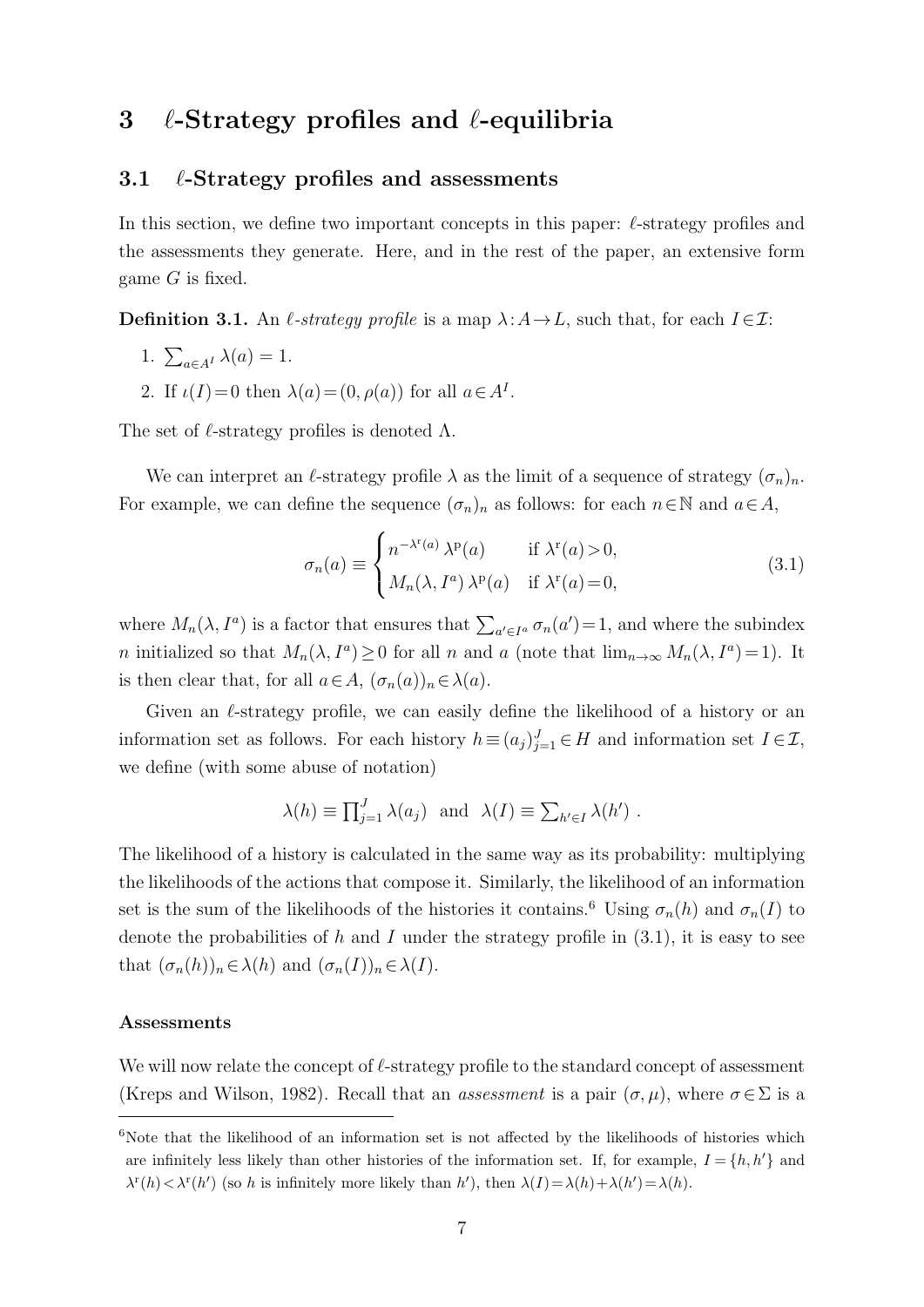strategy profile, and where  $\mu : H \backslash T \to [0, 1]$  is a belief system such that  $\sum_{h \in I} \mu(h) = 1$ for all  $I \in \mathcal{I}$ . We can associate an assessment to an  $\ell$ -strategy profile as follows:

<span id="page-7-2"></span>**Definition 3.2.** The assessment *generated* by  $\lambda \in \Lambda$  is the assessment  $(\sigma^{\lambda}, \mu^{\lambda})$  defined by  $\sigma^{\lambda}(a) \equiv \text{st}(\lambda(a))$  for all  $a \in A$ , and  $\mu^{\lambda}(h) \equiv \text{st}(\lambda(h)/\lambda(I))$  for all  $I \in \mathcal{I}$  and  $h \in I$ .

[Kreps and Wilson](#page-22-0) [\(1982\)](#page-22-0) point out that not all assessments are plausible. Interpreting  $\mu(h)$  as the belief that player  $\iota(I)$  holds about history  $h \in I$  at I, it is natural to require Bayes consistency if  $I$  is on path, and also to require that beliefs are updated consistently off path. An assessment  $(\sigma, \mu)$  is *consistent* if there is a fully-mixed sequence  $(\sigma_n)_n$  supporting  $(\sigma, \mu)$ ; that is,  $\sigma_n \to \sigma$  and  $\sigma_n(h)/\sigma_n(I) \to \mu(h)$  for all  $I \in \mathcal{I}$ and  $h \in I$ .

The following result establishes that consistent assessments coincide with assessments generated by  $\ell$ -strategy profiles. Hence, it provides an easy way to generate consistent assessments without the need of computing limits of strategy profiles.

<span id="page-7-0"></span>**Proposition 3.1.** An assessment is consistent if and only if it is generated by some  $\ell$ -strategy profile.

Proposition [3.1](#page-7-0) establishes that consistent assessments are generated by some  $\ell$ strategy profile, and that assessments generated by an  $\ell$ -strategy profile are consistent. The "if" part of the statement follows from the fact that  $(\sigma_n)_n$  defined in [\(3.1\)](#page-6-2) supports  $(\sigma^{\lambda}, \mu^{\lambda})$ , so  $(\sigma^{\lambda}, \mu^{\lambda})$  is a consistent assessment.

Proving the "only if" part of Proposition [3.1](#page-7-0) is more involved. To see why, we fix some consistent assessment  $(\sigma, \mu)$  and some sequence  $(\sigma_n)_n$  supporting  $(\sigma, \mu)$ . Note that the rate of convergence of  $\sigma_n(a)$  to  $\sigma(a)$  may be very different for different actions  $a \in A$ , and not necessarily through a simple sequence of the form  $(3.1)$  for some  $\lambda \in \Lambda$ . For example, it could be that

$$
\sigma_n(a) = 1/\log(n+1)
$$
,  $\sigma_n(a') = e^{-n} + e^{-n^3}$ , and  $\sigma_n(a'') = 3/\log(n+1) e^{-n} + e^{-n^2}$  (3.2)

for three different actions  $a, a', a'' \in A$ . Then, to find an  $\ell$ -strategy profile generating  $(\sigma, \mu)$ , we need to assign an  $\ell$ -number to each action in a way that the implied  $\ell$ -numbers associated to histories represent their relative likelihood according to  $\sigma_n$  as  $n\to\infty$ . For example, if  $h \equiv (a, a')$  and  $h' \equiv (a'')$  happen to be the only histories in some information set  $I \equiv \{h, h'\},\$  then

<span id="page-7-1"></span>
$$
\mu(h) = \lim_{n \to \infty} \frac{\sigma_n(a) \sigma_n(a')}{\sigma_n(a) \sigma_n(a') + \sigma_n(a'')} = \frac{1}{1+3} .
$$

It then must be that

$$
\lambda^{\mathbf{r}}(a) + \lambda^{\mathbf{r}}(a') = \lambda^{\mathbf{r}}(a'') \quad \text{and} \quad \lambda^{\mathbf{p}}(a) \lambda^{\mathbf{p}}(a') = 3^{-1} \lambda^{\mathbf{p}}(a'') \ . \tag{3.3}
$$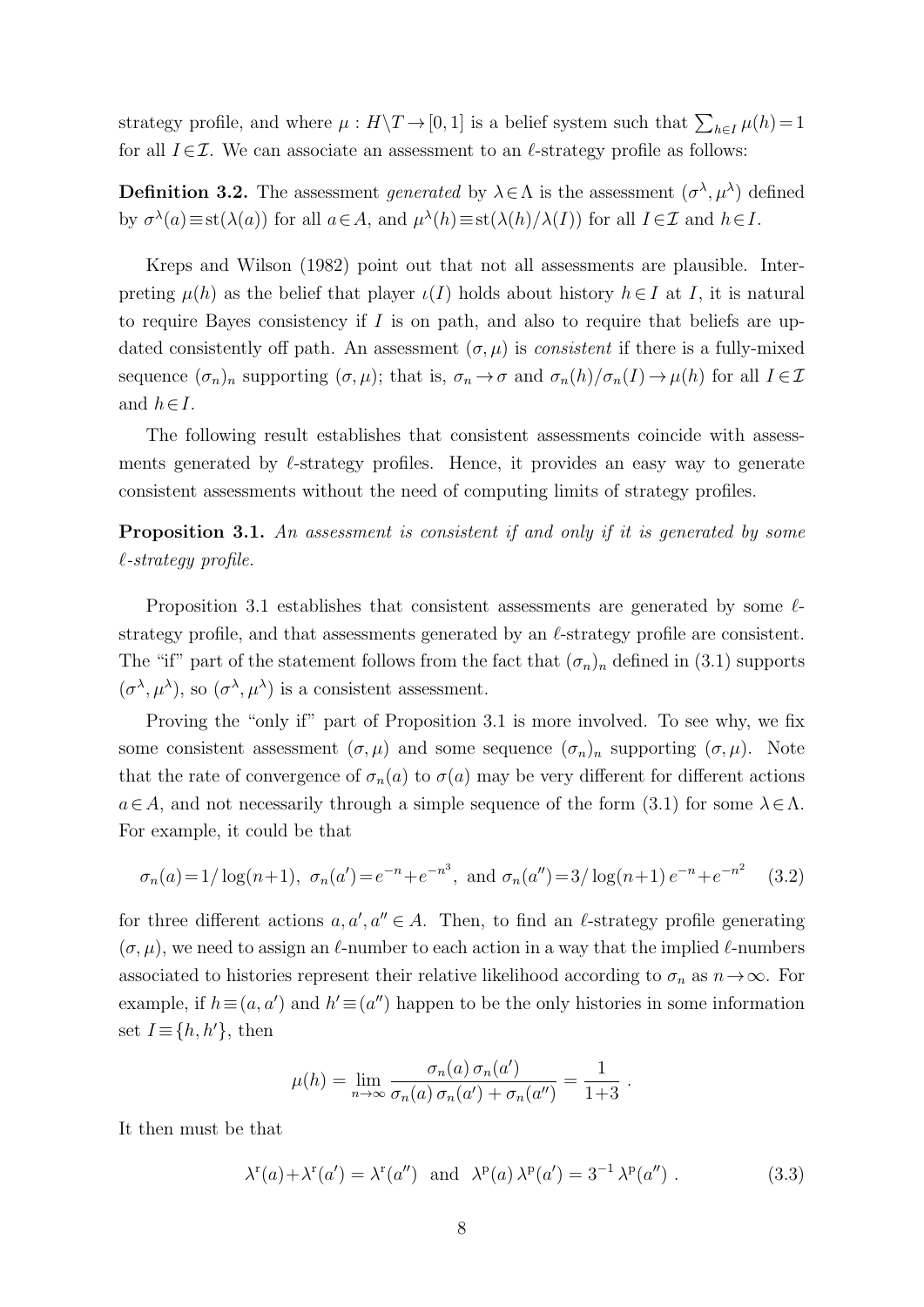

<span id="page-8-0"></span>Figure 1: (a) Quiche-beer game and (b) an  $\ell$ -strategy profile (in red). The arrows indicate the actions played under the  $\ell$ -strategy profile, and the numbers in brackets are the beliefs of player 2 under the assessment generated by the  $\ell$ -strategy profile.

The main difficulty of the construction is that many equations like [\(3.3\)](#page-7-1) have to hold in a big extensive form game. Additionally, some inequality conditions must be satisfied, like for example  $\lambda^r(a) < \lambda^r(a')$  since  $\lim_{n \to \infty} (\sigma_n(a')/\sigma_n(a)) = 0$ .

The proof of Proposition [3.1](#page-7-0) provides an algorithm that provides, for each sequence  $(\sigma_n)_n$  supporting some assessment, an  $\ell$ -strategy profile that generates the same assessment. The algorithm overcomes the fact that  $\ell$ -numbers cannot be independently assigned to actions. For example, a history  $h'' \equiv (a_j)_{j=1}^J$  with  $\sigma_n(a_j) = 1/\log(1+n)$  for all  $j$  is asymptotically infinitely more likely than history  $h'$  defined before, independently of how large  $J$  is. We use the fact that, given that the game is finite, it is enough to assign a likelihood rate to each  $a_j$  which is "small enough" so that  $\sum_{j=1}^{J} \lambda^r(a_j) < \lambda^r(h'')$ . Intuitively, the belief system  $\mu^{\lambda}$  is only determined by the likelihoods of the histories which are infinitely more likely than the rest of the histories in each information set. and not the exact speeds at which the likelihoods converge.

*Remark* [3.1](#page-7-0). A corollary of Proposition 3.1 is that the set of simple strategy profiles (i.e., of the form  $(3.1)$  is rich enough to generate *all* consistent assessments. This simplifies proving or disproving the consistency of an assessment: if an assessment is consistent, it is supported by some simple strategy profile. There are, however, two main advantages of using  $\ell$ -strategy profiles. The first is that, unlike simple sequences,  $\ell$ -numbers are closed to addition. Hence, the likelihood of an information set  $I$ , which is the addition of the likelihoods of its histories, is an  $\ell$ -number as well, while  $\sigma_n(I)$  is typically a sum of various terms. The second advantage is that the requirement that the likelihoods assigned to the actions available at a given information set (condition 1 in Definition [3.1\)](#page-6-3) imposes no restriction on the actions played with infinitesimal likelihood. Hence, terms such as  $M_n(\lambda, I^a)$  in equation [\(3.1\)](#page-6-2), which complicate operating with simple sequences of strategy profiles, play no role when using  $\ell$ -strategy profiles.

<span id="page-8-1"></span>Example 3.[1](#page-8-0). Figure 1 depicts the beer-quiche game and an  $\ell$ -strategy profile.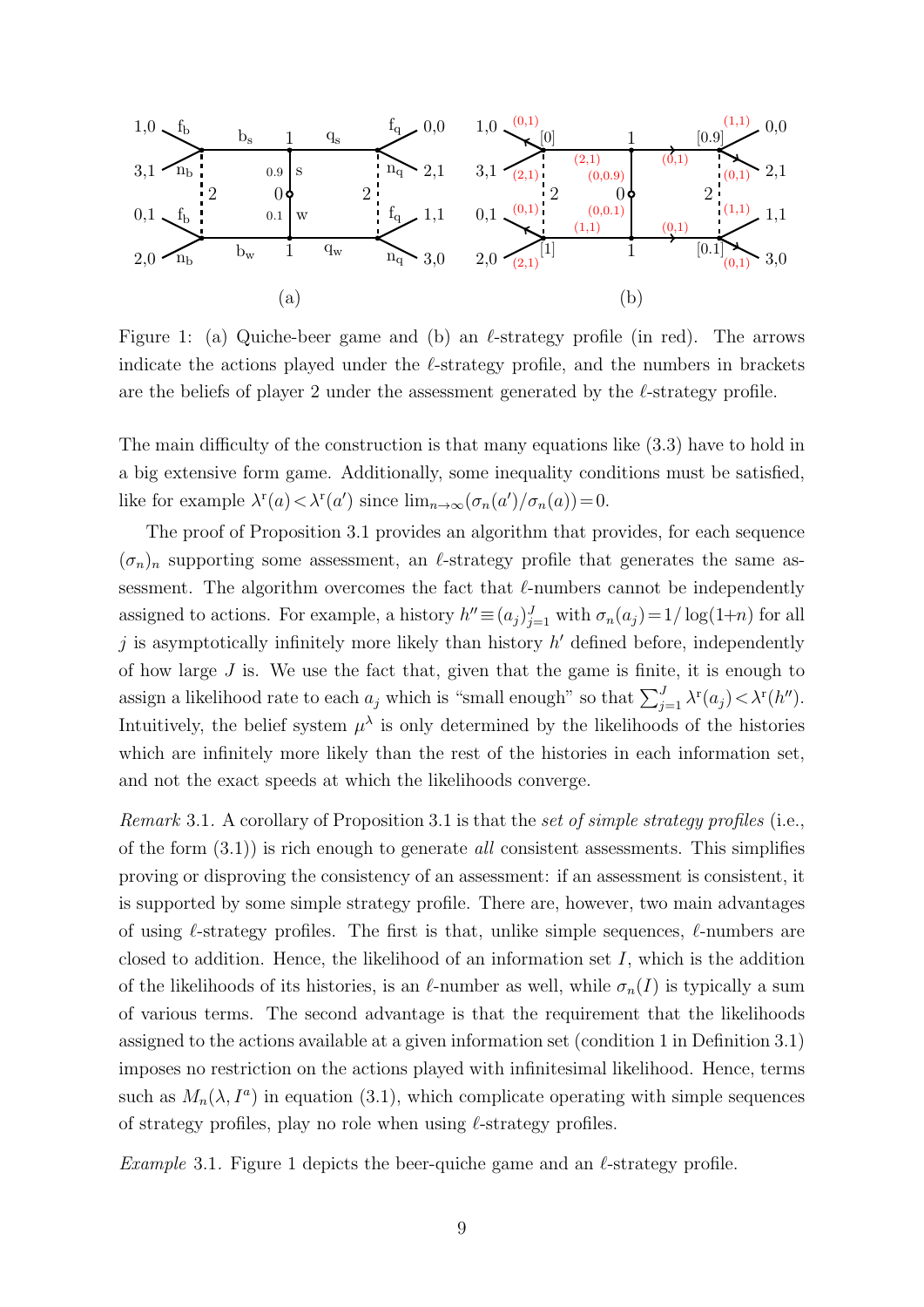# 3.2  $\ell$ -Equilibria and sequential equilibria

In this section, we introduce the concept of  $\ell$ -equilibrium and its relationship to the concept of sequential equilibrium.

### Payoffs and  $\ell$ -equilibria

Before defining optimality, we derive the payoff a player receives from playing a given action at an information set. Fix an  $\ell$ -strategy profile  $\lambda$ . For each  $a \in A$ , we let

<span id="page-9-1"></span>
$$
u(a|\lambda) \equiv \sum_{t \in T^a} \operatorname{st}\left(\frac{\lambda(t)}{\lambda(I^a)\lambda(a)}\right) u_{\iota(I^a)}(t) \tag{3.4}
$$

be player  $\iota(I^a)$ 's payoff conditional on  $I^a$  being reached and a being played, where  $T^a\subset T$  is the set of terminal histories that contain a as one of its elements (we omit the subindex  $\iota(I^a)$  to ease notation). The term  $\lambda(t)/(\lambda(I^a)\lambda(a))$  in the previous expression is the likelihood of t conditional on  $I^a$  being reached and player  $\iota(I^a)$  choosing a. Indeed, for every history  $h \in I^a$ , we have that  $\lambda(h) \leq \lambda(I^a)$ . This implies that, since any  $t \in T^a$ can be written as  $(h, a, a_1, ..., a_J)$  for some  $h \in I^a$  and some  $a_1, ..., a_J \in A$ , we have that

$$
\lambda(t) = \lambda(h)\,\lambda(a)\,\prod_{j=1}^J \lambda(a_j) \leq \lambda(I^a)\,\lambda(a) .
$$

In fact, it is easy to see that  $\sum_{t\in T^a} \lambda(t) = \lambda(I^a) \lambda(a)$ , which implies that

$$
\sum_{t \in T^a} \frac{\lambda(t)}{\lambda(I^a) \lambda(a)} = 1.
$$

We proceed by defining the concept of  $\ell$ -equilibrium:

<span id="page-9-0"></span>**Definition 3.3.**  $\lambda$  is an  $\ell$ -equilibrium if st( $\lambda(a)$ ) > 0 implies  $u(a|\lambda) \geq u(a'|\lambda)$  for all  $a \in A$  and  $a' \in I^a$ . We denote the set of  $\ell$ -equilibria as  $\Lambda^*$ .

An  $\ell$ -equilibrium is an  $\ell$ -strategy profile where the only actions which are played with positive probability are sequentially optimal, that is, actions that maximize  $u(\cdot|\lambda)$ among all other actions available at the information set they are available in.

### Relationship to sequential equilibria

We now relate the concept of  $\ell$ -equilibrium to the well-known concept of sequential equilibrium, first defined in [Kreps and Wilson](#page-22-0) [\(1982\)](#page-22-0). They define an assessment  $(\sigma, \mu)$ to be a sequential equilibrium if it is consistent (as defined before) and sequentially *rational*, that is, satisfying that for each  $a \in A$ :

$$
\sigma(a) > 0 \quad \Rightarrow \quad u(a|\mu, \sigma) \ge u(a'|\mu, \sigma) \quad \text{for all } a' \in A^{I^a} \ ,
$$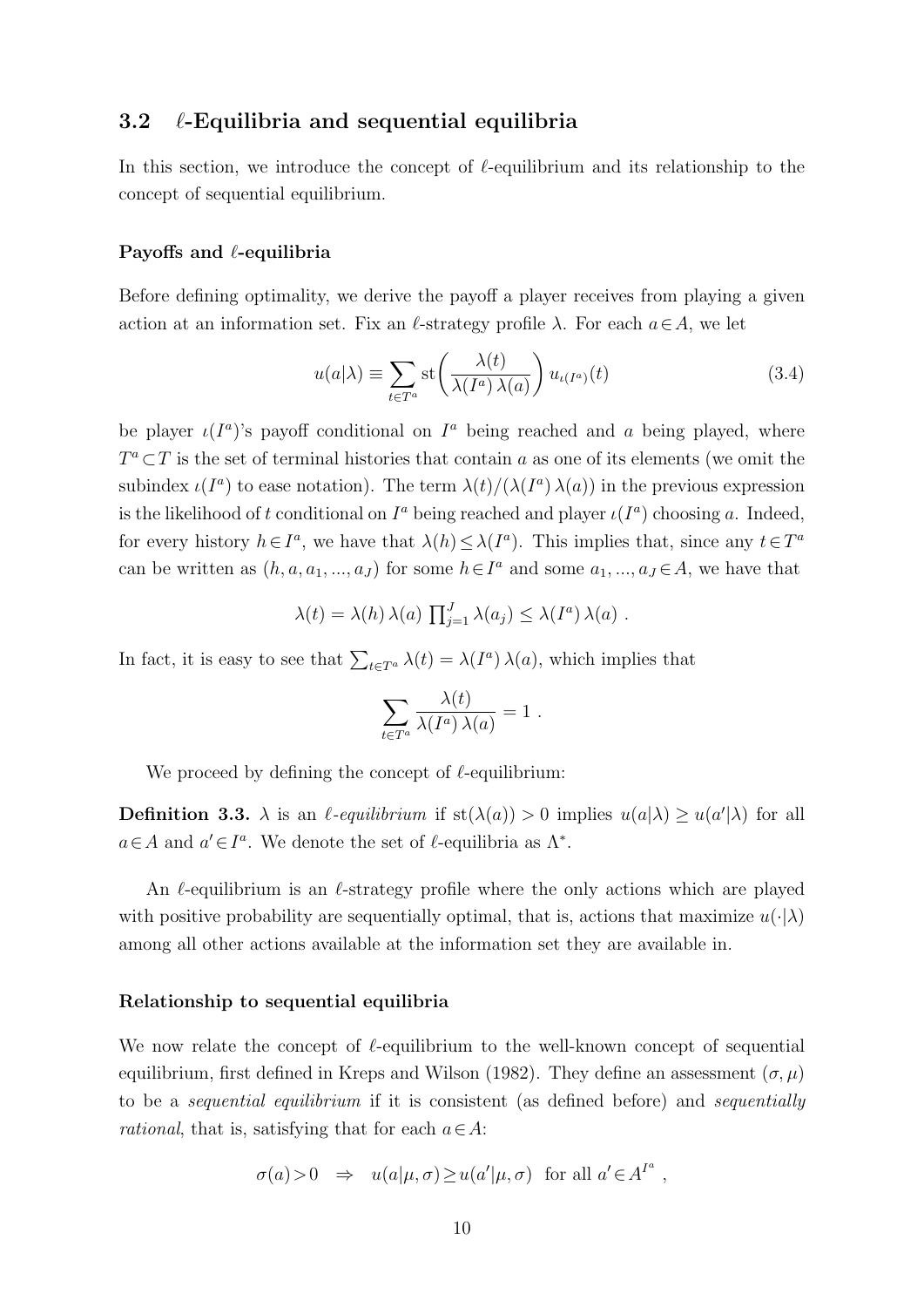where

$$
u(a|\mu,\sigma) \equiv \sum_{t \in T^a} \Pr^{\mu,\sigma}(t|a) u_{\iota(I^a)}(t) ,
$$

and where for each  $t \in T^a$  of the form  $t = (h, a, a_1, ..., a_J)$  we have

$$
\Pr^{\mu,\sigma}(t|a) \equiv \mu(h) \prod_{j=1}^{J} \sigma(a_j) .
$$

The following result illustrates the close connection between sequential equilibria and  $\ell$ -equilibria.

<span id="page-10-1"></span>**Proposition 3.2.**  $(\sigma, \mu)$  is a sequential equilibrium if and only if it is generated by some  $\ell$ -equilibrium. Hence, an  $\ell$ -equilibrium exists.

Proposition [3.2](#page-10-1) exemplifies the usefulness of our approach. Indeed, proving that a given assessment is a sequential equilibrium is not easy in many applications. The difficulty typically resides in finding a sequence of fully-mixed assessments that converges to  $(\sigma, \mu)$ . Such difficulties have favored the use of equilibrium concepts which are not as powerful in selecting Nash equilibria, such as perfect Bayesian equilibria [\(Fudenberg and](#page-22-2) [Tirole,](#page-22-2) [1991b\)](#page-22-2).  $\ell$ -Equilibria provide a simple characterization of sequential equilibria: any  $\ell$ -strategy profile satisfying sequential rationality is a sequential equilibrium.

The first statement of Proposition [3.2](#page-10-1) follows from Proposition [3.1,](#page-7-0) which guarantees the consistency of generated assessments, and the fact that  $u(a|\lambda) = u(a|\mu^{\lambda}, \sigma^{\lambda})$ , which makes the second condition in Definition [3.3](#page-9-0) equivalent to sequential rationality. The proof of existence is then trivial: since a sequential equilibrium exists (by [Kreps and](#page-22-0) [Wilson,](#page-22-0) [1982\)](#page-22-0), and since it is generated by some  $\ell$ -strategy profile (by Proposition [3.1\)](#page-7-0), such  $\ell$ -strategy profile is also an  $\ell$ -equilibrium.

<span id="page-10-2"></span>*Example* 3.2 (Continuation of Example [3.1\)](#page-8-1). It is easy to see that the  $\ell$ -strategy profile depicted in Figure [1](#page-8-0) (b) is an  $\ell$ -equilibrium, hence generates a sequential equilibrium.

# <span id="page-10-0"></span>4  $\ell$ -Trembles and their associated  $\ell$ -equilibria

Our next goal is to study stability using  $\ell$ -numbers. As stability is based on perturbations of the game, we introduce the concepts of  $\ell$ -tremble and  $\ell$ -equilibrium for an  $\ell$ -tremble in this section. We will show that these concepts are related to the standard concepts of tremble, trembling-hand equilibria and  $\varepsilon$ -perfection. Section [5](#page-14-0) will use these concepts and results to define and analyze  $\ell$ -stability.

### 4.1  $\ell$ -Trembles and trembles

Recall that a *(behavioral) tremble* is a sequence  $(\eta_n : A \to (0, 1])_n$  satisfying that that (i)  $\lim_{n\to\infty}\eta_n(a)=0$  for all  $a\in A$ , and (ii)  $\sum_{a\in A^I}\eta_n(a)\leq 1$  for all  $I\in\mathcal{I}$  and  $n\in\mathbb{N}$ . Differently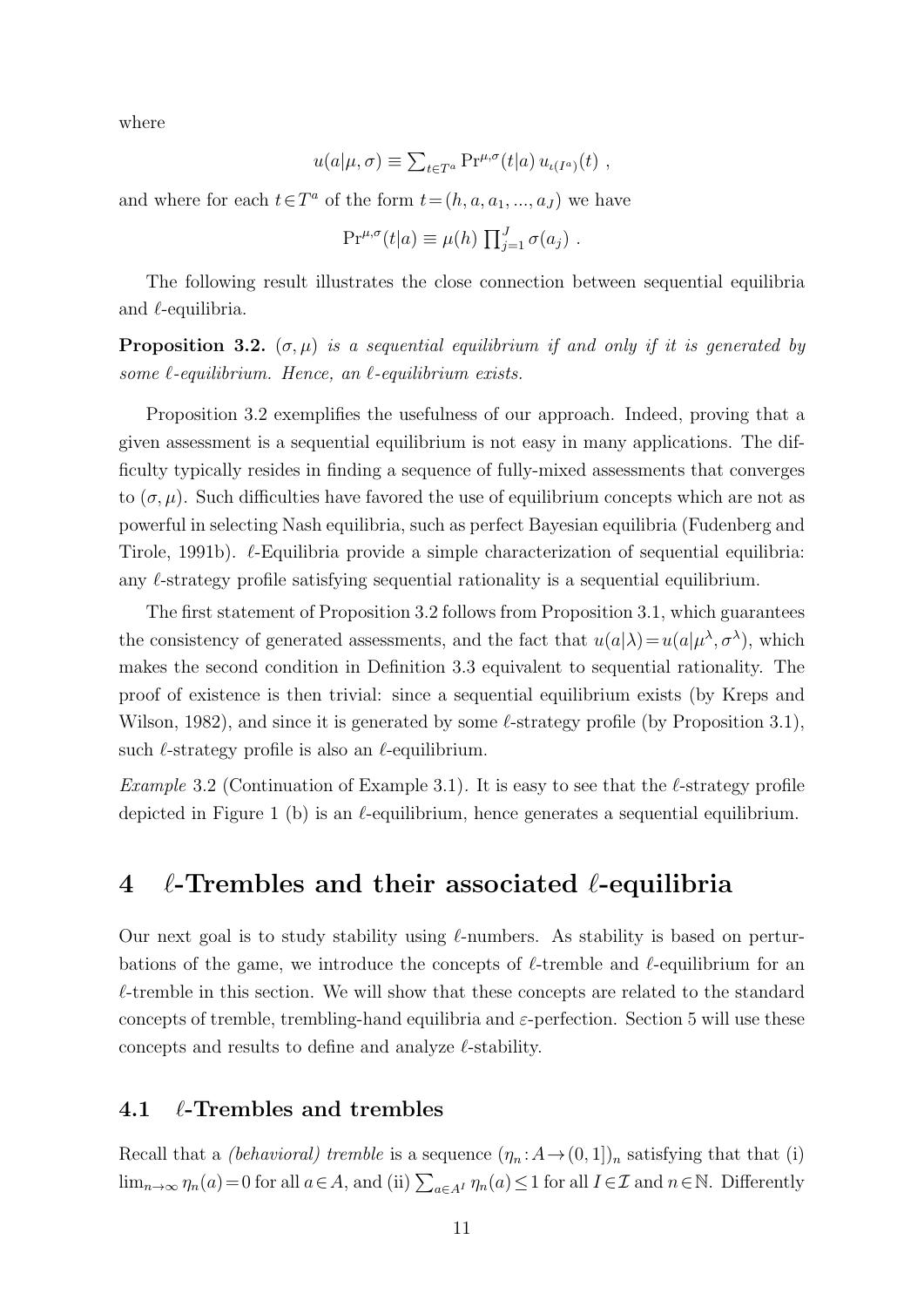from a strategy profile, each  $\eta_n$  is not required to be a probability distribution when restricted to a given information set I, and instead we require  $\eta_n(a)$  to be strictly positive for all a and to converge to 0 as  $n \to \infty$  (and also that  $\sum_{a \in A^I} \eta_n(a) \leq 1$ ). The concept of  $\ell$ -tremble is then analogous to the concept of tremble.

**Definition 4.1.** An  $\ell$ -tremble is a map  $\tilde{\lambda}: A \to L$  such that  $st(\tilde{\lambda}(a)) = 0$  for all  $a \in A$ . The set of  $\ell$ -trembles is  $\Lambda$ .

In the same way that trembles are not sequences of strategy profiles, the concept of  $\ell$ -tremble relaxes the conditions that an  $\ell$ -strategy profile satisfies: an  $\ell$ -tremble differs from an  $\ell$ -strategy profile in that each action is asinged an infinitesimal, and hence  $\ell$ -trembles are not probability distributions when restricted to the actions available at a given information set. Trembles and  $\ell$ -trembles are interpreted as representations of small likelihoods with which players make mistakes.

# 4.2  $\ell$ -Equilibria for an  $\ell$ -tremble

We now define and characterize  $\ell$ -equilibria for a given  $\ell$ -tremble. This equilibrium concept will be the basis of our definition of  $\ell$ -stable ourcome.

<span id="page-11-1"></span>**Definition 4.2.**  $\lambda \in \Lambda$  is an  $\ell$ -equilibrium for  $\tilde{\lambda} \in \tilde{\Lambda}$  if, for all  $I \in \mathcal{I}$  and  $a \in A^I$ ,

- 1. Superseding:  $\lambda(a) \geq \tilde{\lambda}(a)$ .
- 2. **Optimality:**  $\lambda(a) > \tilde{\lambda}(a)$  only if  $u(a|\lambda) \ge u(a'|\lambda)$  for all  $a' \in A<sup>I</sup>$ .

We denote the set of  $\ell$ -equilibria for  $\tilde{\lambda}$  as  $\Lambda^*(\tilde{\lambda})$ .

The concept of  $\ell$ -equilibria for a given  $\ell$ -tremble shares the spirit of trembling-hand perfect equilibria [\(Selten,](#page-23-2) [1975\)](#page-23-2), but focusses on a particular tremble. Our requirement of "superseding" hints at the interpretation of the  $\ell$ -tremble as an asymptotic probability of making mistakes: conditional on a given information set being reached, the likelihood that the corresponding player can assign to an action a can not be lower than  $\tilde{\lambda}(a)$ . Unlike the concept of  $\ell$ -equilibrium, we now require sequential optimality for some actions with infinitesimal likelihood: the ones with a strictly higher likelihood under the  $\ell$ -equilibrium than under the  $\ell$ -tremble.<sup>[7](#page-11-0)</sup> As a result, the set of  $\ell$ -equilibria for a given perturbation is typically smaller than the set of  $\ell$ -equilibria (see Examples [6.1](#page-20-1)) and [6.2](#page-20-2) below). The following result establishes that, nonetheless, the set of  $\ell$ -equilibria for some  $\ell$ -tremble coincides with the set of  $\ell$ -equilibria.

<span id="page-11-0"></span><sup>&</sup>lt;sup>7</sup>Apart from its use in studying  $\ell$ -stability, the concept of  $\ell$ -equilibrium for a given  $\ell$ -tremble is useful when there are some particular trembles of economic interest, for example for economic reasons (e.g., people with lower financial literacy trembling more frequently in financial decisions).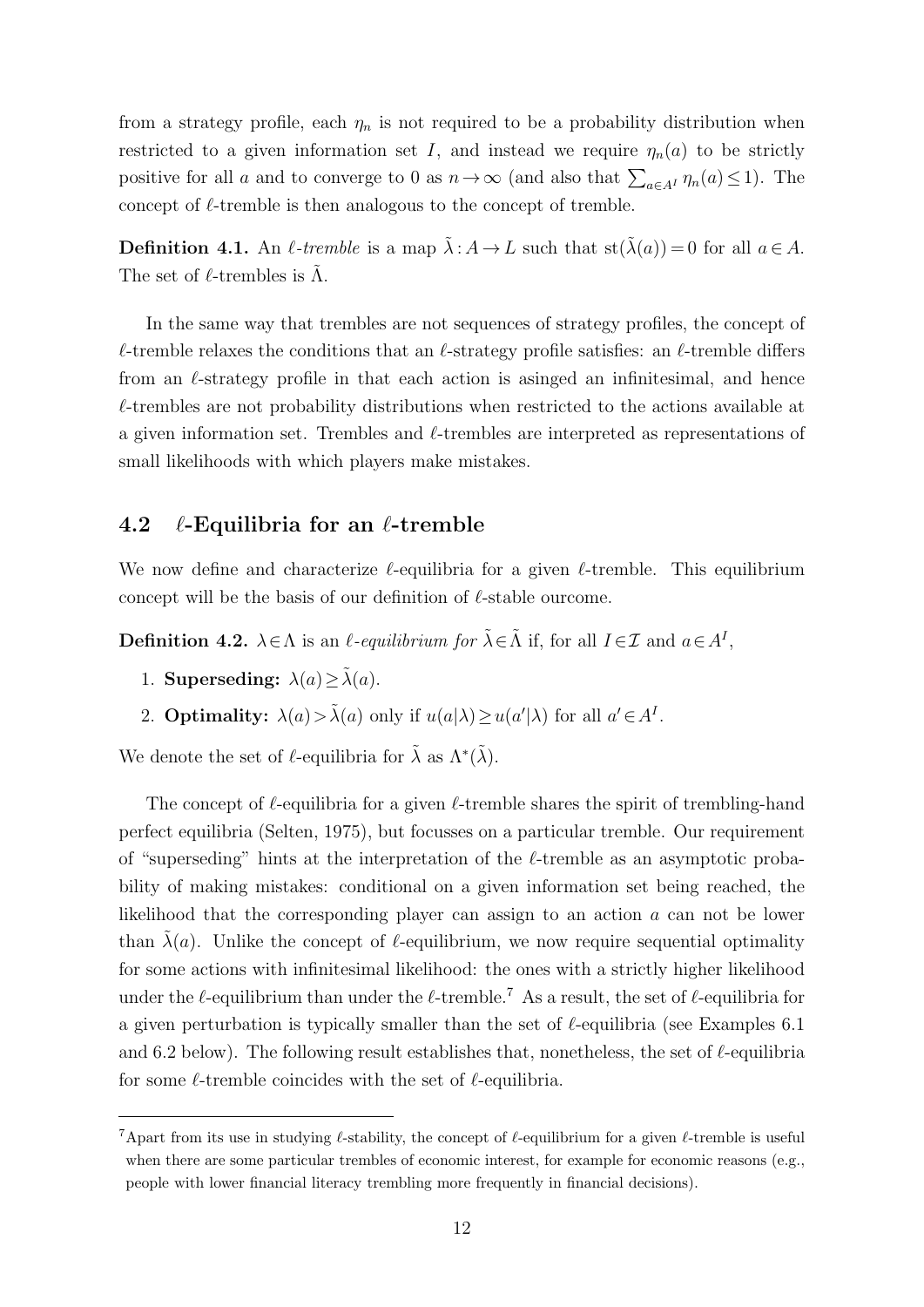<span id="page-12-0"></span>**Proposition 4.1.** An  $\ell$ -strategy profile is an  $\ell$ -equilibrium if and only if it is an  $\ell$ -equilibrium for some  $\ell$ -tremble; that is,  $\Lambda^* = \cup_{\tilde{\lambda} \in \tilde{\Lambda}} \Lambda^*(\tilde{\lambda})$ .

The "if" part of Proposition [4.1](#page-12-0) follows from the observation that each  $\ell$ -equilibrium  $\lambda$  is an  $\ell$ -equilibrium for the  $\ell$ -tremble  $\tilde{\lambda}$  defined as  $\tilde{\lambda}(a) \equiv \lambda(a)$  if st $(\lambda(a)) = 0$ and  $\tilde{\lambda}(a) \equiv (1, 1)$  otherwise. The "only if" part is implied by the fact that, if  $\lambda$  is an  $\ell$ -equilibrium for some  $\tilde{\lambda}$ , then st( $\lambda(a)$ ) > 0 only if a is sequentially optimal, but then this implies  $\lambda$  is also an  $\ell$ -equilibrium.

### Relationship to trembling-hand and  $\varepsilon$ -perfection

In this subsection, we relate the concept of  $\ell$ -equilibrium to the concepts of tremblinghand and perfect  $\varepsilon$ -equilibrium. Doing so will be useful to relate the concepts of  $\ell$ stability and stability in Section [5.](#page-14-0)

<span id="page-12-4"></span>**Definition 4.3.**  $\sigma_n \in \Sigma$  is an  $\varepsilon$ -perfect equilibrium for  $\eta_n$  if, for all  $I \in \mathcal{I}$  and  $a \in A^I$ ,

- 1.  $\sigma_n(a) > \eta_n(a)$ .
- 2.  $\sigma_n(a) > \eta_n(a)$  only if  $u(a|\sigma_n) \ge u(a'|\sigma_n) \varepsilon$  for all  $a' \in A<sup>I</sup>$ .

We use  $\Sigma_{\varepsilon}^*(\eta_n)$  denote the set of  $\varepsilon$ -perfect equilibria for  $\eta_n$ .

The definition of an  $\varepsilon$ -perfect equilibrium for a given tremble is similar to the definition of  $\ell$ -equilibrium for an  $\ell$ -tremble.<sup>[8](#page-12-1)</sup> Both concepts require "superseding" (actions should be played with at least the likelihood specified by the tremble/ $\ell$ -strategy profile) and "optimality" (actions which are played with a higher likelihood than the tremble cannot be  $(\varepsilon)$ -suboptimal). As we will see, the following concept is analogous to the concept of  $\ell$ -equilibrium for some  $\ell$ -tremble:

<span id="page-12-3"></span>**Definition 4.4.**  $(\sigma, \mu)$  is a *perfect equilibrium for*  $(\eta_n)_n$  if there is a sequence  $(\sigma_n)_n$ supporting  $(\sigma, \mu)$ , and a sequence  $(\varepsilon_n)_n \to 0$  such that  $\sigma_n \in \Sigma_{\varepsilon_n}^*(\eta_n)$  for all n.

The following proposition provides an equivalence result between the concepts of  $\ell$ -equilibrium for some  $\ell$ -tremble and perfect equilibrium for some tremble.

<span id="page-12-2"></span>**Proposition 4.2.** Let  $\lambda$  be an  $\ell$ -strategy profile. Then,  $\lambda$  is an  $\ell$ -equilibrium for some l-tremble if and only if  $(\sigma^{\lambda}, \mu^{\lambda})$  is a perfect equilibrium for some tremble.

<span id="page-12-1"></span><sup>&</sup>lt;sup>8</sup>Note that we require  $\varepsilon$ -optimality for the strategy at each information set. Hence, our equilibrium concept is analogous to contemporaneous perfect  $\varepsilon$ -equilibria defined in [Mailath, Postlewaite, and](#page-22-12) [Samuelson](#page-22-12) [\(2005\)](#page-22-12).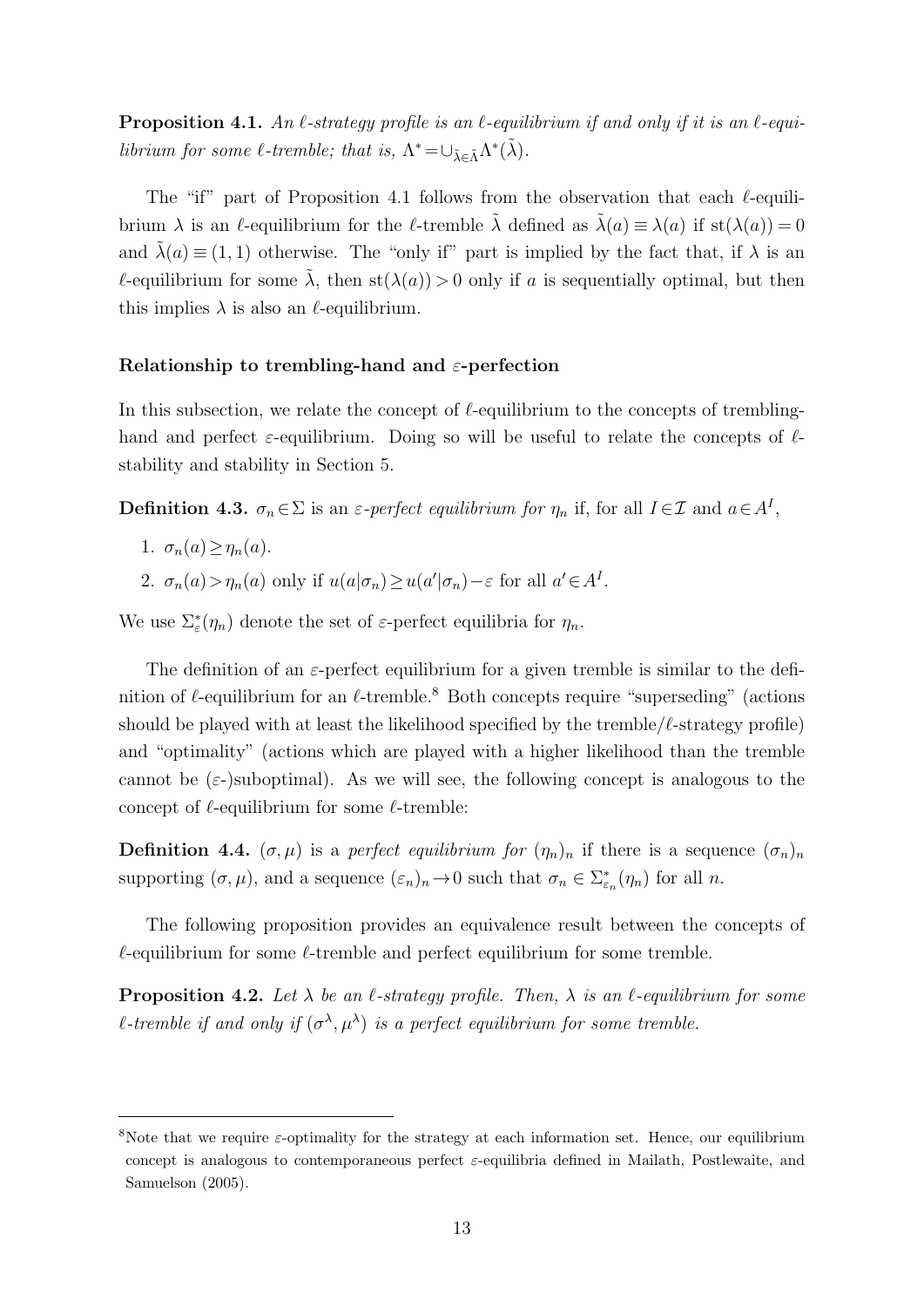#### Trembles associated to  $\ell$ -trembles

While Proposition [4.2](#page-12-2) establishes that any  $\ell$ -equilibrium for some  $\ell$ -tremble generates a perfect equilibrium for some tremble, it does not specify how the  $\ell$ -tremble and the tremble are related to each other. To relate these objects, it is convenient to first associate a tremble to each  $\ell$ -tremble.

<span id="page-13-3"></span>**Definition 4.5.** The tremble associated to  $\tilde{\lambda} \in \tilde{\Lambda}$ , denoted  $(\eta_n^{\tilde{\lambda}})_n$ , is defined as  $\eta_n^{\tilde{\lambda}}(a) \equiv$  $n^{-\tilde{\lambda}^{\mathbf{r}}(a)} \tilde{\lambda^{\mathbf{p}}}(a)$  for all  $a \in A$  and  $n \in \mathbb{N}$ .<sup>[9](#page-13-0)</sup>

The following results establishes a close relationship between perfect equilibria for a tremble associated to some  $\ell$ -tremble and  $\ell$ -equilibria for such  $\ell$ -tremble.

<span id="page-13-1"></span>**Proposition 4.3.**  $(\sigma, \mu)$  is a perfect equilibrium for  $(\eta_n^{\tilde{\lambda}})$ <sub>n</sub> if and only if it is generated by some  $\ell$ -equilibrium for  $\tilde{\lambda}$ . Hence, for each  $\tilde{\lambda} \in \tilde{\Lambda}$ , an  $\ell$ -equilibrium for  $\tilde{\lambda}$  exists.

The "if" part of Proposition [4.3](#page-13-1) is proven by assuming that there is an  $\ell$ -equilibrium  $\lambda$  for  $\tilde{\lambda}$ . It then follows that, for all  $\varepsilon > 0$ ,  $\sigma_n$  defined in equation [\(3.1\)](#page-6-2) is an  $\varepsilon$ -equilibrium for  $\eta_n^{\tilde{\lambda}}$  if n is large enough. Note that, in general,  $\sigma_n \notin \Sigma_0^*(\eta_n^{\tilde{\lambda}})$ ; that is,  $\sigma_n$  is not a Nash equilibrium of a game where players tremble according to  $\eta_n^{\tilde{\lambda}}$ . In fact, it may be that  $u(a|\sigma_n) < u(a'|\sigma_n)$  for all n but  $\lim_{n\to\infty} (u(a|\sigma_n) - u(a'|\sigma_n)) = 0$  for some a and a' in the same information set, and yet that  $\lambda(a) > 0$ , as  $u(a|\lambda) = u(a'|\lambda)$  makes a sequentially rational in the limit.[10](#page-13-2)

Proving the "only if" part in Proposition [4.3](#page-13-1) is more involved. Let  $(\sigma, \mu)$  be a perfect equilibrium for  $(\eta_n^{\tilde{\lambda}})_n$ , hence there exists some sequence  $(\sigma_n \in \Sigma_{1/n}^*(\eta_n^*))_n$  supporting  $(\sigma, \mu)$ , but such sequence is not necessarily simple (of the form [\(3.1\)](#page-6-2)). Hence, to find some  $\ell$ -equilibrium  $\lambda$  for  $\tilde{\lambda}$ , we proceed similarly as in the proof of Proposition [3.1,](#page-7-0) with the additional constraint that  $\lambda(a) = \lambda(a)$  whenever a is suboptimal. We show that the methodology developed in the proof of Proposition [3.1](#page-7-0) can be adapted to obtain a  $\ell$ -equilibrium for  $\tilde{\lambda}$ . Existence of an  $\ell$ -equilibrium for  $\tilde{\lambda}$  then follows from the fact that, for each *n*, there is some  $\sigma_n \in \sum_{0}^{*} (\eta_n^{\tilde{\lambda}})$  (which is a Nash equilibrium of the perturbed game). Then, taking a subsequence if necessary,  $(\sigma_n)_n$  supports some assessment  $(\sigma, \mu)$ , which is a perfect equilibrium for  $(\eta_n^{\tilde{\lambda}})_n$ .

<span id="page-13-0"></span><sup>&</sup>lt;sup>9</sup>We let the sequence  $(\eta_n^{\tilde{\lambda}})_n$  begin at an index large enough that  $\sum_{a \in A^I} \eta_n(a) \leq 1$  for all n.

<span id="page-13-2"></span> $10$ [Kreps and Wilson](#page-22-0) [\(1982\)](#page-22-0) show that similar considerations apply to the study of sequential equilibria. In their words, "we require optimality only 'at the limit,' while Selten requires optimality approaching the limit, is what is significant in terms of tractability and mathematical properties." In fact, it is not difficult to see that  $\sigma$  is part of a sequential equilibrium if and only if there exist sequences  $(\varepsilon_n)_n$ converging to 0 and  $(\sigma_n \in \sum_{\varepsilon_n}^{\infty} (0))_n$  completely mixed and converging to  $\sigma$ .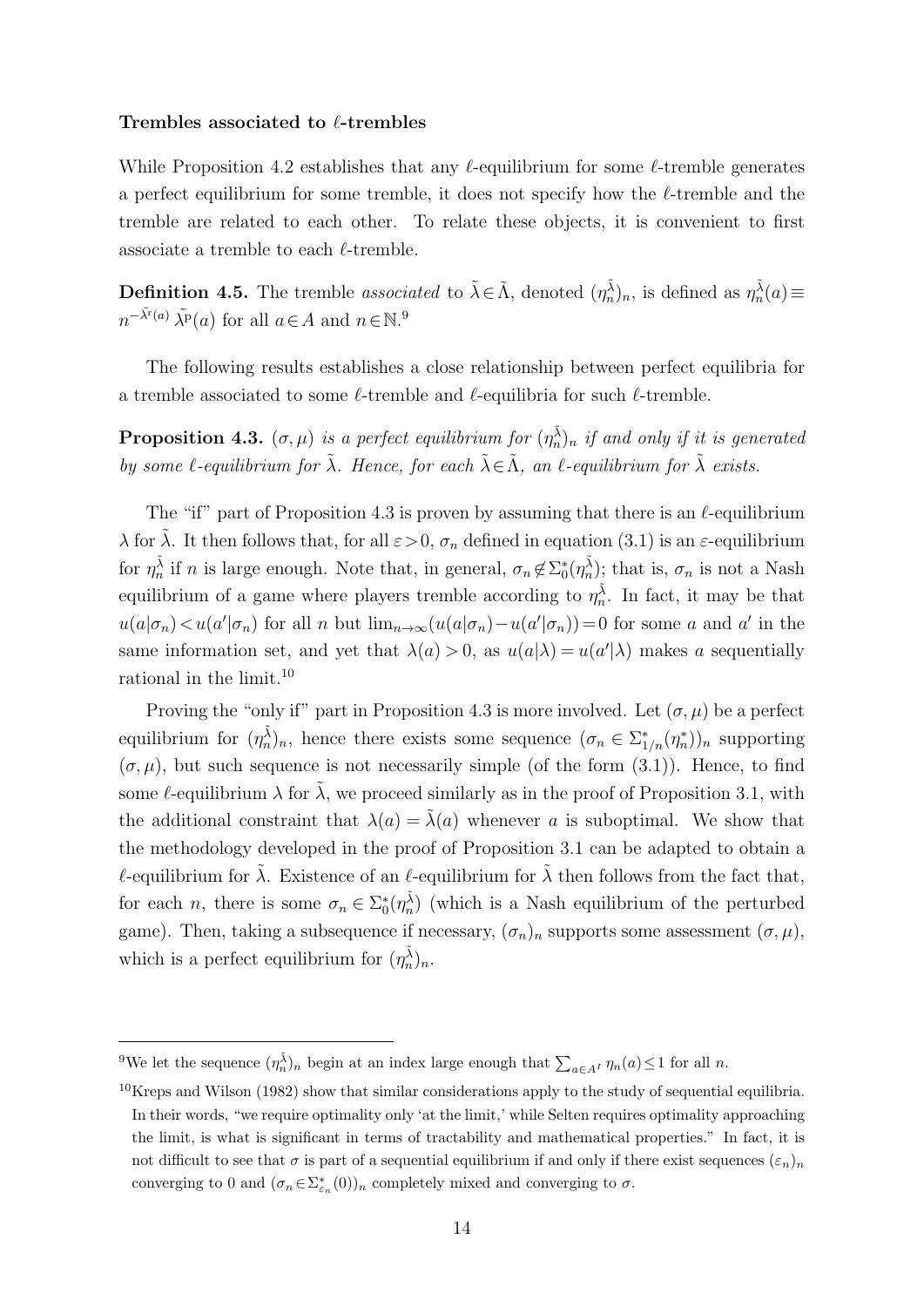# <span id="page-14-0"></span> $5 \quad \ell$ -Stable outcomes

In this section, we use the definitions and results in Sections [3](#page-6-0) and [4](#page-10-0) to introduce the concept of  $\ell$ -stable outcomes, prove their existence and provide characterization results.

### 5.1 Stable outcomes

We begin recalling the definition of outcome. An *outcome*  $o$  (of  $G$ ) is a probability distribution over terminal histories, so  $o \in \Delta(T)$ . Each strategy profile  $\sigma$  generates a unique outcome  $o^{\sigma}$ , where each  $(a_j)_{j=1}^J \in T$  is assigned probability  $o^{\sigma}((a_j)_{j=1}^J)$  =  $\prod_{j=1}^{J} \sigma(a_j)$ . Similarly, an  $\ell$ -strategy profile  $\lambda$  generates a unique outcome  $o^{\lambda}$ , where the probability of each  $t \in T$  is  $o^{\lambda}(t) \equiv \text{st}(\lambda(t))$ . Note that  $o^{\lambda} = o^{\sigma^{\lambda}}$ .

There are different reasons that make the use of equilibrium outcomes appealing (compared to using equilibria). First, outcomes fully describe on-path behavior, hence they constitute the basis for the predictions that a game provides. Even though offpath behavior is important to determine the optimality of on-path behavior, different equilibria with the same outcome provide the same predictions. Second, they reduce spurious multiplicity arising from off-path behavior. Last, but not least, while equilibria are generally fragile to small perturbations of the game, there are equilibrium outcomes which are robust to both trembles and payoff perturbations.

The study of stable outcomes begins with [Kohlberg and Mertens](#page-22-1) [\(1986\)](#page-22-1). They show that the set of Nash equilibria of a game has a finite number of connected components and, generically in the payoffs, all equilibria in a connected component have the same outcome.[11](#page-14-1) Furthermore, also generically in the payoffs, at least one of these outcomes  $\sigma$  is *stable*: if the game is perturbed (through a small tremble), the resulting game has an equilibrium outcome which is close to  $o$ . In our notation, their result establishes that, for generic u, there is an outcome o such that, for any tremble  $(\eta_n)_n$ , there is a sequence  $(\sigma_n \in \Sigma_0^*(\eta_n))_n$  such that  $(\sigma^{\sigma_n})_n$  converges to *o*. [Kohlberg and Mertens](#page-22-1) show that stable outcomes satisfy backwards induction, iterated dominance, and invariance.

There are two important drawbacks that make using stable outcomes difficult in practice: existence and tractability. Even in the ideal case where an economist correctly guesses that a given outcome  $\sigma$  is the unique stable outcome of a game of interest, proving so is difficult in general. S/he has to prove two facts. First, s/he has to prove "uniqueness" by showing that  $\sigma$  is the unique candidate to be a stable outcome. This can be proven if, for example, s/he (1) is able to find a convenient tremble such that the set of equilibria of each of the corresponding perturbed games can be computed, and

<span id="page-14-1"></span><sup>&</sup>lt;sup>11</sup>We use the usual distance between strategy profiles (sup-norm on  $\mathbb{R}^{A}$ ), the usual distance between utility functions (sup-norm on  $\mathbb{R}^{N\times T}$ ), and the usual distance between outcomes (sup-norm on  $\mathbb{R}^T$ ).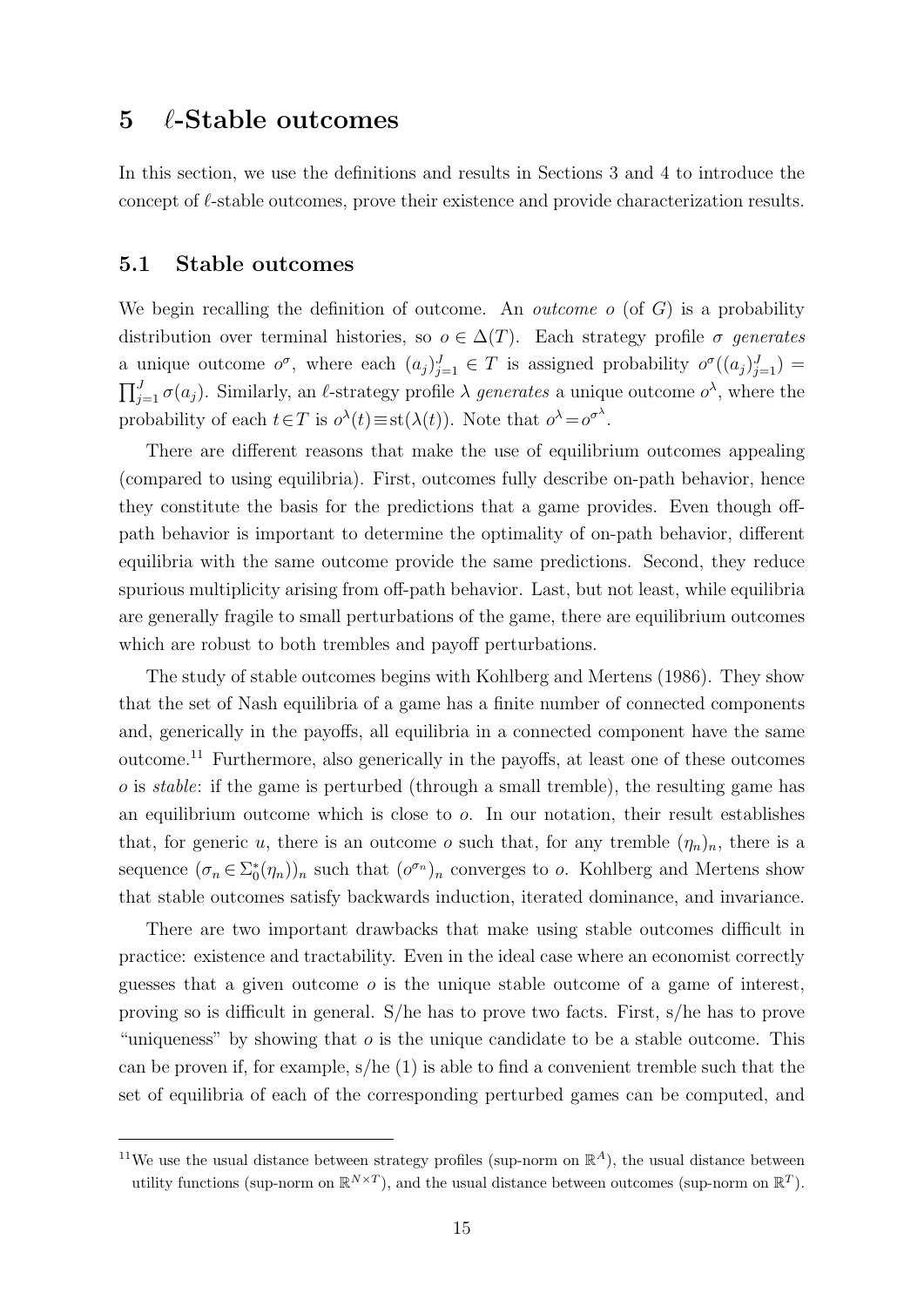(2) show that all sequences of equilibrium outcomes of the perturbed games along the sequence converge to  $o^{12}$  $o^{12}$  $o^{12}$  Then, the economist has to prove "existence" by showing that any other tremble has an associated sequence of equilibria with outcomes converging to  $o$ <sup>[13](#page-15-1)</sup> This is, in general, much more difficult to prove, as studying the sets of equilibria of the perturbed game for an arbitrary tremble is often not feasible. (An alternative would be characterizing stable sets of equilibria, which exist in all games, but this is typically equally infeasible.)

### 5.2  $\ell$ -Stable outcomes

Here, we provide the concept of  $\ell$ -stable outcome, show its existence for any game, and characterize its relationship to stable outcomes. In Section [5.3,](#page-17-0) we provide some properties of  $\ell$ -stable outcomes and illustrate how they can be use to prove a given outcome is stable.

**Definition 5.1.** An outcome *o* is  $\ell$ -stable if, for each  $\ell$ -tremble  $\tilde{\lambda}$ , there is an  $\ell$ -equilibrium for  $\lambda$  generating  $\alpha$ .

The concept of  $\ell$ -stable outcome is analogous to that of stable outcome, now using  $\ell$ -trembles instead of trembles. The following result establishes that, differently from stable outcomes,  $\ell$ -stable outcomes exist in all games, with no genericity requirement on the payoffs. We keep the proof in the main text as it is important and concise.

<span id="page-15-2"></span>**Proposition 5.1.** There is an  $\ell$ -stable outcome.

*Proof.* For a given utility function  $\hat{u}: N \to \mathbb{R}$ , we let  $G(\hat{u})$  be the game defined in Section [2.1](#page-4-2) with utility function given by  $\hat{u}$  instead of u. Let  $(\hat{u}_n)_n$  be a sequence of utility functions converging to u such that, for each n,  $G(\hat{u}_n)$  has a stable outcome denoted  $o_n$ . Note that, since a stable outcome exists for generic utility functions (by [Kohlberg and Mertens,](#page-22-1) [1986\)](#page-22-1), a sequence  $(\hat{u}_n)_n$  with the previous properties exists. Taking a subsequence if necessary, assume that  $(o_n)_n$  converges to some outcome o. We will prove that  $o$  is  $\ell$ -stable.

Fix some sequence  $(\varepsilon_n)_n \searrow 0$  and  $\tilde{\lambda} \in \tilde{\Lambda}$ . For each  $n' \in \mathbb{N}$ , we let  $(\sigma_{n,n'}^{\tilde{\lambda}} \in \Sigma_0^*(\eta_n^{\tilde{\lambda}}, \hat{u}_{n'}) )_{n'}$ be a sequence of Nash equilibria with outcomes converging to  $o_n$ , which exists by the stability of  $o_n$ . We now argue that, for each n, there is some  $j_n$  such that  $\sigma_{n,j_n}^{\tilde{\lambda}}$  is an

<span id="page-15-0"></span><sup>&</sup>lt;sup>12</sup>More generally, for each candidate  $o'$  of being a stable outcome (e.g., outcomes of sequential equilibria), the economist should find a tremble with no outcome sequence converging to  $o'$ .

<span id="page-15-1"></span><sup>&</sup>lt;sup>13</sup>Many games of interest do not feature generic payoffs. For example, in most reputation and bargaining games, the player's payoff equals to the discounted payoff of a stage game (at the moment of agreement for bargaining games), using some discount factor (constant over time, and typically equal across players). Hence, stable outcomes are typically not guaranteed to exist.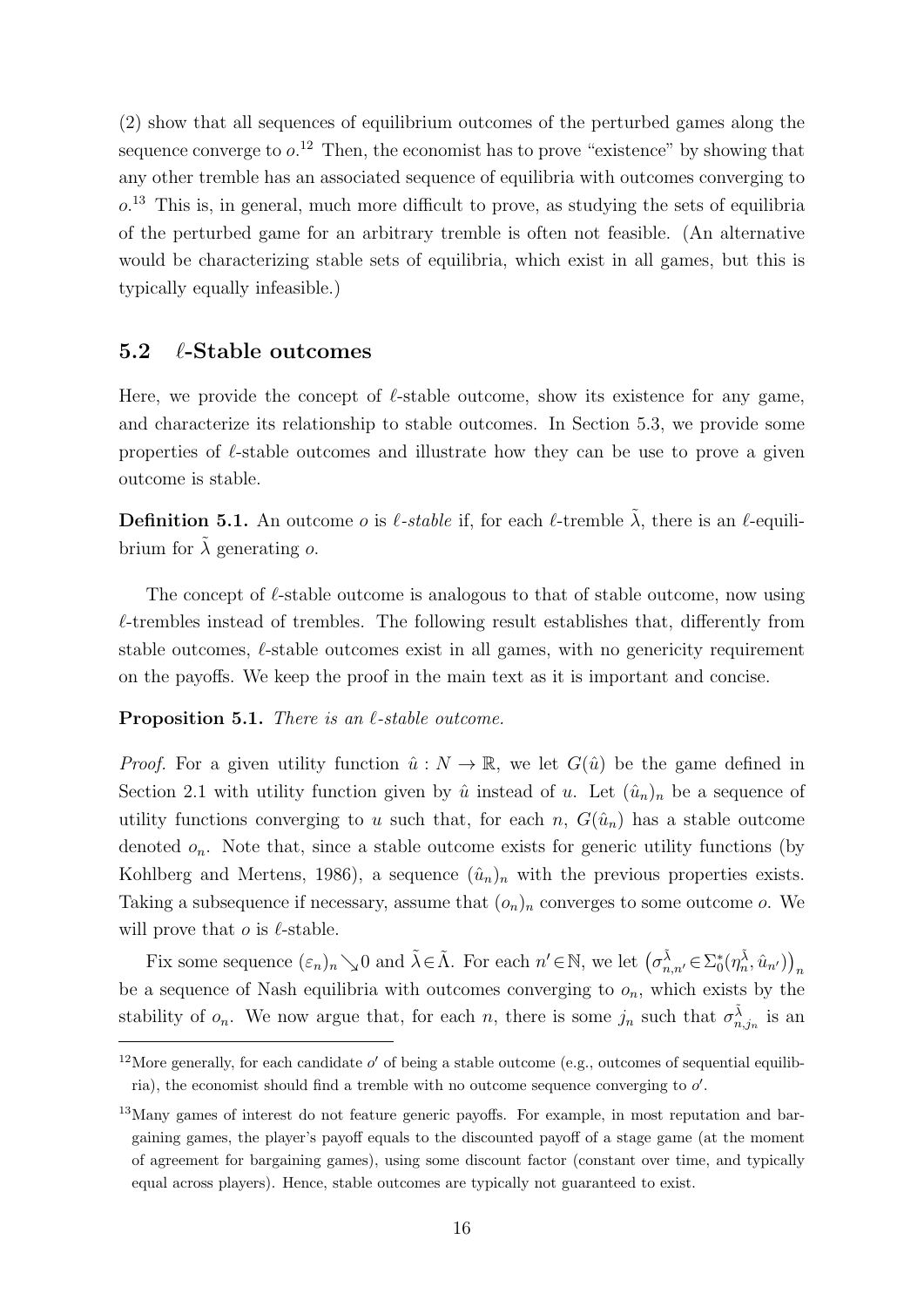$\varepsilon_n$ -equilibrium for  $\eta_n^{\tilde{\lambda}}$  (in the game with payoff function u). Superseding is satisfied for all n, since  $\sigma_{n,j_n}^{\tilde{\lambda}} \in \Sigma_0^*(\eta_n^{\tilde{\lambda}}, \hat{u}_{j_n})$ . Also, for each  $a \in A$  with  $\sigma_{n,j_n}^{\tilde{\lambda}}(a) > \eta_n(a)$ , we have

$$
\hat{u}_n(a|\sigma_{n,j_n}^{\tilde{\lambda}}) \ge \hat{u}_n(a'|\sigma_{n,j_n}^{\tilde{\lambda}}) \text{ for all } a' \in I^a.
$$

Hence, if  $j_n$  is chosen so that  $||u - \hat{u}_{j_n}|| < \varepsilon_n/2$ , we have

$$
u(a|\sigma_{n,j_n}^{\tilde{\lambda}}) \geq u(a'|\sigma_{n,j_n}^{\tilde{\lambda}}) - \varepsilon_n.
$$

Taking a subsequence if necessary, assume that  $(\sigma_{n,j_n}^{\tilde{\lambda}})_n$  supports some assessment  $(\sigma, \mu)$ . Clearly,  $(\sigma, \mu)$  is a perfect equilibrium for  $(\eta_n)_n$  with outcome o. By Proposition [4.3,](#page-13-1)  $(\sigma, \mu)$  is generated by some  $\ell$ -equilibrium for  $\lambda$ .  $\Box$ 

Proposition [5.1](#page-15-2) is important as it shows that  $\ell$ -stability overcomes an important drawback of working with stable outcomes in applications: having to prove that they exist. As we will see, our existence result simplifies finding  $\ell$ -stable outcomes, as they are often obtained by ruling out other candidates.

#### Relationship to stable outcomes

Using Proposition [4.3,](#page-13-1) we can provide the following characterization of  $\ell$ -stable outcomes in terms of perfect equilibrium outcomes.[14](#page-16-0)

<span id="page-16-1"></span>**Proposition 5.2.** An outcome o is  $\ell$ -stable if and only if, for any  $\tilde{\lambda} \in \tilde{\Lambda}$ , o is a perfect equilibrium outcome for  $(\eta_n^{\tilde{\lambda}})_n$ .

A first implication of Proposition [5.2](#page-16-1) is that the concept of  $\ell$ -stable outcome is not powerful in selecting equilibria of normal-form games. Such observation follows from the analysis in [Jackson, Rodriguez-Barraquer, and Tan](#page-22-13) [\(2012\)](#page-22-13). They first define a strategy profile  $\sigma$  in a normal-form game to be a *trembling<sup>\*</sup>*-hand perfect equilibrium if, for any tremble  $(\eta_n)_n$ , there exist two sequences  $(\varepsilon_n)_n \to 0$  and  $(\sigma_n \in \Sigma_{\varepsilon_n}^*(\eta_n)) \to \sigma$ . They subsequently show that all Nash equilibria of any finite normal form game are trembling<sup>∗</sup> -hand perfect equilibria. An immediate implication is that all Nash outcomes of a normal form game are  $\ell$ -stable. We will see that, the set of  $\ell$ -stable outcomes in extensive form games with incomplete information may be significantly smaller than the set of Nash equilibrium outcomes.[15](#page-16-2)

<span id="page-16-0"></span><sup>&</sup>lt;sup>14</sup>Analogously to Definition [4.4,](#page-12-3) we say that *o* is a *perfect equilibrium outcome* for  $(\eta_n)_n$  if there is a sequence  $(\sigma_n)_n$  and a sequence  $(\varepsilon_n)_n \searrow 0$  such that  $\sigma_n \in \Sigma_{\varepsilon_n}^*(\eta_n)$  for all n and  $o^{\sigma_n} \to o$ .

<span id="page-16-2"></span><sup>&</sup>lt;sup>15</sup>Similarly, [Fudenberg and Tirole](#page-22-14) [\(1991a\)](#page-22-14) show that, in normal-form games, all and only the outcomes of Nash equilibria are robust to payoff perturbations. Nonetheless, [Takahashi and Tercieux](#page-23-3) [\(2020\)](#page-23-3) show that payoff robustness has a significant selection power in extensive form games.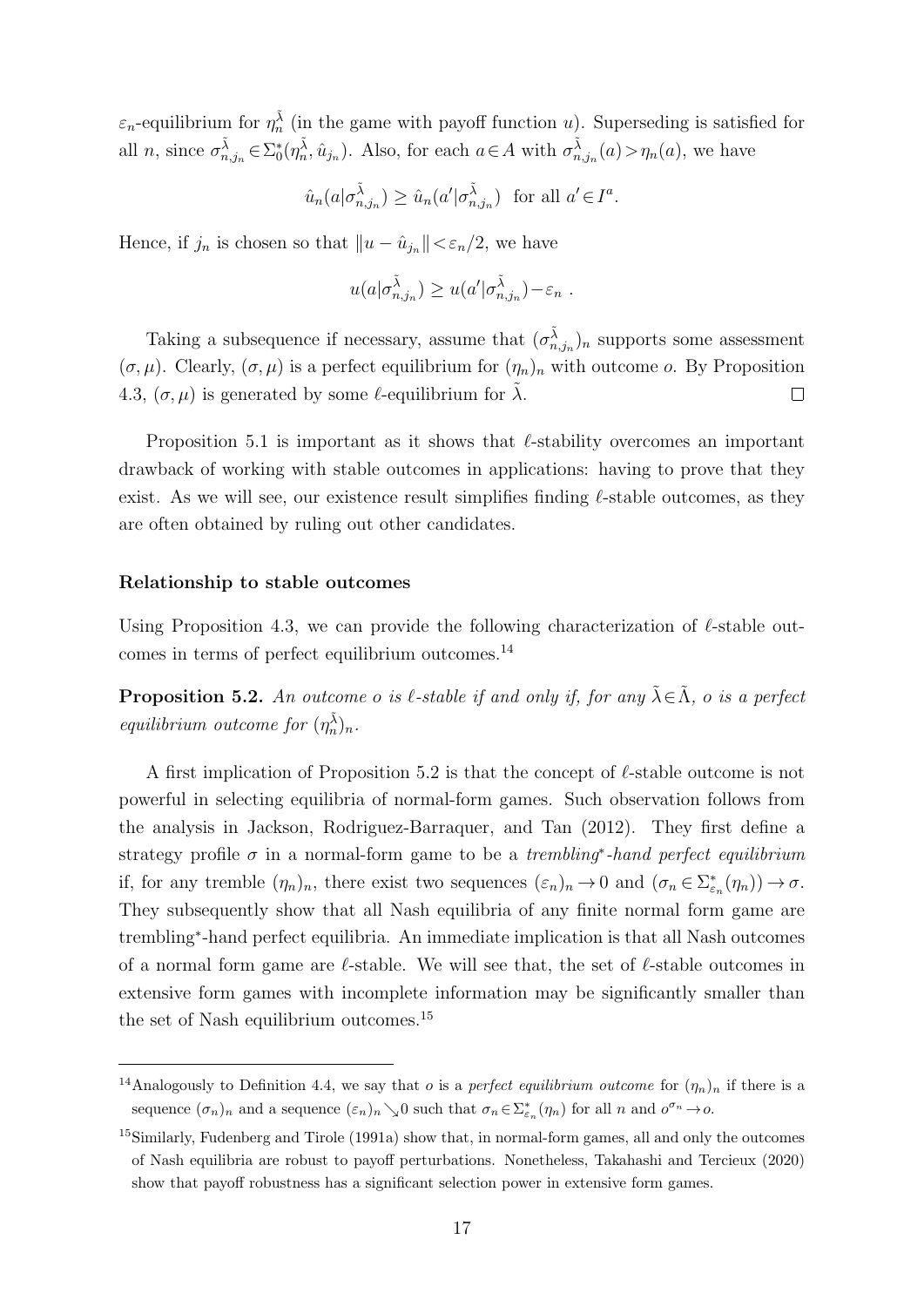A second implication of Proposition [5.2](#page-16-1) is that  $\ell$ -stability is a less restrictive concept than stability. Indeed, the crucial difference between  $\ell$ -stable outcomes and stable outcomes is the use of  $\varepsilon$ -perfect equilibria versus the use of Nash equilibria in the perturbed games. The following corollary establishes that, as a result, the set of stable outcomes is smaller than the set of  $\ell$ -stable outcomes.

### <span id="page-17-1"></span>Corollary 5.1. If a stable outcome exists, it is  $\ell$ -stable.

It is clear that the converse of Corollary [5.1](#page-17-1) is not true in general: while all games have  $\ell$ -stable outcomes, some do not have any stable outcome. A sort of converse result is nevertheless true when there is a unique  $\ell$ -stable outcome. Intuitively, if a game had a unique  $\ell$ -stable outcome which was not stable, there would be a tremble  $(\eta_n)_n$  such that, for *n* large enough, no equilibrium of the perturbed game would have an equilibrium close to o. The proof shows that, similarly as in the proof of Proposition [5.1,](#page-15-2) we could then construct an alternative  $\ell$ -stable outcome, contradicting the assumption that o was the unique  $\ell$ -stable outcome.

### <span id="page-17-4"></span>**Proposition 5.3.** If a unique  $\ell$ -stable outcome exists, it is the unique stable outcome.

We end this subsection by pointing that  $\ell$ -stable outcomes are robust not only to perturbations in the players' behavior, but also in the player's payoff. The following is a generalization of Proposition [5.2.](#page-16-1)

<span id="page-17-5"></span>**Proposition 5.4.** An outcome o is  $\ell$ -stable if and only if, for any  $\tilde{\lambda} \in \tilde{\Lambda}$  and  $(u_n)_n$ converging to u, there are two sequences  $(\varepsilon_n)_n$  and  $(\sigma_n \in \Sigma_{\varepsilon_n}^*(\eta_n^{\tilde{\lambda}}, u_n))_n$  with  $o^{\sigma_n} \to o$ (where  $\Sigma_{\varepsilon_n}^*(\eta_n^{\tilde{\lambda}}, u_n)$  is the set of  $\varepsilon_n$ -equilibria for  $\eta_n^{\tilde{\lambda}}$  in the game with payoffs  $u_n : T \to \mathbb{R}^N$ ).

# <span id="page-17-0"></span>5.3 Obtaining  $\ell$ -stable and stable outcomes

In this section, we provide some properties of  $\ell$ -stable outcomes. As the following theorem shows, an  $\ell$ -stable outcome satisfies versions of the definitions of invariance, iterated dominance and forward induction in [Kohlberg and Mertens](#page-22-1) [\(1986\)](#page-22-1). We keep the proof of forward induction in the main text as it is simple and intuitive.

<span id="page-17-3"></span>**Proposition 5.5.** Let o be an  $\ell$ -stable outcome.<sup>[16](#page-17-2)</sup>

1. Forward induction: Assume  $I \in \mathcal{I}$  is on path of o and  $a \in A^I$  is such that

$$
\max_{\lambda \in \Lambda^*(o)} u(a|\lambda) < u(I|o) \ ,
$$

<span id="page-17-2"></span> $16$ In the statement of this proposition, we abuse language by using "equivalent outcomes" without defining them. Nevertheless, their definition (which depends on each property) is straightforward.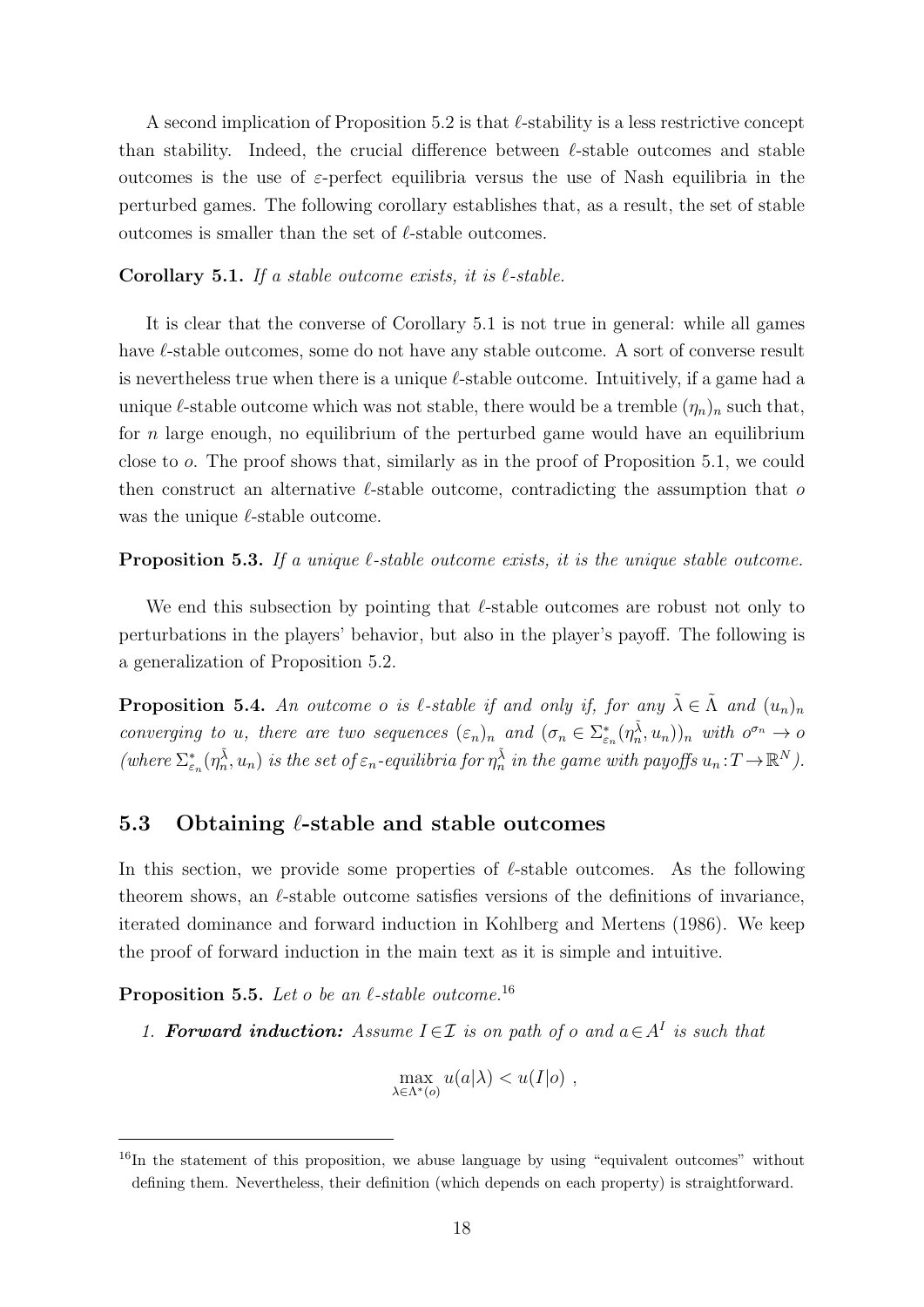where  $u(I|o)$  is player  $u(I)$ 's payoff under o conditional on I being reached, and  $\Lambda^*(o)$  is the set of  $\ell$ -equilibria with outcome o. Then, the game where a is eliminated (and all histories following it) has an  $\ell$ -stable outcome equivalent to o.<sup>[17](#page-18-0)</sup>

- 2. Iterated strict dominance: If a strictly dominated action is eliminated (and all histories following it), the resulting game has an  $\ell$ -stable outcome equivalent to o.
- 3. Invariance to reordering simultaneous moves: If  $I' = I \times A^I$  (i.e., I and I' are simultaneous), a game where the order of I and I' is reversed has an  $\ell$ -stable outcome equivalent to o.

Proof of "forward induction" (the other properties are proven in Appendix [A\)](#page-24-0). Let o be an  $\ell$ -stable outcome. Let I be an on-path information set and  $\hat{a} \in A<sup>I</sup>$  provide a payoff strictly lower than the outcome's payoff of player  $\iota(I)$  at I, hence  $\hat{a}$  not played in  $o$ . Let G' denote the game where  $\hat{a}$  (and all consecutive histories) is eliminated, and  $A' \subset A \setminus \{\hat{a}\}\$ be its set of actions. Let  $\tilde{\lambda}'$  be an  $\ell$ -tremble of G', and  $\underline{\tilde{\lambda}^r} \equiv \max{\{\tilde{\lambda}^r(a') | a' \in A'\}}$ . Define  $\tilde{\lambda}$  as follows:

$$
\tilde{\lambda}(a) \equiv \begin{cases} \tilde{\lambda}'(a) & \text{if } a \in A', \\ (\underline{\tilde{\lambda}^{\text{r}}+1}, 1) & \text{otherwise,} \end{cases}
$$

for all  $a \in A$ , and note that  $\tilde{\lambda}$  is an  $\ell$ -tremble of G. Let  $\lambda$  be an  $\ell$ -equilibrium for  $\tilde{\lambda}$ with outcome  $o$  (which exists since  $o$  is  $\ell$ -stable). We claim that, when restricted to  $A'$ ,  $\lambda$  is an  $\ell$ -equilibrium for  $\tilde{\lambda}'$  on G' with outcome o. Note that, since  $u(\hat{a}|\lambda) < u(I^{\hat{a}}|o)$ , we have that  $\lambda(\hat{a}) = (\tilde{\lambda}^r + 1, 1)$ , which implies that each terminal history containing  $\hat{a}$ is infinitely less likely than any of the histories not containing  $\hat{a}$ . It is then easy to see that the l-strategy profile of G' defined by  $\lambda' \equiv \lambda|_{A'}$  is an l-equilibrium for  $\tilde{\lambda}'$  (in G')  $\Box$ with outcome *o*.

It is not difficult to see that an  $\ell$ -stable outcome may fail *admissibility*, that is, players may play weakly dominated actions on the path of play. This is not surprising, since admissibility is known to be incompatible with iterated (strict) dominance. Also, the "iterated strict dominance" property permits using backwards induction arguments. Indeed, it follows from Proposition [5.5](#page-17-3) that an action which is strictly dominated, or which is strictly suboptimal in under any  $\ell$ -equilibrium, can be eliminated without affecting the set of  $\ell$ -stable outcomes. In particular, an extensive form game of complete information with generic payoffs has a unique  $\ell$ -stable (and hence stable) outcome.

<span id="page-18-0"></span><sup>&</sup>lt;sup>17</sup>The result also holds if  $\max_{t \in T^a} u_{\iota(I)}(t) < u(I|o)$ , a more restrictive but easier to verify condition.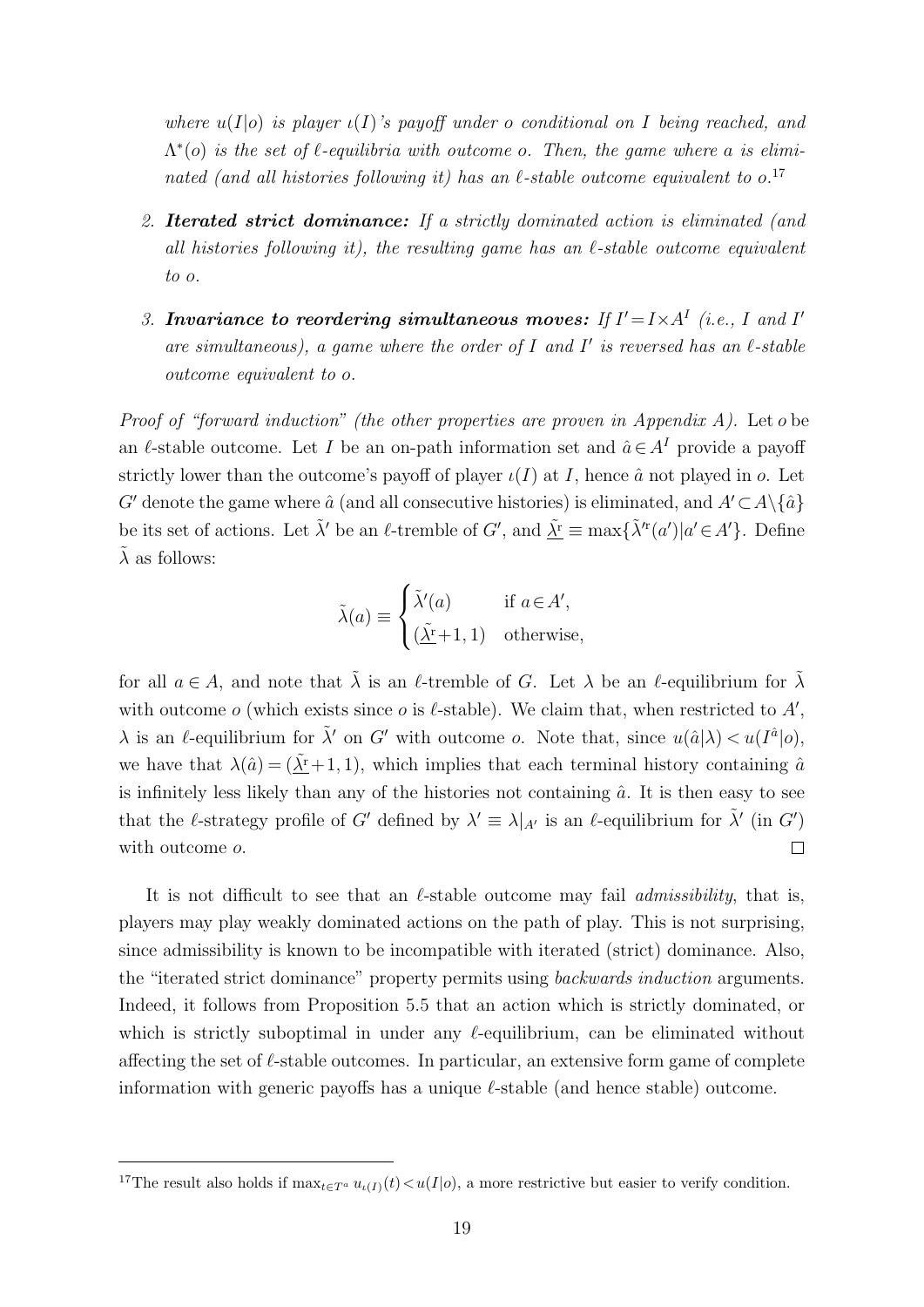Remark 5.1. It is easy to see that forward induction and iterated strict dominance can be generalized to the same property: an  $\ell$ -stable outcome *o* remains  $\ell$ -stable if an action which is *strictly dominated under o* is eliminated; that is, if  $a \in A$  such that there is some  $a' \in A^{I^a}$  with  $u(a'|\lambda) > u(a|\lambda)$  for all  $\lambda \in \Lambda^*(o)$  is eliminated. This more general property is closer to the definition of forward induction in [Kohlberg and Mertens](#page-22-1) [\(1986,](#page-22-1) Proposition 6).

#### Obtaining  $\ell$ -stable outcomes

Here, we provide some strategies an economist can use to obtain  $\ell$ -stable outcomes.

In many games with asymmetric information, the fact that actions endogenously signal private information constitutes a main source of equilibrium multiplicity. These games tend to have a unique stable outcome if some sort of "single-crossing" condition holds, even when payoffs are not "generic". In simple signaling games a la [Spence](#page-23-5) [\(1973\)](#page-23-5), for example, such stable outcome is the least-costly, fully-separating outcome, called the Riley outcome (see [Riley,](#page-23-6) [1979\)](#page-23-6). The following corollary of Propositions [5.1](#page-15-2) and [5.3](#page-17-4) implies that, in such cases, the economist only needs to obtain one "right"  $\ell$ -tremble to prove that  $o$  is the unique  $\ell$ -stable outcome, and hence it is stable:

<span id="page-19-1"></span>Corollary 5.2. If there is an  $\ell$ -tremble  $\tilde{\lambda}$  such that there is a unique  $\ell$ -equilibrium outcome for  $\tilde{\lambda}$ , then such outcome is the unique stable outcome.

As Examples [6.1](#page-20-1) and [6.2](#page-20-2) below illustrate, an  $\ell$ -tremble that helps proving uniqueness of an  $\ell$ -stable outcome in signaling games satisfying single-crossing usually involves "high types" (the types with lowest signaling cost) trembling with a higher likelihood than low types.

Games not satisfying a single-crossing condition may have multiple  $\ell$ -stable outcomes. Nevertheless, through one or more  $\ell$ -trembles, the economist may able to reduce the set of outcome candidates to some set  $O^{\dagger}$ . If all outcomes in  $O^{\dagger}$  satisfy a given property (full/partial separation, delay, etc), then the economist can claim that such property is " $\ell$ -stable", in the sense that all  $\ell$ -stable outcomes satisfy it.

<span id="page-19-0"></span>*Example* 5.1 (Continuation of Example [3.2\)](#page-10-2). We argue that the outcome in Figure [1\(](#page-8-0)b) is **not**  $\ell$ -stable using forward induction and iterated strict dominance. If it were to be  $\ell$ stable, it would remain  $\ell$ -stable when action  $b_w$  is eliminated, since the maximum payoff the weak type can achieve by playing it is lower than her payoff from playing  $b_s$  under the outcome. In the game without action  $b_w$ , action  $f_b$  is strictly dominated, hence can be eliminated as well. In the resulting game, the strong type prefers playing  $b<sub>s</sub>$  to playing  $q_s$ , contradicting the  $\ell$ -stability of the outcome. Then, the outcome in Figure  $1(b)$  $1(b)$  is not  $\ell$ -stable. Since there is only one other outcome of a sequential equilibrium (where player 1 plays both  $b_s$  and  $b_w$  for sure, and player 2 plays  $n_b$  for sure), this other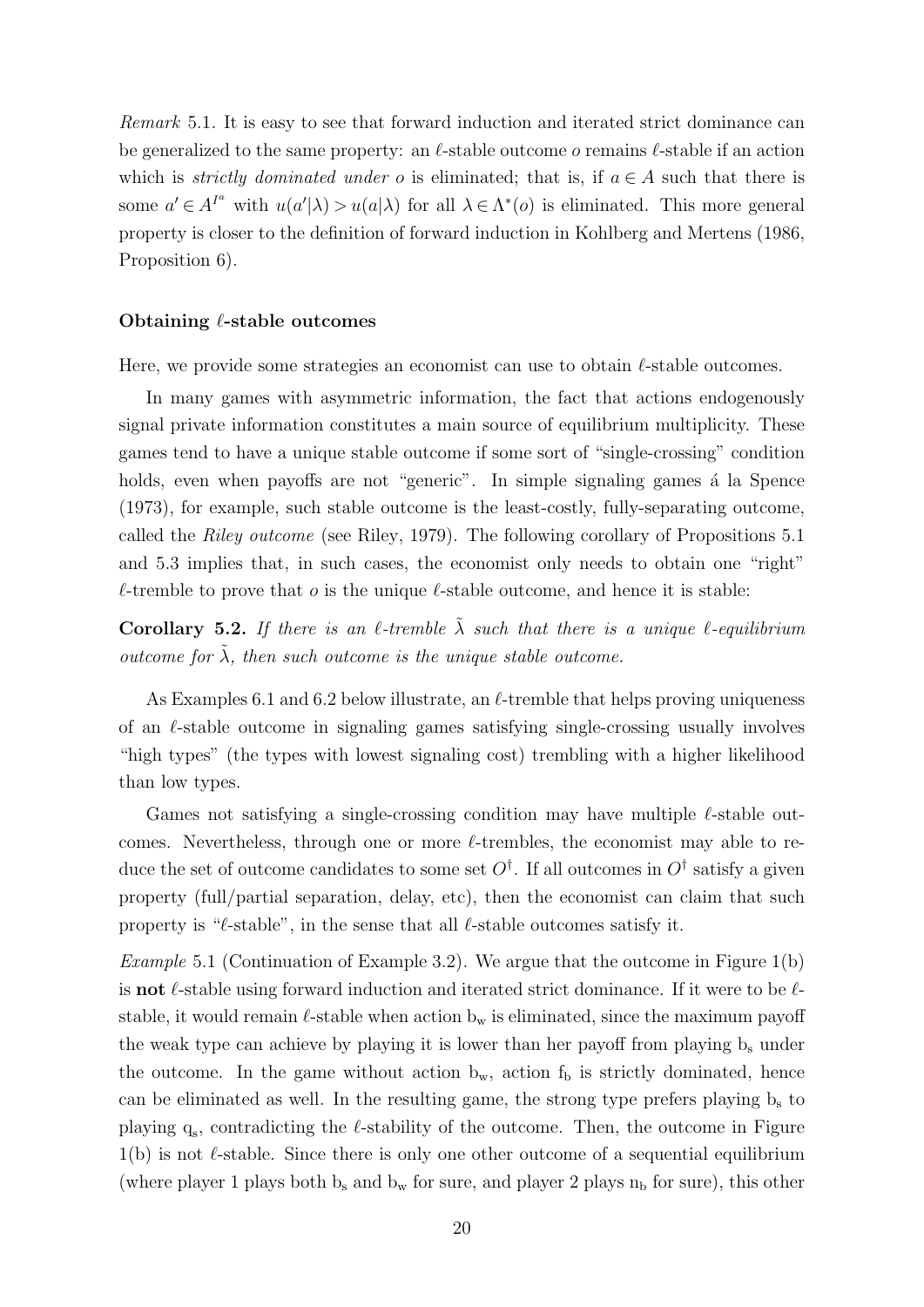outcome is the unique  $\ell$ -stable outcome (by Proposition [5.1\)](#page-15-2), and hence it is the unique stable outcome as well (by Proposition [5.3\)](#page-17-4).

# <span id="page-20-0"></span>6 Examples

In this section, we provide some examples of how to use our results. Due to obvious size constraints of the current paper, the examples are simple, and other approaches (e.g., brute force) could used to obtain stable outcomes. See Dilm´e (2021) for an example of a game where brute force does not work.

<span id="page-20-1"></span>*Example* 6.1 (Continuation of Example [5.1\)](#page-19-0). To show how  $\ell$ -trembles can be used to contradict the  $\ell$ -stability of an outcome, we now argue that the outcome in Figure  $1(b)$  $1(b)$  is not  $\ell$ -stable without using forward induction (as in Example [5.1\)](#page-19-0). To see this, consider an  $\ell$ -tremble  $\tilde{\lambda}$  where  $\tilde{\lambda}^r(b_s) < \tilde{\lambda}^r(b_w)$  (that is, player 1 trembles to beer infinitely more often when she is strong). Let  $\lambda$  be an  $\ell$ -equilibrium for  $\tilde{\lambda}$ . If  $\mu_b^{\lambda}(s, b_s) > 1/2$ , then player 2 does not fight with probability one after beer, but then player 1 has a profitable deviation if she is strong. Also,  $\mu_b^{\lambda}(s, b_s) \leq 1/2$  only if player 1 finds it optimal to choose beer when she is weak, but this is clearly suboptimal given that her payoff from doing so is lower than the payoff from choosing quiche. Hence, there is no equilibrium for  $\lambda$ with the outcome in Figure [1](#page-8-0) (b), so it is **not**  $\ell$ -stable.

<span id="page-20-2"></span>Example 6.2 (Signaling). In this example we consider a version of the [Spence](#page-23-5) [\(1973\)](#page-23-5) model. Nature first decides the type of player 1,  $\theta \in \{L, H\}$ . Then player 1 chooses the effort  $e \in \mathcal{E} \equiv \{0, \Delta, 2\Delta, ..., 1\}$ . Finally, after observing the effort, player 2 decides to hire,  $h=1$ , or not,  $h=0$ . The payoffs are

$$
u_1(\theta, e, h) = h - c_\theta e
$$
 and  $u_2(\theta, e, h) = h (2 \mathbb{I}_{\theta = H} - 1)$ ,

where  $1 < c_H < c_L < 1/\Delta$ . For simplicity, we assume  $1/c_L \notin \mathcal{E}$ , and we let  $\overline{e}$  be the smallest element of  $\mathcal E$  bigger than  $1/c_L$ .

We consider the following  $\ell$ -tremble  $\tilde{\lambda}$ . The low and high types tremble to all actions with likelihoods  $(2, 1)$  and  $(1, 1)$ , respectively; that is,  $\tilde{\lambda}(e|L)=(2, 1)$  and  $\tilde{\lambda}(e|H)=(1, 1)$ for all e. Player 2 trembles to all actions with likelihood  $(1, 1)$ ; that is,  $\tilde{\lambda}(h|e) = (1, 1)$ for all  $e$  and  $h$ .

Fix some  $\ell$ -equilibrium  $\lambda$  for  $\tilde{\lambda}$ . Let  $e_+ < e$  be the highest effort such that  $\lambda(e|L)$  $\tilde{\lambda}(e|L)$ . It must then be that  $\lambda(h=1|e) = (0, 1)$  for all  $e > e_+$ . Since, for type L, choosing effort 0 strictly dominates choosing any effort  $e \geq \overline{e}$ , we have that  $e_+ < \overline{e}$ . It must also be that

$$
\lambda(h|e_+) - c_L e_+ \ge 1 - (e_+ + \Delta) c_L \Rightarrow c_L \ge \frac{1 - \lambda(h|e_+)}{\Delta}.
$$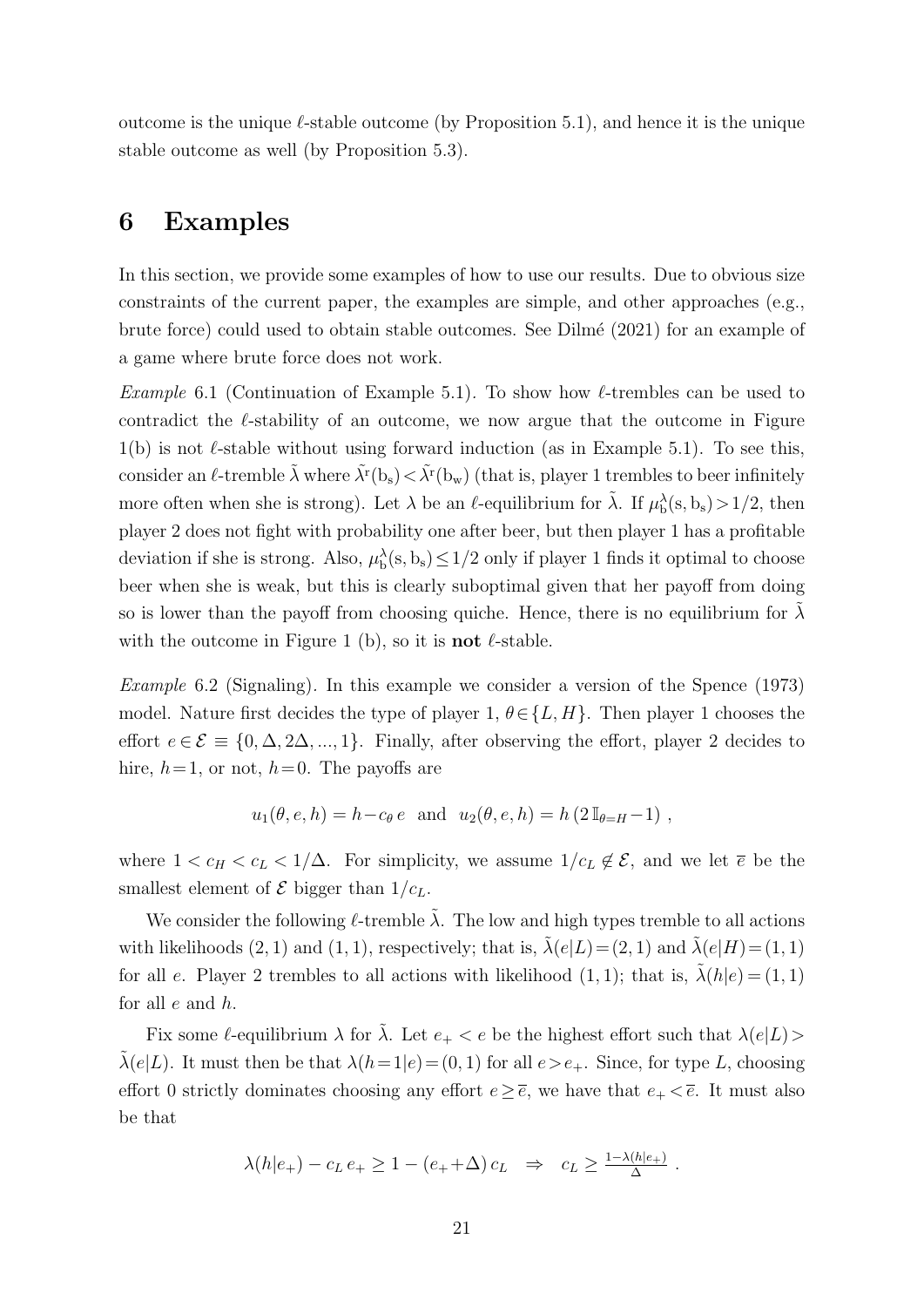By the usual single-crossing property, we have that  $\lambda(e|H)=\tilde{\lambda}(e|H)$  for all  $e. Also,$ type H is willing to choose  $e_+$  only if  $c_H \leq \frac{1-\lambda(h|\bar{e})}{\Delta}$  $\frac{\lambda(h|e)}{\Delta}$ . Since  $c_H < c_L$ , we have that the high type chooses  $e_+ + \Delta$  for sure. Finally, since type L has to assign positive (i.e., no infinitesimal) likelihood to at least one effort below  $e_+$ , and since player 2 chooses  $h=0$ if the posterior about the type being H is 0, type L only chooses  $e = 0$  with positive likelihood (hence, with probability 1). It then follows that

$$
(\lambda(e|L), \lambda(e|H), \lambda(h=1|e)) = \begin{cases} ((0,1), (1,1), (1,1)) & \text{if } e=0, \\ ((1,1), (1,1), (0, e c_L)) & \text{if } 0 < e < e_+, \\ ((2,1), (0,1), (0,1)) & \text{if } e=e_+, \\ ((2,1), (1,1), (0,1)) & \text{if } e > e_+. \end{cases}
$$

Hence, there is a unique  $\ell$ -equilibrium for  $\tilde{\lambda}$ . This implies that its outcome (which is the Riley outcome), is the unique  $\ell$ -stable outcome, and hence it is stable as well.

# <span id="page-21-0"></span>7 Conclusions

This paper provides three contributions. The first is developing a new language to analyze limit-based refinements in extensive form games. The  $\ell$ -numbers are simple, 2-dimensional objects, with simple elementary operations. When used to analyze strategies, they permit easily computing relative likelihoods of zero-probability histories.

The second contribution is to use  $\ell$ -numbers to obtain a straightforward characterization of the set sequential equilibria: it coincides with the set of assessments generated by sequentially optimal  $\ell$ -strategy profiles. An implication is that simple sequences are sufficient to generate consistent assessments.

The final contribution is to provide new equilibrium concepts using the language of  $\ell$ numbers. Most saliently, we define  $\ell$ -stable outcomes, which are the natural analogous of stable outcomes using  $\ell$ -numbers.  $\ell$ -Stable outcomes always exist, are easier to compute, and satisfy desirable properties. We argue that, since an outcome is stable when it is the unique  $\ell$ -stable outcome, our analysis provides a method to obtain stable outcomes in practice, which is illustrated through some examples.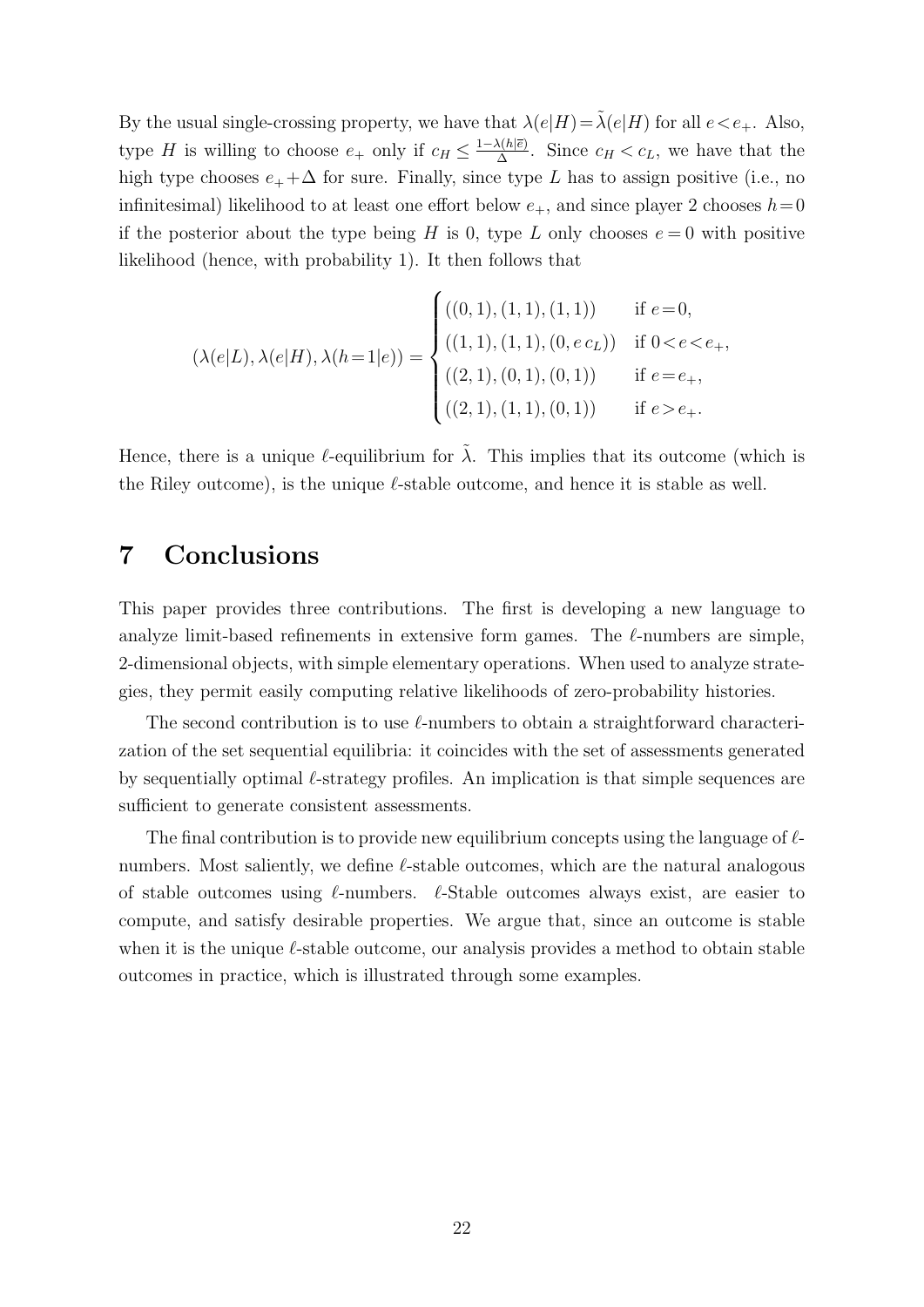# References

- <span id="page-22-4"></span>Banks, J. S., and J. Sobel, 1987, "Equilibrium selection in signaling games," Econometrica: Journal of the Econometric Society, pp. 647–661.
- <span id="page-22-5"></span>Battigalli, P., 1996, "Strategic independence and perfect Bayesian equilibria," Journal of Economic Theory, 70(1), 201–234.
- <span id="page-22-6"></span>Blume, L., A. Brandenburger, and E. Dekel, 1991, "Lexicographic probabilities and equilibrium refinements," *Econometrica: Journal of the Econometric Society*, pp. 81–98.
- <span id="page-22-3"></span>Cho, I.-K., and D. M. Kreps, 1987, "Signaling games and stable equilibria," The Quarterly Journal of Economics, 102(2), 179–221.
- <span id="page-22-8"></span>Fudenberg, D., D. M. Kreps, and D. K. Levine, 1988, "On the robustness of equilibrium refinements," Journal of Economic Theory, 44(2), 354–380.
- <span id="page-22-14"></span>Fudenberg, D., and J. Tirole, 1991a, Game theory. MIT press.
- <span id="page-22-2"></span> $-$ , 1991b, "Perfect Bayesian equilibrium and sequential equilibrium," *Journal of* Economic Theory, 53(2), 236–260.
- <span id="page-22-7"></span>Govindan, S., and T. Klumpp, 2003, "Perfect equilibrium and lexicographic beliefs," International Journal of Game Theory, 31(2), 229–243.
- <span id="page-22-13"></span>Jackson, M. O., T. Rodriguez-Barraquer, and X. Tan, 2012, "Epsilon-equilibria of perturbed games," Games and Economic Behavior, 75(1), 198–216.
- <span id="page-22-1"></span>Kohlberg, E., and J.-F. Mertens, 1986, "On the strategic stability of equilibria," *Econo*metrica, 54(5), 1003–1037.
- <span id="page-22-10"></span>Kohlberg, E., and P. J. Reny, 1997, "Independence on relative probability spaces and consistent assessments in game trees," Journal of Economic Theory, 75(2), 280–313.
- <span id="page-22-0"></span>Kreps, D. M., and R. Wilson, 1982, "Sequential equilibria," Econometrica: Journal of the Econometric Society, pp. 863–894.
- <span id="page-22-12"></span>Mailath, G. J., A. Postlewaite, and L. Samuelson, 2005, "Contemporaneous perfect epsilon-equilibria," Games and Economic Behavior, 53(1), 126–140.
- <span id="page-22-11"></span>Mailath, G. J., L. Samuelson, and J. M. Swinkels, 1997, "How proper is sequential equilibrium?," Games and Economic Behavior, 18(2), 193–218.
- <span id="page-22-9"></span>Myerson, R. B., 1986, "Multistage games with communication," Econometrica: Journal of the Econometric Society, pp. 323–358.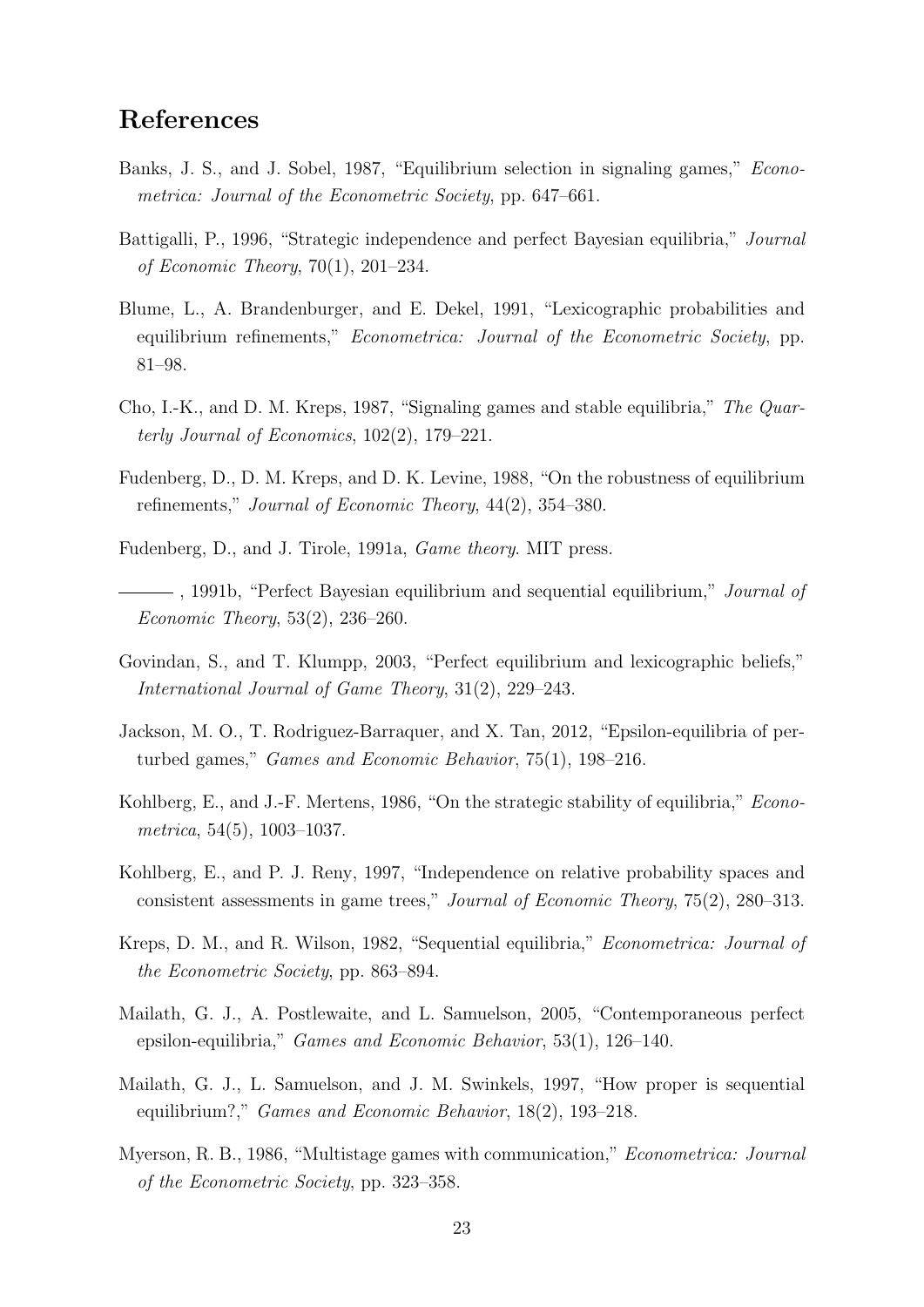<span id="page-23-1"></span>Nash, J., 1951, "Non-cooperative games," Annals of mathematics, pp. 286–295.

- <span id="page-23-4"></span>Osborne, M. J., and A. Rubinstein, 1994, A course in game theory. MIT press.
- <span id="page-23-6"></span>Riley, J. G., 1979, "Informational equilibrium," Econometrica: Journal of the Econometric Society, pp. 331–359.
- <span id="page-23-0"></span>Robinson, A., 2016, Non-standard analysis. Princeton University Press.
- <span id="page-23-2"></span>Selten, R., 1975, "Reexamination of the perfectness concept for equilibrium points in extensive games," International Journal of Game Theory, 4(1), 25–55.
- <span id="page-23-5"></span>Spence, M., 1973, "Job market signaling," The Quarterly Journal of Economics, 87(3), 355–374.
- <span id="page-23-3"></span>Takahashi, S., and O. Tercieux, 2020, "Robust equilibrium outcomes in sequential games under almost common certainty of payoffs," Journal of Economic Theory, 188, 105068.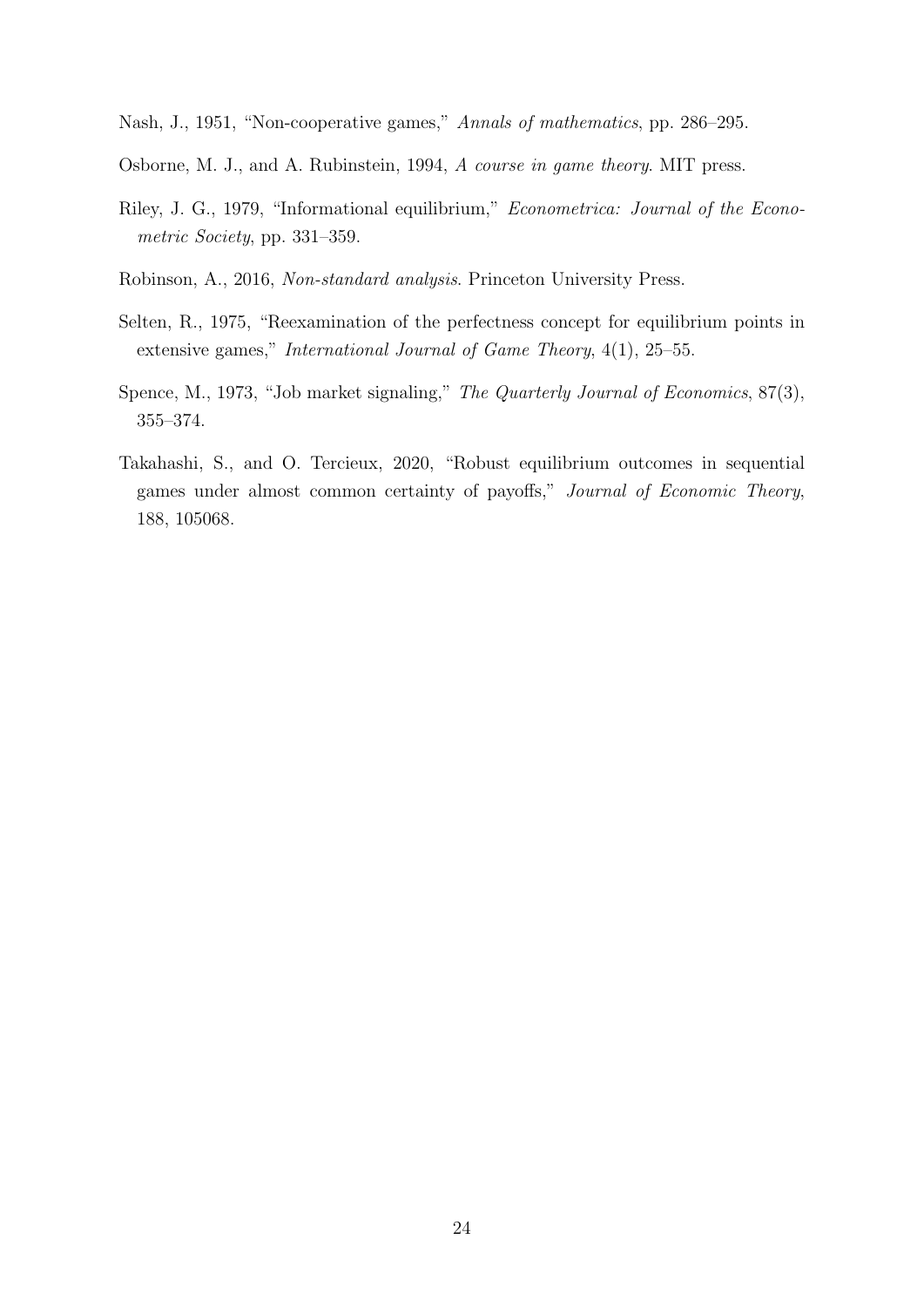# <span id="page-24-0"></span>A Omitted Proofs

# A.1 Proofs of the Results in Section [3](#page-6-0)

### Proof of Proposition [3.1](#page-7-0)

Proof. "Only if" part: We begin with a useful representation lemma, that shows that any finite collection of sequences on  $(0, 1]$  can be represented as the product of some basic sequences.

<span id="page-24-1"></span>**Lemma A.1** (Representation). Let  $(\sigma_n : A \to (0,1])_n$  be a sequence. Then, there are a strictly increasing sequence  $(j_n \in \mathbb{N})_n$  and a sequence  $((q_n^1, ..., q_n^K) \in \mathbb{R}_{++}^K)_n$ , for some  $K \in \{0, ..., |A|\}$ , such that

- 1.  $\lim_{n\to\infty} q_{j_n}^1 = 0$  and  $\lim_{n\to\infty} q_{j_n}^k/(q_{j_n}^{k-1})$  $j_n^{k-1})^{\gamma} = 0$  for all  $\gamma \in \mathbb{R}$  and  $k = 2, ..., K$ .
- 2. For each  $a \in A$  there is a unique  $\alpha(a) \equiv (\alpha^1(a), ..., \alpha^K(a)) \in \mathbb{R}^K$  such that

$$
\lim_{n \to \infty} \frac{\sigma_{j_n}(a)}{\prod_{k=1}^K (q_{j_n}^k)^{\alpha^k(a)}} \in \mathbb{R}_{++}.
$$

*Proof.* We proceed by induction over the number of actions. If there is one action (i.e.,  $A = \{a\}$ ) the result is clear: we let  $(j_n)_n$  be strictly increasing and such that  $(\sigma_{j_n}(a))_n$ is convergent to some  $\sigma(a) \in [0,1]$ . If  $\sigma(a) > 0$  then  $K \equiv 0$ , and if  $\sigma(a) > 0$  then  $K \equiv 1$ and  $(q_n^1)_n \equiv (\sigma_n(a))_n$ . Assume then that  $|A| > 1$  and that the result is true for  $A \setminus \{\hat{a}\},$ for some  $\hat{a} \in A$ , and we prove the result is true for A. We use  $(j_n)_n$  and  $(q_n^1, ..., q_n^K)_n$  to denote the sequences representing  $(\sigma_n : A \setminus {\hat{a}} \to (0, 1])_n$ .

We propose the following algorithm, which follows steps  $k = K, ..., 1$  in descending order, from K to when the algorithm stops. In each step, the algorithm takes  $(j_n^k)_n$ and  $(\tilde{q}_n^k \in \mathbb{R}_{++})_n$  from the previous step, where  $\lim_{n\to\infty} \tilde{q}_i^k$  $j_{\hbar}^k$  exists (in  $\overline{\mathbb{R}}_+$ ). We initialize (for  $k = K$ )  $(j_n^K)_n$  to be a subsequence of  $(j_n)_n$  such that  $(\sigma_{j_n^K}(\hat{a}))_n$  is convergent, and  $(\tilde{q}_n^K)_n \equiv (\sigma_n(\hat{a}))_n$ . The output of the algorithm is a vector  $\alpha_* \in \mathbb{R}^K$ , two sequences  $(j_n^*)_n$ and  $(\tilde{q}_n^0, ..., \tilde{q}_n^K)_n$ , and a value  $k^* \in \{0, ..., K\}$  indicating the step where the algorithm stopped.

**Step 1** (a) If  $\liminf_{n\to\infty} \tilde{q}_i^k$  $j_n^k/(q_{j_i}^k)$  $j_h^k$ )<sup> $\gamma$ </sup> = 0 for all  $\gamma \in \mathbb{R}$ , then we set  $(j_n^*)_n$  to be the subsequence of  $(j_n^k)_n$ , defined as follows:

> i.  $j_1^* \equiv j_1^k$ . ii.  $j_2^* \equiv \min\{j_n^k > j_1^* | \tilde{q}_j^k\}$  $j_n^k/(q_{j_i}^k$  $\binom{k}{j_n^k}^2 < 1/2$  (exists since  $\liminf_{n\to\infty} \tilde{q}_j^k$  $j_n^k/(q_j^k)$  $j_n^k)^2 = 0$ . iii. ... iv.  $j_m^* \equiv \min\{j_n^k > j_{m-1}^*\,|\tilde{q}_{j_n^*}^k/(q_{j_m}^k)$  $\binom{k}{j_n^k}^m < 1/m$ . v. ...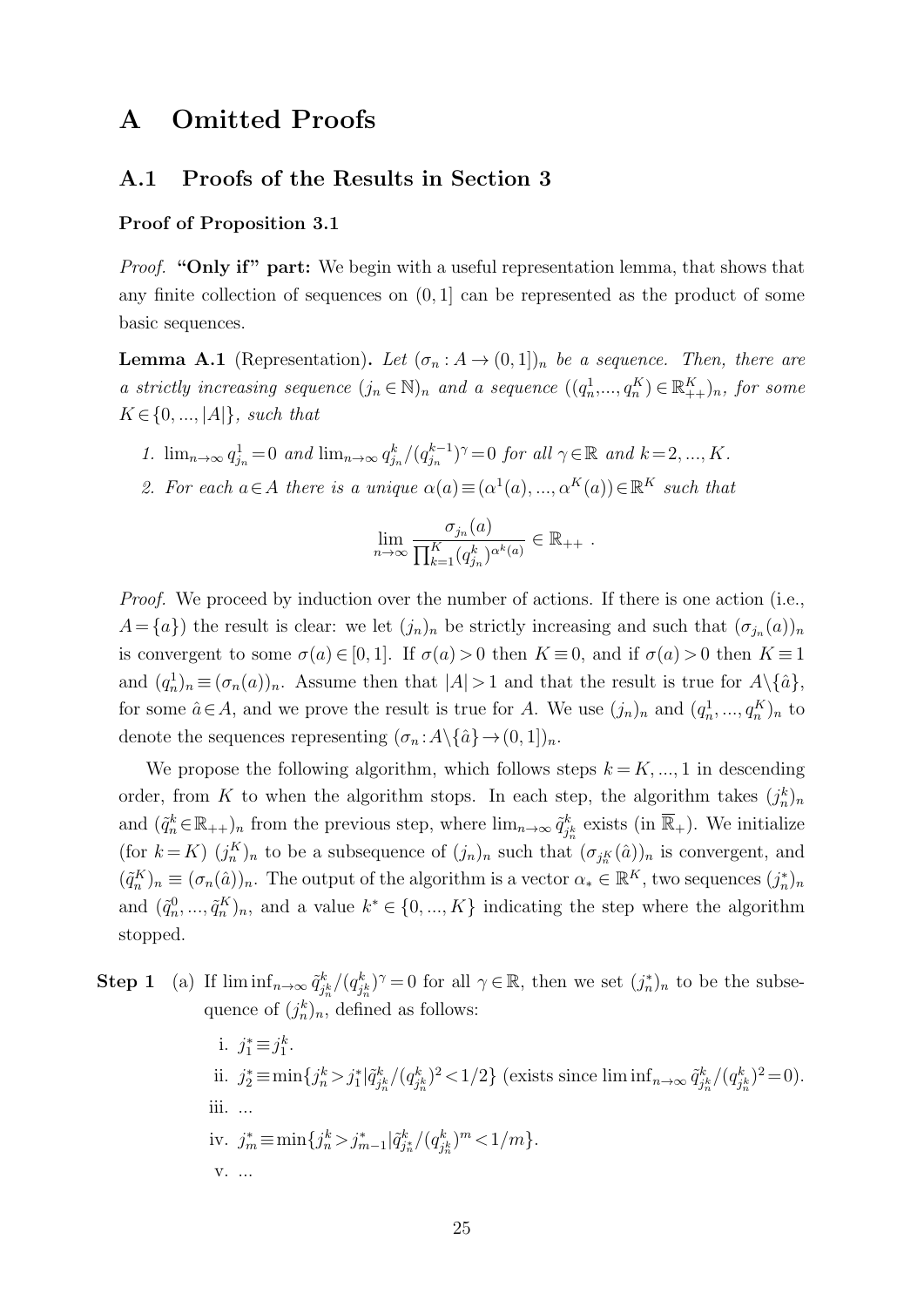Since  $\lim_{n\to\infty} q_i^k$  $j_n^k = 0$  and  $\lim_{n\to\infty} \tilde{q}_{j_n^k}/(q_{j_n^k}^k)$  $(\hat{a}_{j_n^k})^n = 0$ , it is clear that  $\lim_{n\to\infty} \tilde{q}_{j_n^k}^k/(q_{j_n^k}^k)^{\gamma} =$ 0 for all  $\gamma \in \mathbb{R}$ . We then set  $k^* \equiv k$ ; set  $(\tilde{q}_n^k)$  $(k')_n \equiv (\tilde{q}_n^k)_n$  and  $\hat{\alpha}_*^{k'} \equiv 0$  for all  $k' \leq k$ ; and stop.

- (b) If the previous case fails, and  $\liminf_{n\to\infty}(\tilde{q}_i^k)$  $(j_n^k)^{-1}/(q_j^k)$  $j_n^k$ )<sup> $\gamma$ </sup> = 0 for all  $\gamma \in \mathbb{R}$ , then set  $(j_n^*)_n$  to be a subsequence of  $(j_n^k)_n$  such that  $\lim_{n\to\infty} (\tilde{q}_{j_n^*}^k)^{-1}/(q_{j_n^*}^k)^{\gamma} = 0$  for all  $\gamma \in \mathbb{R}$  (which exists by the previous argument); set  $k^* \equiv k$ ; set  $(\tilde{q}_n^k)$  $(\tilde{q}_n^k)_n \equiv (\tilde{q}_n^k)_n$ and  $\hat{\alpha}_*^{k'} \equiv 0$  for all  $k' \leq k$ ; and stop.
- (c) If the previous cases fail and  $\liminf_{n\to\infty} q_i^k$  $j_n^k/(\tilde{q}_j^k)$  $(k_{j_n^k}^k)^\gamma = 0$  for all  $\gamma \in \mathbb{R}$ , then  $(j_n^{k-1})_n$  is set to be a subsequence of  $(j_n^k)_n$  such that  $\lim_{n\to\infty} q_i^k$  $\int_{j_n^{k-1}}^{k}/(\tilde{q}_j^k)$  $\binom{k}{j_n^{k-1}}^{\gamma} = 0$ for all  $\gamma \in \mathbb{R}$  (which again exists by the previous argument),  $(\tilde{q}_n^{k-1})_n = (\tilde{q}_n^k)_n$ , and  $\hat{\alpha}_{*}^{k} \equiv 0$ ; and go to Step 2.
- (d) If the previous cases fail, we proceed as follows. Note that it must be that  $\lim_{n\to\infty}\tilde{q}_i^k$  $a_{j_n^k}^k \in \{0, +\infty\}$  (since, otherwise, we would have  $\lim_{n\to\infty} q_{j_n^k}^k$  $\int_{j_n^k}^k/(\tilde{q}_j^k)$  $(i_{j_n}^k)^\gamma = 0$ for all  $\gamma\!\in\!\mathbb{R}).$  There are then two sub-cases:
	- i. Assume first  $\lim_{n\to\infty} \tilde{q}_{j_n}^k = 0$ . Since case (a) fails, there is some  $\gamma \in \mathbb{R}_{++}$ such that

$$
\liminf_{n \to \infty} \frac{\tilde{q}_{j_n^k}^k}{(q_{j_n^k}^k)^{\gamma}} > 0 \tag{A.1}
$$

<span id="page-25-0"></span>.

Let  $\gamma_1 \geq 0$  be the infimum of the set of values  $\gamma$  such that the previous inequality holds. Note that, for all  $\gamma > \gamma_1$ , the left-hand side of [\(A.1\)](#page-25-0) is +∞; and, if  $\gamma < \gamma_1$ , the left-hand side of [\(A.1\)](#page-25-0) is 0. We let  $(j_n^{k-1})_n$  be such that  $\tilde{q}_i^k$  $\frac{d^{k}_{j^{k-1}}}{d^{k}_{j^{k}}}$  $(j_h^{k-1})^{\gamma_1}$  tends to some limit in  $\overline{\mathbb{R}}_+$ . Finally, let  $\tilde{q}_n^{k-1} \equiv$  $\tilde{q}_n^k/(q_n^k)^{\gamma_1}$ , and  $\alpha_*^k = \gamma_1$ ; and go to Step 2.

We further prove, for future use, that  $\gamma_1 > 0$ . To see this, assume for the sake of contradiction that  $\gamma_1 = 0$ . Then we have that, for all  $\gamma > 0$ ,

$$
+\infty=\lim\inf_{n\to\infty}\frac{\tilde{q}^k_{j^k_n}}{(q^k_{j^k_n})^\gamma}=\bigg(\lim\sup_{n\to\infty}\frac{q^k_{j^k_n}}{(\tilde{q}^k_{j^k_n})^{1/\gamma}}\bigg)^{-\gamma}
$$

That is, defining  $\gamma' \equiv 1/\gamma$ , we have that for all  $\gamma' > 0$ 

$$
0 = \lim \sup_{n \to \infty} \frac{q_{j_n^k}^k}{(\tilde{q}_{j_n^k}^k)^{\gamma'}} \ge \lim \inf_{n \to \infty} \frac{q_{j_n^k}^k}{(\tilde{q}_{j_n^k}^k)^{\gamma'}} \ge 0 \Rightarrow \lim \inf_{n \to \infty} \frac{q_{j_n^k}^k}{(\tilde{q}_{j_n^k}^k)^{\gamma'}} = 0.
$$

Since  $\liminf_{n\to\infty} q_i^k$  $\frac{d}{d\tilde{h}}^{k}/(\tilde{q}^{k}_{j})$  $(j_h^k)$ <sup> $\gamma' = 0$ </sup> for all  $\gamma' \leq 0$  (because both  $q_j^k$  $q_{j_k}^k$  and  $\tilde{q}_j^k$ j k n tend to 0 as  $n\rightarrow 0$ , we reach a contradiction with the assumption that (c) does not hold.

Note finally, also for future use, that using similar arguments and that case (c) fails, we have that there exists some  $\gamma_2 > 0$  such that  $\liminf_{n \to \infty} q_i^k$  $\int_{j_n^k}^k/(\tilde{q}_j^k)$  $(\dot{f}^k_{j^k_n})^\gamma =$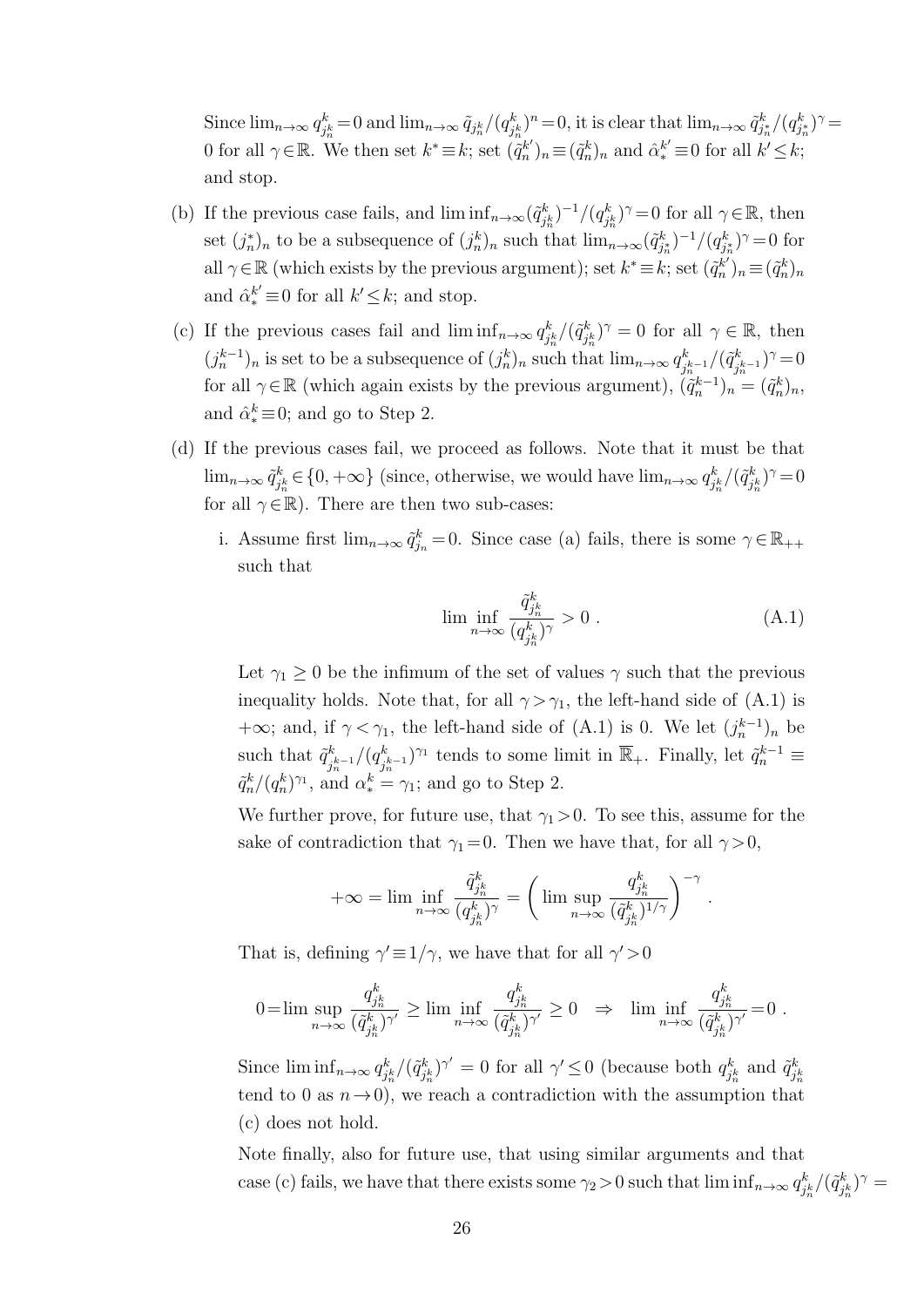$+\infty$  for all  $\gamma > \gamma_2$  and  $\liminf_{n \to \infty} q_i^k$  $\int_{j_n^k}^k/(\tilde{q}_{j_n}^k)$  $(k_{j_n^k})^{\gamma} = 0$  for all  $\gamma < \gamma_2$ . For all  $\gamma > \gamma_1$  we have that

$$
+\infty\!=\!\lim\inf_{n\to\infty}\frac{\tilde{q}^k_{j^k_n}}{(q^k_{j^k_n})^\gamma}\!=\!\bigg(\lim\sup_{n\to\infty}\frac{q^k_{j^k_n}}{(\tilde{q}^k_{j^k_n})^{1/\gamma}}\bigg)^{-\gamma}\!\leq\!\bigg(\lim\inf_{n\to\infty}\frac{q^k_{j^k_n}}{(\tilde{q}^k_{j^k_n})^{1/\gamma}}\bigg)^{-\gamma}\,.
$$

Hence, we have  $\gamma > \gamma_1$  implies  $1/\gamma < \gamma_2$ ; that is,  $\gamma_1 \geq 1/\gamma_2$ . Similarly, if  $\gamma < \gamma_1$ , we have

$$
0=\lim\inf_{n\to\infty}\frac{\tilde{q}^k_{j^k_n}}{(q^k_{j^k_n})^\gamma}=\left(\lim\inf_{n\to\infty}\frac{q^k_{j^k_n}}{(\tilde{q}^k_{j^k_n})^{1/\gamma}}\right)^{-\gamma}\,.
$$

Now we have that  $\gamma < \gamma_1$  implies  $1/\gamma > \gamma_2$ , that is,  $\gamma_1 \leq 1/\gamma_2$ . Overall, we have  $\gamma_1 = 1/\gamma_2$ .

- ii. Assume now  $\lim_{n\to\infty}\tilde{q}_i^k$  $j_h^k$  = + $\infty$ . We proceed analogously, where now  $\gamma_1$ is the *supremum* of the set of values  $\gamma$  such that inequality [\(A.1\)](#page-25-0) holds. The rest holds equivalently.
- **Step 2** If  $k > 1$  then replace k by  $k 1$  and go to Step 1. If  $k = 1$  then set  $(j_n^*)_n \equiv (j_n^0)_n$ and  $k^* \equiv 0$ , and stop.

(End of the algorithm, the proof of Proposition [3.1](#page-7-0) continues.)

Define  $(q_n^*)_n \equiv (\tilde{q}_n^0)_n$ . We note first that

$$
q_n^* = \tilde{q}_n^0 = \frac{\tilde{q}_n^1}{(q_n^1)^{\alpha_*^1}} = \frac{1}{(q_n^1)^{\alpha_*^1}} \frac{\tilde{q}_n^2}{(q_n^2)^{\alpha_*^2}} = \dots = \frac{\sigma_n(\hat{a})}{\prod_{k=1}^K (q_{j_n}^k)^{\alpha_*^k}}.
$$
\n(A.2)

We note also that, for all  $k > k^*$ , it must be that

<span id="page-26-2"></span><span id="page-26-1"></span>
$$
\lim_{n \to \infty} \frac{q_{j_n^*}^k}{(\tilde{q}_{j_n^*}^{k-1})^{\gamma}} = 0 \quad \text{for all } \gamma \in \mathbb{R}.
$$
\n(A.3)

Indeed,  $k > k^*$  means that both cases 1(a) and 1(b) in the algorithm do not hold for k. If case 1(c) holds for k, then it is clear that  $\lim_{n\to\infty} q_{j_n^*}^k/(\tilde{q}_{j_n^*}^{k-1})$  $j_n^{k-1}$ )<sup> $\gamma = 0$ </sup> for all  $\gamma \in \mathbb{R}$ . Assume then case 1(d) holds for k, and that  $\lim_{n\to\infty} \tilde{q}_{j_n^k}^k = 0$  (the case where  $\lim_{n\to\infty} \tilde{q}_{j_n^k}^k = +\infty$  is analogous). Assume then, for the sake of contradiction, that there is some  $\gamma \in \mathbb{R}$  such that

<span id="page-26-0"></span>
$$
0 < \limsup_{n \to \infty} \frac{q_{j_n^*}^k}{(\tilde{q}_{j_n^*}^{k-1})^\gamma} = \limsup_{n \to \infty} \frac{(q_{j_n^*}^k)^{1+\gamma \gamma_1}}{(\tilde{q}_{j_n^*}^k)^\gamma} \,, \tag{A.4}
$$

where we used that  $\tilde{q}_n^{k-1} \equiv \tilde{q}_n^k/(q_n^k)^{\gamma_1}$  in case 1(d). If  $1 + \gamma \gamma_1 = 0$ , then it must be that  $\gamma < 0$  (since  $\gamma_1 > 0$ ), but then equation [\(A.4\)](#page-26-0) does not hold because both  $q_{j_n}^k$  and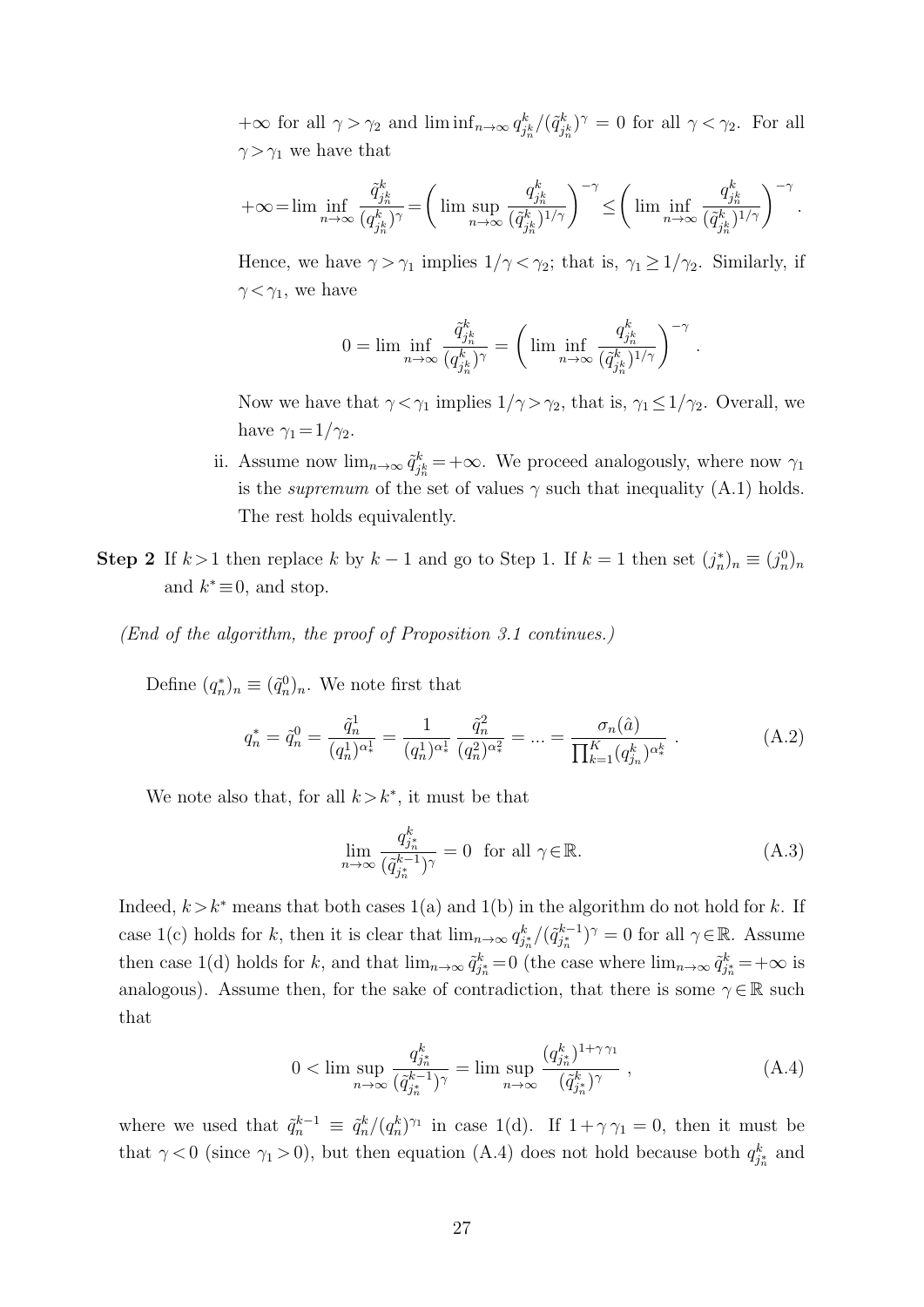$(\tilde{q}_{i*}^{k-1})$  $j_{j_n}^{k-1}$ )<sup>-γ</sup> tend to 0. Alternatively, if  $1+\gamma \gamma_1 > 0$ , then it must be that  $\gamma > 0$  for equation [\(A.4\)](#page-26-0) to hold, and hence

$$
0<\lim\sup_{n\to\infty}\frac{(q^k_{j_n^*})^{1+\gamma\gamma_1}}{(\tilde q^k_{j_n^*})^\gamma}=\left(\lim\inf_{n\to\infty}\frac{\tilde q^k_{j_n^*}}{(q^k_{j_n^*})^{(1+\gamma\gamma_1)/\gamma}}\right)^{-\gamma}\,.
$$

By the definition of  $\gamma_1$ , this implies that  $(1+\gamma \gamma_1)/\gamma \leq \gamma_1$ , which is a contradiction. Finally, if  $1+\gamma \gamma_1 < 0$ , then it must be that  $\gamma < 0$  (since  $\gamma_1 > 0$ ), and hence we have

$$
0<\lim\sup_{n\to\infty}\frac{(q^k_{j^*_n})^{1+\gamma\cdot\gamma_1}}{(\tilde q^k_{j^*_n})^\gamma}=\bigg(\lim\sup_{n\to\infty}\frac{\tilde q^k_{j^*_n}}{(q^k_{j^*_n})^{(1+\gamma\cdot\gamma_1)/\gamma}}\bigg)^{-\gamma}=\bigg(\lim\inf_{n\to\infty}\frac{q^k_{j^*_n}}{(\tilde q^k_{j^*_n})^{\gamma/(1+\gamma\cdot\gamma_1)}}\bigg)^{1+\gamma\cdot\gamma_1}
$$

By the definition of  $\gamma_2$  (in Step 1(d) of the algorithm), we have that  $\gamma/(1 + \gamma \gamma_1) < \gamma_2 =$  $1/\gamma_1$ , which is again a contradiction.

To conclude the proof, note that there are three possibilities:

- 1. If  $\lim_{n\to\infty} q_{j_n^*}^* \in \mathbb{R}_{++}$  (and so  $k^*=0$ ) then we have that  $(j_n^*)_n$  and  $(q_n^1, ..., q_n^K)_n$  are the desired sequence (by [\(A.2\)](#page-26-1) we have that the second property of the statement holds for  $\hat{a}$  for  $\alpha(\hat{a})=\alpha_*$ ).
- 2. If  $\lim_{n\to\infty} q_{j_n^*}^* = 0$  then  $(j_n^*)_n$  and

$$
(q_n^1, \ldots, q_n^{k^*}, q_n^*, q_n^{k^*+1}, \ldots, q_n^K)_n
$$

are the desired sequences. Indeed, in this case, the algorithm ends in one of the following two cases. In the first cases, the algorithm ends because  $k^* = 0$ . In this case, since  $(q_n^*)_n = (\tilde{q}_n^0)_n$ , we have  $\lim_{n\to\infty} q_{j_n^*}^1/(q_{j_n^*}^*)^\gamma = 0$  for all  $\gamma \in \mathbb{R}$  (by equation  $(A.3)$  at  $k = 1$ ). In the second case, the algorithm ends at Step 1(a) for some  $k^* > 0$ . Nevertheless, in this case, for all  $\gamma \in \mathbb{R}$ ,

$$
\lim_{n \to \infty} \frac{q_{j_n^*}^*}{(q_{j_n^*}^{k^*})^{\gamma}} = 0 \text{ and, if } k^* < K, \lim_{n \to \infty} \frac{q_{j_n^*}^{k^*+1}}{(q_{j_n^*}^*)^{\gamma}} = 0.
$$

The first equality holds from the algorithm ends at Step  $1(a)$  for  $k^*$ , while the second equality holds because  $(q_n^*)_n = (\tilde{q}_n^{k^*})$  $\binom{k^*}{n}$  (and using equation [\(A.3\)](#page-26-2) again, now at  $k = k^* + 1$ .

3. If  $\lim_{n\to\infty} (q_{j_n}^*)^{-1} = 0$  then, proceeding as in the previous case, it is easy to see that  $(j_n^*)_n$  and

$$
(q_n^1,....,q_n^{k^*},(q_n^*)^{-1},q_n^{k^*+1},...,q_n^K)\\
$$

are the desired sequences.

 $\Box$ 

.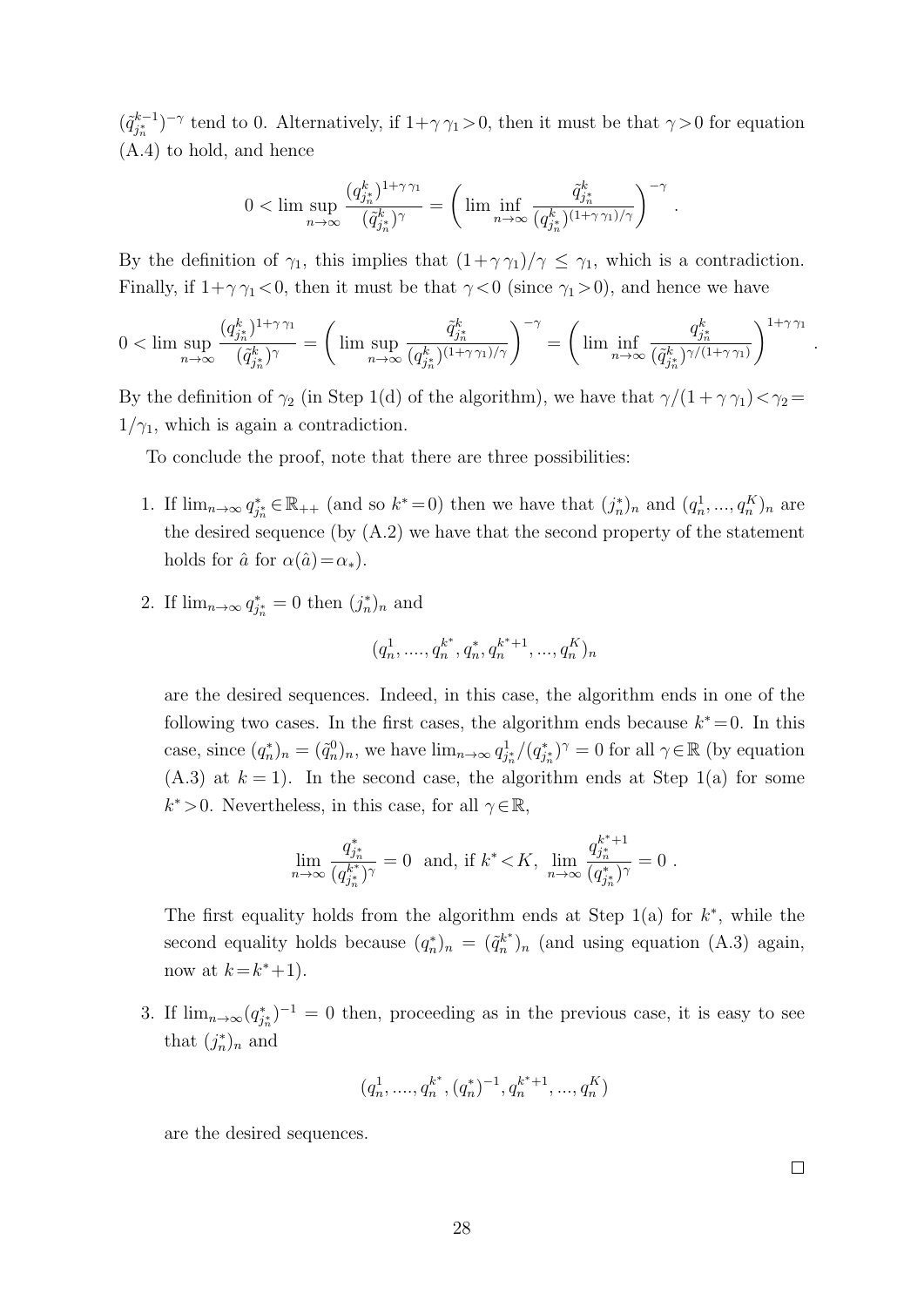### (End of proof of Lemma [A.1,](#page-24-1) proof of Proposition [3.1](#page-7-0) continues.)

Fix a consistent assessment  $(\sigma, \mu)$  and a sequence of fully mixed strategies  $(\sigma_n)_n$  with corresponding beliefs  $(\mu_n)_n$  (obtained using Bayes' rule) converging to it. Let  $(j_n)_n$  and  $(q_n^1, \ldots, q_n^K)_n$  be two sequences with the properties in the statement of Lemma [A.1](#page-24-1) for  $\sigma_n$ . We then have that, for each action  $a \in A$ , there exist some unique  $\alpha^0(a) \in \mathbb{R}_{++}$  and  $\alpha(a) \in \mathbb{R}$  such that

$$
\lim_{n \to \infty} \frac{\sigma_{j_n}(a)}{\alpha^0(a) \prod_{k=1}^K (q_{j_n}^k)^{\alpha^k(a)}} = 1.
$$

Similarly, it follows that, for each history  $h = (a_1, ..., a_J) \in H$ , we have

$$
\lim_{n\to\infty} \frac{\Pr(h|\sigma_{j_n})}{\left(\prod_{j=1}^J \alpha^0(a_j)\right) \prod_{k=1}^K (q_{j_n}^k)^{\alpha^k(h)}} = 1,
$$

where  $\alpha(h) \equiv \sum_{j=1}^{J} \alpha(a_j)$ .

For each  $M \in \mathbb{R}_{++}$ , we define

$$
\hat{q}_{M,n} \equiv (q_n^1/M, q_n^2/M^2, \dots, q_n^K/M^K)
$$

and

$$
\hat{\alpha}_M(a) \equiv \left(M \,\alpha^1(a), M^2 \,\alpha^2(a), \dots, M^K \,\alpha^K(a)\right) \, .
$$

For each M, we define the  $\ell$ -strategy profile  $\lambda_M$  assigning, to each action  $a \in A$ , the value

<span id="page-28-1"></span><span id="page-28-0"></span>
$$
\lambda_M(a) \equiv \left(\sum_{k=1}^K \hat{\alpha}_{M,k}(a), \alpha^0(a)\right) . \tag{A.5}
$$

We now argue that, if M is large enough, then for all histories  $h, h' \in H$ ,

$$
\lim_{n \to \infty} \frac{\sigma_{j_n}(h)}{\sigma_{j_n}(h')} = \begin{cases} \lambda_M^{\mathbf{p}}(h) / \lambda_M^{\mathbf{p}}(h') & \text{if } \lambda_M^{\mathbf{r}}(h) = \lambda_M^{\mathbf{r}}(h'),\\ 0 & \text{if } \lambda_M^{\mathbf{r}}(h) < \lambda_M^{\mathbf{r}}(h'),\\ \infty & \text{if } \lambda_M^{\mathbf{r}}(h) > \lambda_M^{\mathbf{r}}(h'). \end{cases}
$$
(A.6)

To see this, we first define  $\bar{k}(\hat{\alpha}) \equiv \max(\{0\} \cup \{k | \hat{\alpha}^k \neq 0\})$  for each  $\hat{\alpha} \in \mathbb{R}^K$ . We then note that, if M is large enough, the left-hand side of expression  $(A.6)$  is  $\alpha^{0}(h)/\alpha^{0}(h')$  if and only if  $\hat{\alpha}_M(h) = \hat{\alpha}_M(h')$ , in which case  $\lambda_M^{\text{r}}(h) = \lambda_M^{\text{r}}(h')$ . If, instead,  $\lambda_M^{\text{r}}(h) < \lambda_M^{\text{r}}(h')$  for large M then it must be that

$$
\overline{k}(\hat{\alpha}_M(h)) < \overline{k}(\hat{\alpha}_M(h')), \text{ or } \overline{k}(\hat{\alpha}_M(h)) = \overline{k}(\hat{\alpha}_M(h')) \text{ and } \alpha_M^{\overline{k}(\hat{\alpha}_M(h))}(h) < \alpha_M^{\overline{k}(\hat{\alpha}_M(h'))}(h'),
$$

which by the second property in Lemma [A.1](#page-24-1) implies the left-hand side of expression [\(A.6\)](#page-28-0) is 0. Analogous arguments imply that, if  $\lambda_M^r(h) > \lambda_M^r(h')$  and M is large enough, then the left-hand side of expression  $(A.6)$  is  $+\infty$ .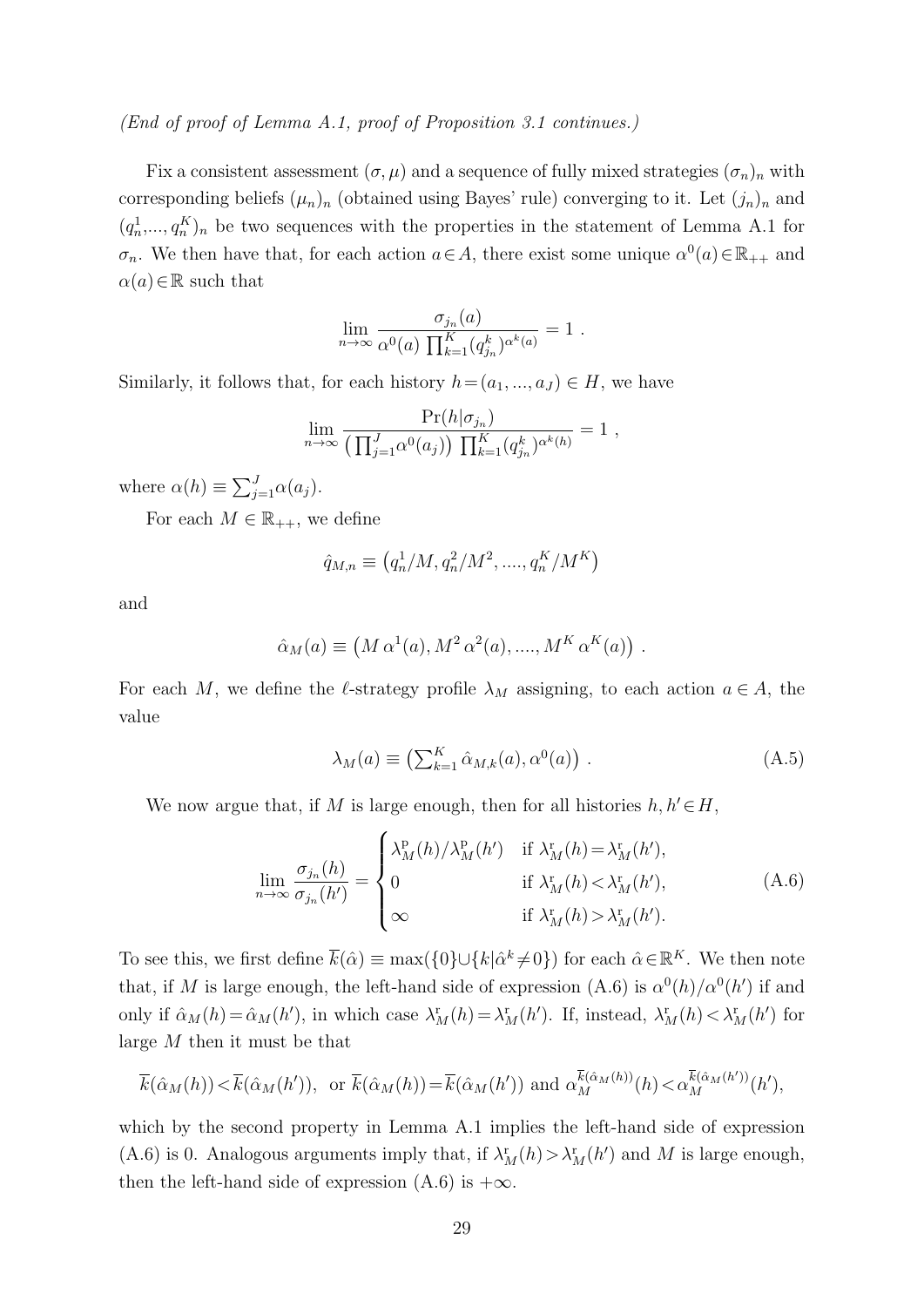The previous arguments imply that, if  $M$  is large enough then, for two histories  $h, h' \in I$ , equation [\(A.6\)](#page-28-0) holds, which implies that  $(\sigma, \mu)$  is generated by  $\lambda_M$ , and hence the "Only if" part of the statement is proven.

"If" part: The arguments in the main text show that, if  $\lambda$  is an  $\ell$ -strategy pro-file, then the sequence defined in equation [\(3.1\)](#page-6-2) supports  $(\sigma^{\lambda}, \mu^{\lambda})$ , hence the proof is completed.  $\Box$ 

### Proof of the Proposition [3.2](#page-10-1)

Proof. Fix first some  $\ell$ -equilibrium  $\lambda$ . The standard "one-period deviation principle" implies that  $(\sigma^{\lambda}, \mu^{\lambda})$  is a sequential equilibrium if and only if for all  $I \in \mathcal{I}$  and  $a, a' \in A^{I}$ such that  $\sigma^{\lambda}(a) > 0$  we have  $u(a|\sigma^{\lambda}, \mu^{\lambda}) \geq u(a'|\sigma^{\lambda}, \mu^{\lambda})$ . Note also that, for all  $a \in A$ ,  $\sigma^{\lambda}(a) > 0$  if only if  $\lambda^{r}(a) = 0$ , and also  $u(a|\sigma^{\lambda}, \mu^{\lambda}) = u(a|\lambda)$ . This implies that  $(\sigma^{\lambda}, \mu^{\lambda})$ sequential equilibrium.

Now fix some sequential equilibrium  $(\sigma, \mu)$ . Let  $\lambda$  be such that  $(\sigma^{\lambda}, \mu^{\lambda}) = (\sigma, \mu)$ (note that, by Proposition [3.1,](#page-7-0)  $\lambda$  exists). That  $\lambda$  is an  $\ell$ -equilibrium follows from the fact that, for any  $I \in \mathcal{I}$  and  $a \in I$ , we have  $\lambda^r(a) = 0$  if and only if  $\sigma^{\lambda}(a) > 0$ , that is, if and only if  $u(a|\sigma^{\lambda}) \ge \max_{a' \in A^I} u(a'|\sigma^{\lambda})$ , which implies  $u(a|\lambda) \ge \max_{a' \in A^I} u(a'|\lambda)$ .  $\Box$ 

### A.2 Proofs of the Results in Section [4](#page-10-0)

### Proof of Proposition [4.1](#page-12-0)

Proof. The proof follows from the arguments in the main text.

### Proof of Proposition [4.2](#page-12-2)

*Proof.* "Only if" part: Assume  $\lambda$  is an  $\ell$ -equilibrium for  $\tilde{\lambda}$ . Define  $(\sigma_n)_n$  as in [\(3.1\)](#page-6-2). Note that  $\sigma_n(a) = \eta_n^{\tilde{\lambda}}(a)$  for all n whenever  $\lambda^r(a) > 0$  (recall Definition [4.5\)](#page-13-3). For each n, we let  $\varepsilon_n \geq 0$  be the minimum epsilon such that  $\sigma_n \in \sum_{\varepsilon_n} (\eta_n^{\tilde{\lambda}})$ . Given that  $(\sigma^{\lambda}, \mu^{\lambda})$  is a sequential equilibrium supported by  $(\sigma_n)_n$ , it follows that  $\varepsilon_n \to 0$ , and hence  $(\sigma^{\lambda}, \mu^{\lambda})$ is a perfect equilibrium for  $(\eta_n^{\tilde{\lambda}})_n$ .

 $\Box$ 

"If" part: Assume there is a sequence  $(\sigma_n)_n$  supporting  $(\sigma^{\lambda}, \mu^{\lambda})$ , and two sequences  $(\varepsilon_n)_n \searrow 0$  and  $(\eta_n)_n$ , such that  $\sigma_n \in \Sigma_{\varepsilon_n}^*(\eta_n)$  for all n. It is clear that  $(\sigma^\lambda, \mu^\lambda)$  is a sequential equilibrium. Therefore, by Propositions [3.2](#page-10-1) and [4.1,](#page-12-0)  $\lambda$  is an  $\ell$ -equilibrium for some  $\ell$ -tremble.  $\Box$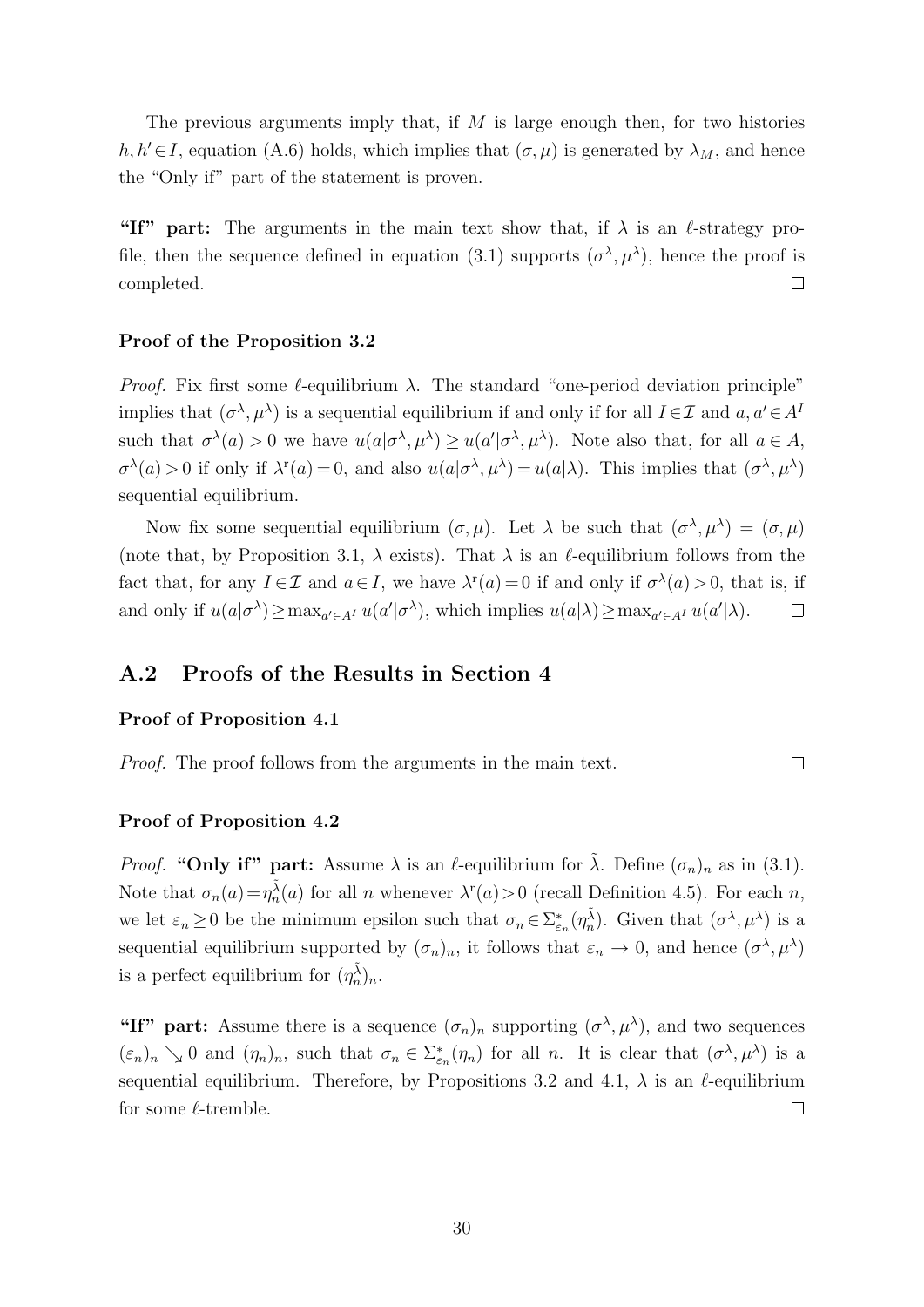#### Proof of Proposition [4.3](#page-13-1)

Proof. We divide the proof into four steps:

Step 1. An auxiliary result. We begin by proving a useful result:

<span id="page-30-0"></span>**Lemma A.2.** Let  $\lambda$  be an  $\ell$ -equilibrium for  $\tilde{\lambda}$ . Define, for each  $\kappa, \gamma > 0$ ,

$$
(\lambda_{\kappa,\gamma}^r(a),\lambda_{\kappa,\gamma}^p(a)) \equiv (\kappa \lambda^r(a),\gamma^{\lambda^r(a)}\lambda^p(a)) \quad \forall a \in A
$$

and

$$
(\tilde{\lambda}^r_{\kappa,\gamma}(a),\tilde{\lambda}^p_{\kappa,\gamma}(a))\equiv (\kappa \tilde{\lambda}^r(a),\gamma^{\tilde{\lambda}^r(a)}\tilde{\lambda}^p(a)) \quad \forall a\in A.
$$

Then,  $\lambda_{\kappa,\gamma}$  is an  $\ell$ -equilibrium for  $\tilde{\lambda}_{\kappa,\gamma}$ .

*Proof.* We first note that  $\lambda_{\kappa,\gamma}$  is an l-strategy profile. The reason is that conditions 1 and 2 in Definition [3.1](#page-6-3) are trivially satisfied since, whenever  $\lambda(a) = 0$ , we have  $\lambda_{\kappa,\gamma}(a) = \lambda(a)$ . It is also clear that  $\lambda_{\kappa,\gamma}$  supersedes  $\tilde{\lambda}_{\kappa,\gamma}$  (in the sense of Definition [4.2\)](#page-11-1).

It is only left to prove that  $\lambda_{\kappa,\gamma}(a) > \tilde{\lambda}_{\kappa,\gamma}(a)$  for  $a \in A$  only if  $u(a|\lambda_{\kappa,\gamma}) \geq u(a'|\lambda_{\kappa,\gamma})$ for all  $a' \in A^{I^a}$ . Since, for all  $a \in A$ ,  $\lambda_{\kappa,\gamma}(a) > \tilde{\lambda}_{\kappa,\gamma}(a)$  if and only  $\lambda(a) > \tilde{\lambda}(a)$ , it is enough to show that  $(\sigma^{\lambda_{\kappa,\gamma}}, \mu^{\lambda_{\kappa,\gamma}}) = (\sigma^{\lambda}, \mu^{\lambda})$ . It is clear that  $\sigma^{\lambda_{\kappa,\gamma}} = \sigma^{\lambda}$ . Note now that, for a history  $h \equiv (a_j)_{j=1}^J$ ,

$$
\lambda_{\kappa,\gamma}(h) = \left(\sum_{j=1}^{J} \lambda_{\kappa,\gamma}^{\mathbf{r}}(a_j), \prod_{j=1}^{J} \lambda_{\kappa,\gamma}^{\mathbf{p}}(a_j)\right)
$$
  
= 
$$
\left(\kappa \sum_{j=1}^{J} \lambda^{\mathbf{r}}(a_j), \gamma \sum_{j=1}^{J} \lambda^{\mathbf{r}}(a_j) \prod_{j=1}^{J} \lambda^{\mathbf{p}}(a_j)\right)
$$
  
= 
$$
\left(\kappa \lambda^{\mathbf{r}}(h), \gamma^{\lambda^{\mathbf{r}}(h)} \lambda^{\mathbf{p}}(h)\right).
$$

It is then clear that  $\mu^{\lambda_{\kappa,\gamma}} = \mu^{\lambda}$ . It then follows that  $\lambda_{\kappa,\gamma}$  is an  $\ell$ -equilibrium for  $\tilde{\lambda}_{\kappa,\gamma}$ .

(End of the proof of Lemma [A.2.](#page-30-0) Proof of Proposition [4.3](#page-13-1) continues.)

Step 2. "Only if" part of the second statement. We now prove that, if  $\lambda$  is an *l*-equilibrium for  $\tilde{\lambda}$ , then there is a sequence  $(\sigma_n)_n$  supporting  $({\sigma}^{\lambda}, \mu^{\lambda})$ , and a sequence  $(\varepsilon_n)_n \searrow 0$  such that  $\sigma_n \in \sum_{\varepsilon_n}^{\infty} (\eta_n^{\tilde{\lambda}})$  for all n. For each  $a \in A$ , we define  $\sigma_n(a)$  as in equation [\(3.1\)](#page-6-2). Fix some  $\varepsilon > 0$ . It is clear that  $\sigma_n$  is a strategy profile, and that it satisfies the first condition of the definition of  $\varepsilon$ -equilibrium for  $\eta_n$  (Definition [4.3\)](#page-12-4). Now, let  $a \in A$ be such that  $\sigma_n(a) > \eta_n(a)$ . This only happens if  $\lambda(a) > \tilde{\lambda}(a)$ , which requires that

$$
u(a|\lambda) \ge u(a'|\lambda)
$$
 for all  $a' \in A^{I^a}$ ,

since  $\lambda$  is an  $\ell$ -equilibrium for  $\tilde{\lambda}$ . Since  $u(a|\lambda)=\lim_{n\to\infty} u(a|\sigma_n)$ , we have that

$$
\lim_{n\to\infty} (u(a|\sigma_n)-u(a'|\sigma_n))\geq 0.
$$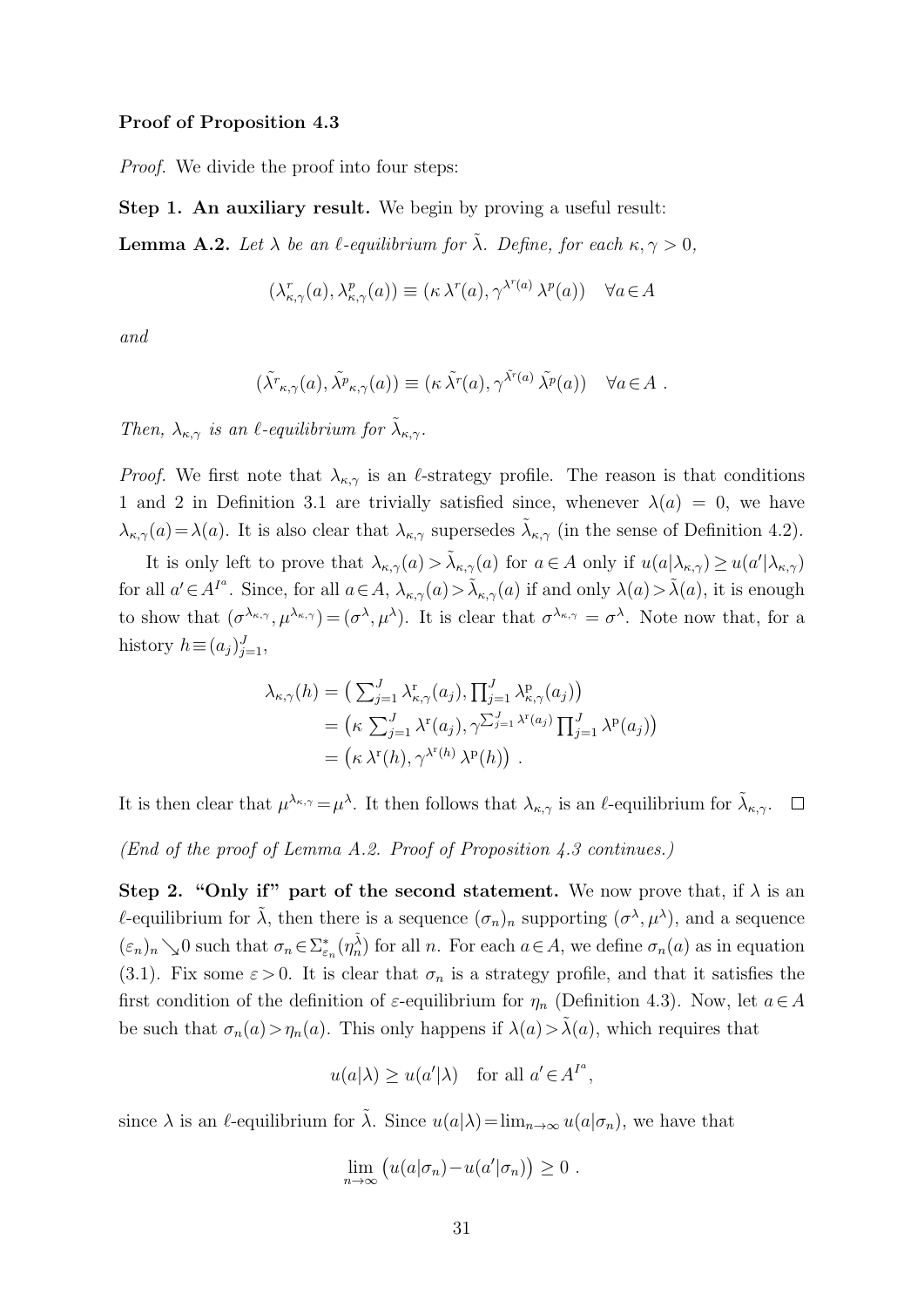Therefore, for each  $a' \in A<sup>I</sup>$ , there exists some  $\overline{n}_{a,a'}$  such that

$$
u(a|\sigma_n) \geq u(a'|\sigma_n) - \varepsilon
$$
 for all  $n > \overline{n}_{a,a'}$ .

We let  $\overline{n}$  be the maximum  $\overline{n}_{a,a'}$  across all I,  $a \in I$  with  $\lambda(a) > \tilde{\lambda}(a)$ , and  $a' \in I$ . It is then clear that, for all  $n > \overline{n}$ ,  $\sigma_n$  is an  $\varepsilon$ -equilibrium for  $\eta_n^{\tilde{\lambda}}$ . Standard arguments imply that a sequence  $(\varepsilon_n)_n \searrow 0$  such that  $\sigma_n \in \sum_{\varepsilon_n}^{\infty} (\eta_n^{\tilde{\lambda}})$  for all  $n$ .

Step 3: "If" part of the second statement. We now fix some assessment  $(\sigma, \mu)$ and assume it is a perfect equilibrium for  $(\eta_n^{\tilde{\lambda}})_n$  for some  $\tilde{\lambda}$ . We will show that  $(\sigma, \mu)$  is generated by some  $\ell$ -equilibrium for  $\tilde{\lambda}$ .

Let  $(\sigma_n)_n$  be a sequence supporting  $(\sigma, \mu)$ , and  $(\hat{\varepsilon}_n)_n \searrow 0$  be such that  $\sigma_n \in \Sigma_{\hat{\varepsilon}_n}^*(\eta_n^{\tilde{\lambda}})$ for all *n*. Let  $(j_n)_n$  and  $(q_n^1, ..., q_n^K)_n$  be some sequences satisfying the properties in the statement of Lemma [A.1](#page-24-1) for  $(\sigma_n)_n$ . Hence, for any  $a \in A$ , there are some unique  $\alpha_0(a) \in \mathbb{R}_{++}$  and  $\alpha(a) \in \mathbb{R}$ , such that

$$
\lim_{n \to \infty} \frac{\sigma_{j_n}(a)}{\alpha^0(a) \prod_{k=1}^K (q_{j_n}^k)^{\alpha^k(a)}} = 1.
$$

The arguments after Lemma [A.1](#page-24-1) show that, for any M large enough,  $\lambda_M$  defined in equation [\(A.5\)](#page-28-1) is such that  $(\sigma^{\lambda_M}, \mu^{\lambda_M}) = (\sigma, \mu)$ . Nevertheless, there is no guarantee that  $\lambda_M$  is an  $\ell$ -equilibrium for  $\tilde{\lambda}$ . We now show that  $\lambda_M$  can be conveniently transformed using Lemma [A.2](#page-30-0) so that it becomes an  $\ell$ -equilibrium for  $\lambda$ .

Let  $A^{\dagger}$  be the set of actions in  $a \in A$  satisfying that  $\sigma_n(a) > \eta_n(a)$  for infinitely many *n*. It is clear that, if  $a \in A^{\dagger}$ , then

$$
u(a|\sigma) \ge u(a'|\sigma)
$$
 for all  $a' \in A^{I^a}$ .

There are two cases:

1. If  $A^{\dagger} \neq A$  then we proceed as follows. Let  $\hat{a}$  be some action in  $A \setminus A^{\dagger}$ . Then, for each M, we choose  $\kappa_M$  and  $\gamma_M$  so that  $\lambda_{M,\kappa_M,\gamma_M}(\hat{a}) = \tilde{\lambda}(\hat{a})$ , where we use Lemma [A.2](#page-30-0) to define

$$
\lambda_{M,\kappa_M,\gamma_M}(a) \equiv \left(\kappa_M \sum_{k=1}^K \alpha_k(a)/M^k, (\gamma_M) \sum_{k=1}^K \alpha_k(a)/M^k \alpha^0(a)\right)
$$

for all  $a \in A$ . It then follows that  $\lambda_{M,\kappa_M,\gamma_M}(\hat{a}') = \tilde{\lambda}(\hat{a}')$  for all  $\hat{a}' \in A \backslash A^{\dagger}$ . Indeed, from Definition [4.5,](#page-13-3) we have

$$
\eta_n(\hat{a}') = \frac{\tilde{\lambda^p}(\hat{a})}{\tilde{\lambda^p}(\hat{a})^{\tilde{\lambda^r}(\hat{a}')/\tilde{\lambda^r}(\hat{a})}} \eta_n(\hat{a})^{\tilde{\lambda^r}(\hat{a}')/\tilde{\lambda^r}(\hat{a})}.
$$

Hence, we have  $\alpha(\hat{a}') = (\tilde{\lambda}^{\mathsf{r}}(\hat{a}') / \tilde{\lambda}^{\mathsf{r}}(\hat{a})) \alpha(\hat{a})$ , and so

$$
\lambda^{\rm r}_{M,\kappa_M,\gamma_M}(\hat{a}') = (\tilde{\lambda}^{\rm r}(\hat{a}')/\tilde{\lambda}^{\rm r}(\hat{a}))\lambda^{\rm r}_{M,\kappa_M,\gamma_M}(\hat{a}')\ .
$$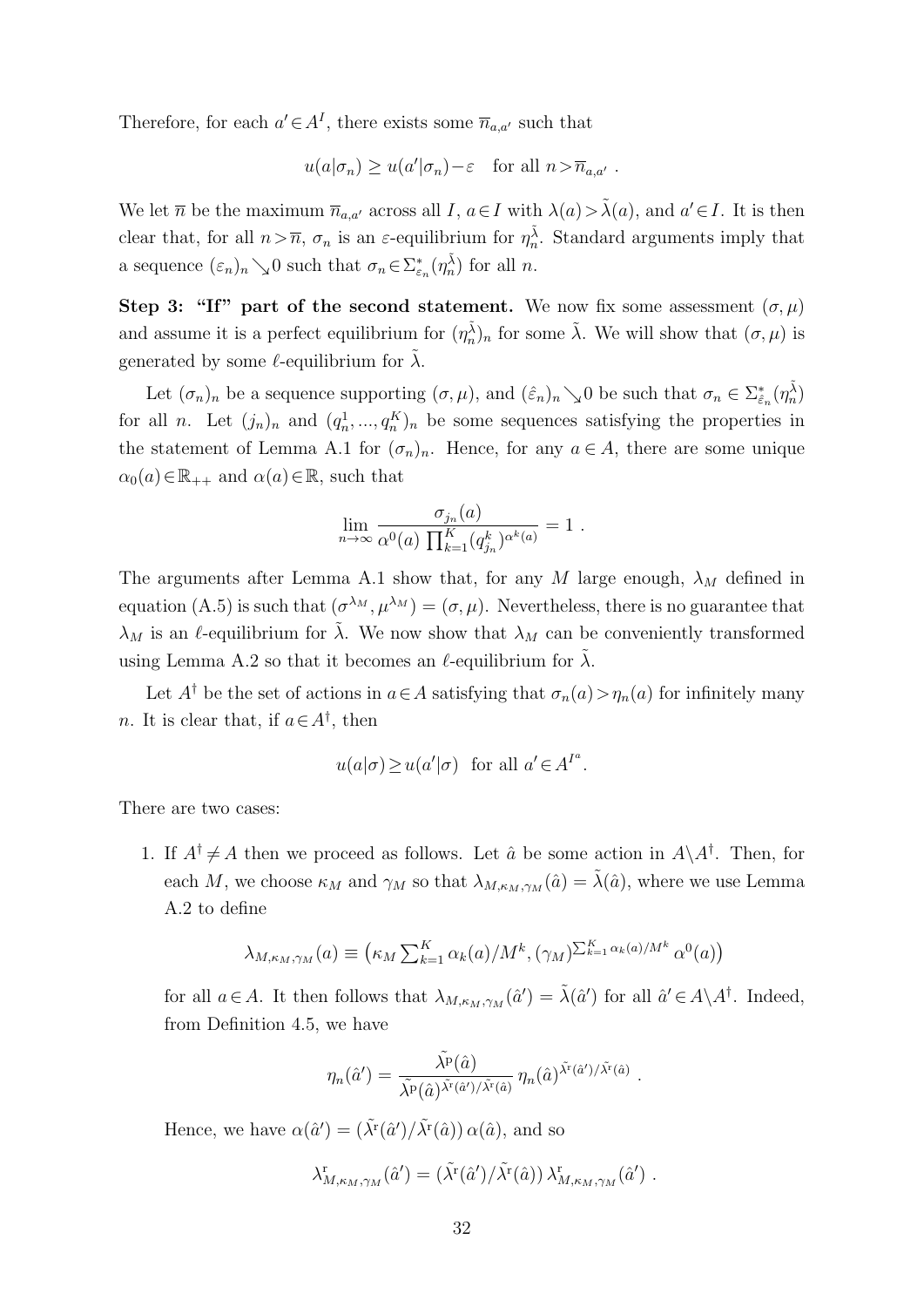Similarly,

$$
\lambda_{M,\kappa_M,\gamma_M}^{\mathrm{p}}(\hat{a}') = (\tilde{\lambda}^{\mathrm{p}}(\hat{a}') / \tilde{\lambda}^{\mathrm{p}}(\hat{a})) \lambda_{M,\kappa_M,\gamma_M}^{\mathrm{p}}(\hat{a}') .
$$

Also, by the same arguments as the ones used after Lemma [A.1,](#page-24-1) it must be that  $\lambda_{M,\kappa_M,\gamma_M}(a) \geq \tilde{\lambda}(a)$  for all  $a \in A$  if M is large enough. It then follows that  $\lambda_{M,\kappa_M,\gamma_M}(a)$ is an  $\ell$ -equilibrium for  $\lambda$ .

2. If  $A^{\dagger} = A$  then note that  $\lambda_M$  is a  $\ell$ -equilibrium. Using  $\kappa$  large enough, we have that  $\lambda_{M,\kappa,1}(a) \geq \tilde{\lambda}(a)$  for all a. Then, since  $u(a|\lambda_{M,\kappa,1}) = u(a'|\lambda_{M,\kappa,1})$  for all  $a \in A$ and  $a' \in A^{I^a}$ ,  $\lambda_{M,\kappa,1}$  an  $\ell$ -equilibrium for  $\tilde{\lambda}$ .

Step 4: Proof of existence. We now fix some  $\ell$ -tremble  $\tilde{\lambda}$ , and we prove an  $\ell$ -equilibrium for  $\tilde{\lambda}$  exists. For each  $n \in \mathbb{N}$ , we take some  $\sigma_n \in \Sigma_0^*(\eta_n^{\tilde{\lambda}})$ . It is clear that each  $\sigma_n$ is an  $\varepsilon$ -equilibrium for all  $\varepsilon > 0$ . Taking a subsequence if necessary, we assume that the sequence of assessments implied by  $(\sigma_n)_n$  converges to some assessment  $(\sigma, \mu)$  (that is,  $(\sigma_n)_n$  supports  $(\sigma, \mu)$ ). The proof is then concluded using Step 2 of the proof.  $\Box$ 

# A.3 Proofs of the Results in Section [5](#page-14-0)

### Proof of Proposition [5.1](#page-15-2)

See the proof in the main text.

### Proof of Corollary [5.2](#page-19-1)

*Proof.* The proof is immediate from the definition of  $\ell$ -stable outcome and Proposition [5.1.](#page-15-2)  $\Box$ 

### Proof of Proposition [5.2](#page-16-1)

*Proof.* "Only if" part. Assume first *o* is an  $\ell$ -stable outcome. Fix some  $\tilde{\lambda}$ . We want to prove that there are two sequences  $(\varepsilon_n)_n \searrow 0$  and  $(\sigma_n \in \Sigma_{\varepsilon_n}^*(\eta_n^{\tilde{\lambda}}))_n$  such that  $o^{\sigma_n} \to o$ .

Let  $\lambda$  be a l-equilibrium for  $\tilde{\lambda}$  such that  $o^{\lambda} = o$  (which exists since o is l-stable). Let then  $(\sigma_n)_n$  defined as in equation [\(3.1\)](#page-6-2). It is clear that  $\sigma_n(a) \geq \eta_n^{\tilde{\lambda}}(a)$  for all n, and that  $\sigma_n(a) > \eta_n^{\tilde{\lambda}}(a)$  only if  $u(a|\lambda) \geq u(a'|\lambda)$  for all  $a' \in A^{I^a}$ . It then follows that, since  $u(a|\sigma_n) \to u(a|\lambda)$  as  $n \to \infty$ , there exists a sequence of  $(\varepsilon_n)_n \searrow 0$  such that  $(\sigma_n \in \Sigma_{\varepsilon_n}^*(\eta_n^{\tilde{\lambda}}))_n$  such that  $o^{\sigma_n} \to o$ .

"If" part. Assume now that o is such that there is some perfect equilibrium  $(\sigma, \mu)$ for  $(\eta_n^{\tilde{\lambda}})_n$  with outcome *o*, for some  $\tilde{\lambda} \in \tilde{\Lambda}$ . By Proposition [4.3,](#page-13-1) there is an  $\ell$ -equilibrium for  $\tilde{\lambda}$  such that which generates  $(\sigma, \mu)$ , and hence has outcome o. The proof is then concluded.  $\Box$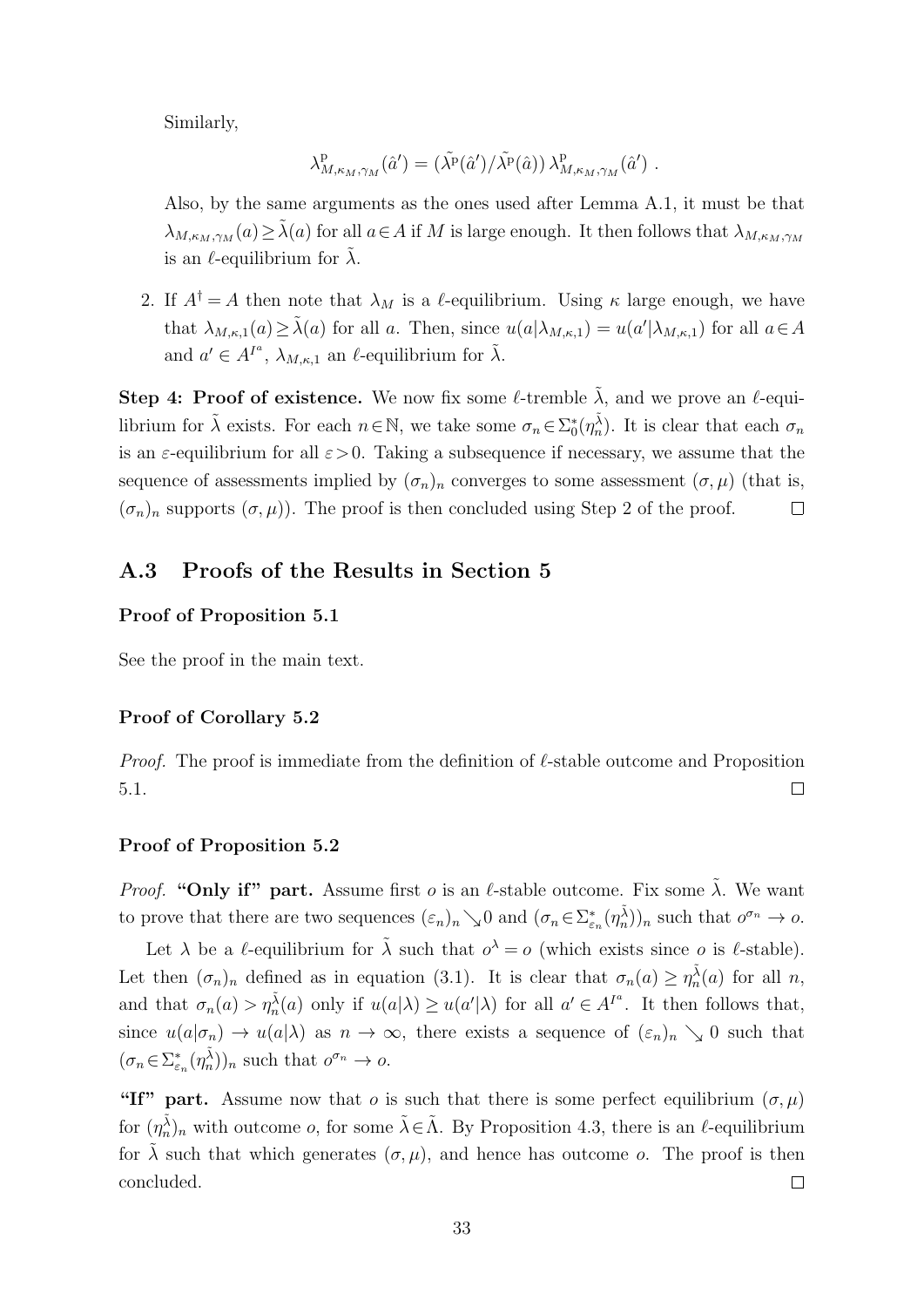#### Proof of Corollary [5.1](#page-17-1)

*Proof.* Let  $o$  be a stable outcome. Assume, for the sake of contradiction, that  $o$  is not  $\ell$ -stable. Let  $\tilde{\lambda}$  be such that there is no  $\ell$ -equilibrium for  $\tilde{\lambda}$  with outcome o. Let  $(\sigma_n \in$  $(\Sigma_0^*(\eta_n^{\tilde{\lambda}}))_n$  be a sequence such that the corresponding sequence of outcomes converging to  $o$  (note that such sequence exists because  $o$  is stable). Taking a subsequence if necessary, assume that  $(\sigma_n)_n$  supports some assessment  $(\sigma, \mu)$ , and note that the outcome of  $(\sigma, \mu)$ is *o*. Since  $\sigma_n \in \Sigma_{\varepsilon}^*(\eta_n^{\tilde{\lambda}})$  for all  $\varepsilon > 0$ , Proposition [4.3](#page-13-1) implies that there exists some  $\ell$ -equilibrium for  $\tilde{\lambda}$  generating  $(\sigma, \mu)$ , and hence with outcome o, which is a contradiction.  $\Box$ 

### Proof of Proposition [5.3](#page-17-4)

*Proof.* Assume that o is the unique  $\ell$ -stable outcome and, for the sake of contradiction, assume that it is not stable. Note that there is no stable outcome different from o, since otherwise such an outcome would also be  $\ell$ -stable by Corollary [5.1.](#page-17-1) Hence, it must be that o is not a stable outcome.

Let  $(\hat{\eta}_n)_n$  be a tremble such that there is no sequence  $(\sigma_n \in \Sigma_0^*(\hat{\eta}_n))_n$  with outcomes converging to o (which exists since o is not stable). Let  $(u_m)_m$  be a sequence converging to u such that there is a stable outcome  $o_{n,m}$  of  $G(\hat{\eta}_n, u_m)$  for each n and m. Assume that, for each  $n, (o_{n,m})_m$  converges to some outcome  $o_n$ , which is an equilibrium outcome of  $G(\hat{\eta}_n, u)$ . Taking a subsequence if necessary, assume that  $(o_n)_n$  converges to some outcome o', which is necessarily different from o. Let  $(m_n)_n$  be a sequence such that  $(o_{n,m_n})_n$  converges to  $o'$ .

Fix now some  $\tilde{\lambda} \in \tilde{\Lambda}$  and, for each  $j \in \mathbb{N}$ , a sequence  $(\sigma_{nj} \in \Sigma_{0}^{*}(\eta_{n}^{\tilde{\lambda}}, G(\hat{\eta}_{j}, u_{m_{j}})))_{n}$  with outcomes converging to  $o_{j,m_j}$ , where  $\Sigma_0^*(\eta_m^{\tilde{\lambda}}, G(\hat{\eta}_j, u_{m_j}))$  is the set of equilibria of the game  $G(\hat{\eta}_j, u_{m_j})$  where players tremble according to  $\eta_n^{\tilde{\lambda}}$  (note that  $(\sigma_{nj})_n$  exists since  $o_{j,m_j}$  is a stable outcome of  $G(\hat{\eta}_j, u_{m_j})$ . We define  $(j_n)_n$  recursively as follows:

- 1. For  $n=1$ , let  $j_1$  be the smallest such that  $\sigma_{1j_1} \in \Sigma_1^*(\eta_1^{\tilde{\lambda}})$ .
- 2. For each  $n>1$ , let  $j_n > j_{n-1}$  be such that  $\sigma_{nj_n} \in \sum_{1/n}^{\infty} (\eta_n^{\tilde{\lambda}})$ .

Let  $\sigma_n \equiv \sigma_{n j_n}$  for all  $n \in \mathbb{N}$ . It is clear that the sequence of outcomes of  $(\sigma_n)_n$  converges to  $o'$ . Let finally  $(n_k \in \mathbb{N})_k$  be strictly increasing and such that  $(\sigma_{n_k})_k$  generates some assessment  $(\sigma, \mu)$ . An analogous argument as the one used in the proof of Proposition [4.3](#page-13-1) implies that there exists some  $\lambda \in \Lambda^*(\tilde{\lambda})$  such that  $({\sigma}^{\lambda}, {\mu}^{\lambda}) = (\sigma, \mu)$ , and hence  ${\sigma}^{\lambda} = {\sigma}'$ . Since the argument can be applied to any  $\tilde{\lambda} \in \tilde{\Lambda}$ , we conclude that  $o'$  is  $\ell$ -stable, which is a contradiction. Hence, o is stable.  $\Box$ 

### Proof of Proposition [5.4](#page-17-5)

Proof. The proof is analogous to the proof of Proposition [5.2.](#page-16-1)

 $\Box$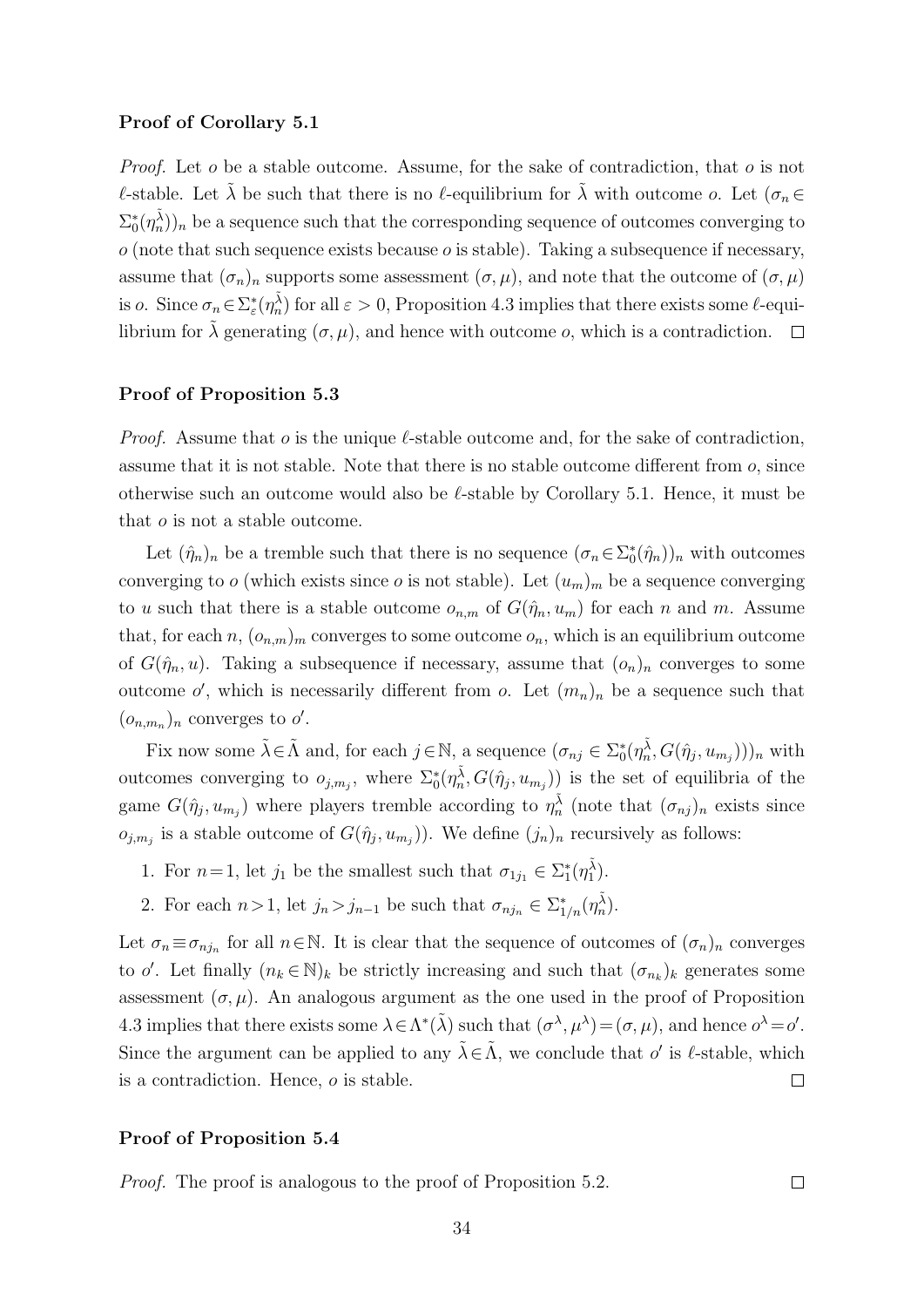### Proof of Proposition [5.5](#page-17-3)

Proof. 1. Forward induction: The proof is in the main text.

- 2. Iterated strict dominance: The argument is analogous the proof of part 1.
- 3. Invariance to reordering simultaneous moves: Let  $I, I' \in \mathcal{I}$  be such that  $I' = I \times A^I$ . For each terminal history  $(a_1, ..., a_J) \in T$ , define

$$
\mathcal{T}(a_1, ..., a_J) \equiv \begin{cases} (a_1, ..., a_{j+1}, a_j, ..., a_J) & \text{if } a_j \in A^I \text{ for some } j, \\ (a_1, ..., a_J) & \text{otherwise.} \end{cases}
$$

Let G' be a game coinciding with G but replacing T by  $\mathcal{T}(T)$ , and also replacing  $H, \mathcal{I}$ , and  $\iota$  accordingly.

We now fix some  $\ell$ -stable outcome  $o$  of  $G$ , and we will show that the outcome analogous to o in G', denoted  $o' \equiv o(\mathcal{T}^{-1})$ , is also  $\ell$ -stable. To see this, fix some  $\ell$ tremble  $\tilde{\lambda} \in \tilde{\Lambda}$ , and let  $\lambda$  be an  $\ell$ -equilibrium for  $\tilde{\lambda}$  with outcome  $o$ . We argue that  $\lambda$  is also an  $\ell$ -equilibrium for  $\tilde{\lambda}$  in  $G'$ , and has outcome  $o'$ . This result follows from the observation that the optimality requirement in the definition of  $\ell$ -equilibrium for  $\lambda$  (second condition in Definition [4.2\)](#page-11-1) is equivalent to require that  $\lambda(a) > \tilde{\lambda}(a)$ only if  $\hat{u}(a|\lambda) \geq \hat{u}(a'|\lambda)$  for all  $a' \in A^{I^a}$ , where

$$
\hat{u}(a|\lambda) \equiv \sum_{t \in T^a} \frac{\lambda(t)}{\lambda(a)} u_{\iota(I^a)}(t) ,
$$

instead of using  $u(a|\lambda)$  defined in equation [\(3.4\)](#page-9-1). Since  $\hat{u}(a|\lambda)$  is independent of whether I and I' are reversed or not, it follows that  $\lambda$  is also an  $\ell$ -equilibrium for  $\tilde{\lambda}$  in  $G'.$ 

 $\Box$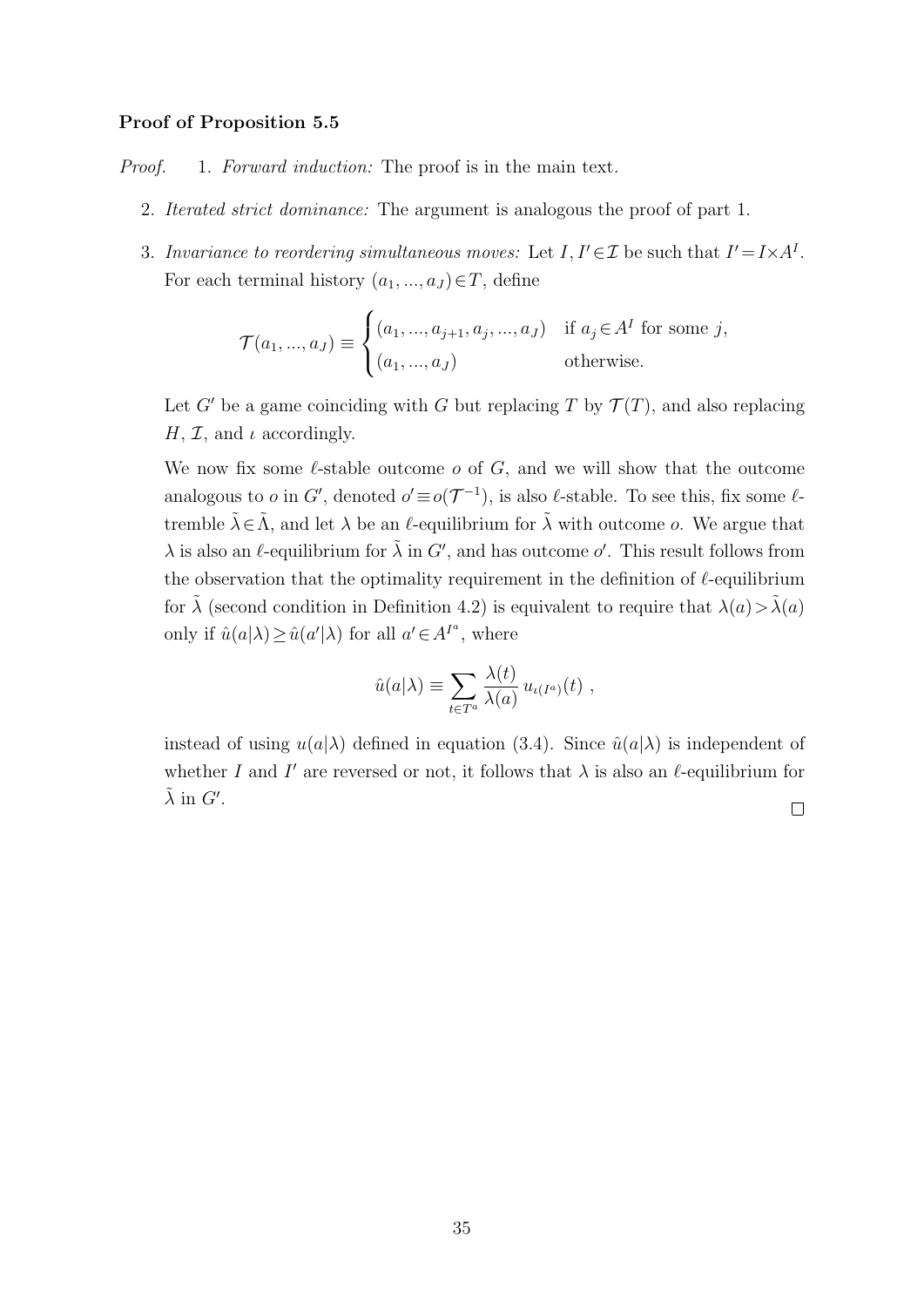# <span id="page-35-0"></span>B Relationship to LPSs and CPSs

In this section, we shed light on the link between, on one hand,  $\ell$ -strategy profiles and (i) lexicographic probability systems (LPSs) and (ii) conditional probability systems (CPSs), as they have also been used to characterize consistent assessments.

# B.1 Lexicographic Probability Systems

We first relate  $\ell$ -strategy profiles and LPSs. We follow an approach similar to [Govindan](#page-22-7) [and Klumpp](#page-22-7) [\(2003\)](#page-22-7); that is, we consider LPSs over each set of individual strategies. Such construction is easier to use than that in [Blume, Brandenburger, and Dekel](#page-22-6) [\(1991\)](#page-22-6), where LPSs are over the space of strategy profiles, which has not finite representation and requires additional conditions to ensure that players randomize independently.

In a normal-form game, [Govindan and Klumpp](#page-22-7) define an LPS as a finite sequence of mixed strategies. To simplify the exposition, we introduce the concept of behavior LPS as a sequence of behavior strategies.

Definition B.1. A *(full-support) behavior LPS (profile)* is a finite sequence of strategy profiles  $\hat{\sigma} \equiv (\sigma^j)_{k=0}^{\hat{K}},$  for some  $\hat{K} \in \mathbb{Z}_+$ , such that, for all  $a \in A$ , there is some k such that  $\sigma^k(a) > 0$ . We use  $\hat{K}(a)$  to denote  $\min\{k|\sigma^k(a) > 0\}$ .

As [Govindan and Klumpp](#page-22-7) point out,  $(\sigma^k |_{\mathcal{I}})_{k=1}^{\hat{K}}$  can be interpreted as a collection of theories of players  $N\setminus \{i(I)\}$  about player  $i(I)$ 's strategy, ordered in decreasing likelihood. Using this interpretation, we can define the assessment generated by some behavior LPS  $\hat{\sigma}$  by assigning, to each action a and each history  $(a_j)_{j=1}^J$  in some information set  $I$ , the following probability and belief:

$$
\sigma(a) = \sigma^{0}(a) \text{ and } \mu((a)_{j=1}^{J}) = \begin{cases} 0 & \text{if } \hat{K}((a_{j})_{j=1}^{J}) > \hat{K}(I), \\ C_{I} \prod_{j=1}^{J} \sigma^{\hat{K}(a_{j})}(a_{j}) & \text{if } \hat{K}((a_{j})_{j=1}^{J}) = \hat{K}(I), \end{cases}
$$
(B.1)

where  $\hat{K}((a_j)_{j=1}^J) = \sum_{j=1}^J \hat{K}(a_j)$  and  $\hat{K}(I) = \min_{h \in I} \hat{K}(h)$ , and where  $C_I$  is the constant that keeps  $\mu|_I$  a probability distribution. In words, the strategy profile in the assessment generated by the LPS coincides with the primary theory about each player's strategy, and the belief at a given information set is derived by the most likely theory from the LPS conditional on the information set being reached.

The following result illustrates the relationship between  $\ell$ -strategy profiles and (behavior) LPSs:

<span id="page-35-1"></span>**Proposition B.1.** Let  $(\sigma^k)_{k=0}^{\hat{K}}$  be a behavior LPS. Then, the  $\ell$ -strategy profile  $\lambda(a) \equiv$  $(\hat{K}(a), \sigma^{\hat{K}(a)}(a))$  for all  $a \in A$  generates the same assessment.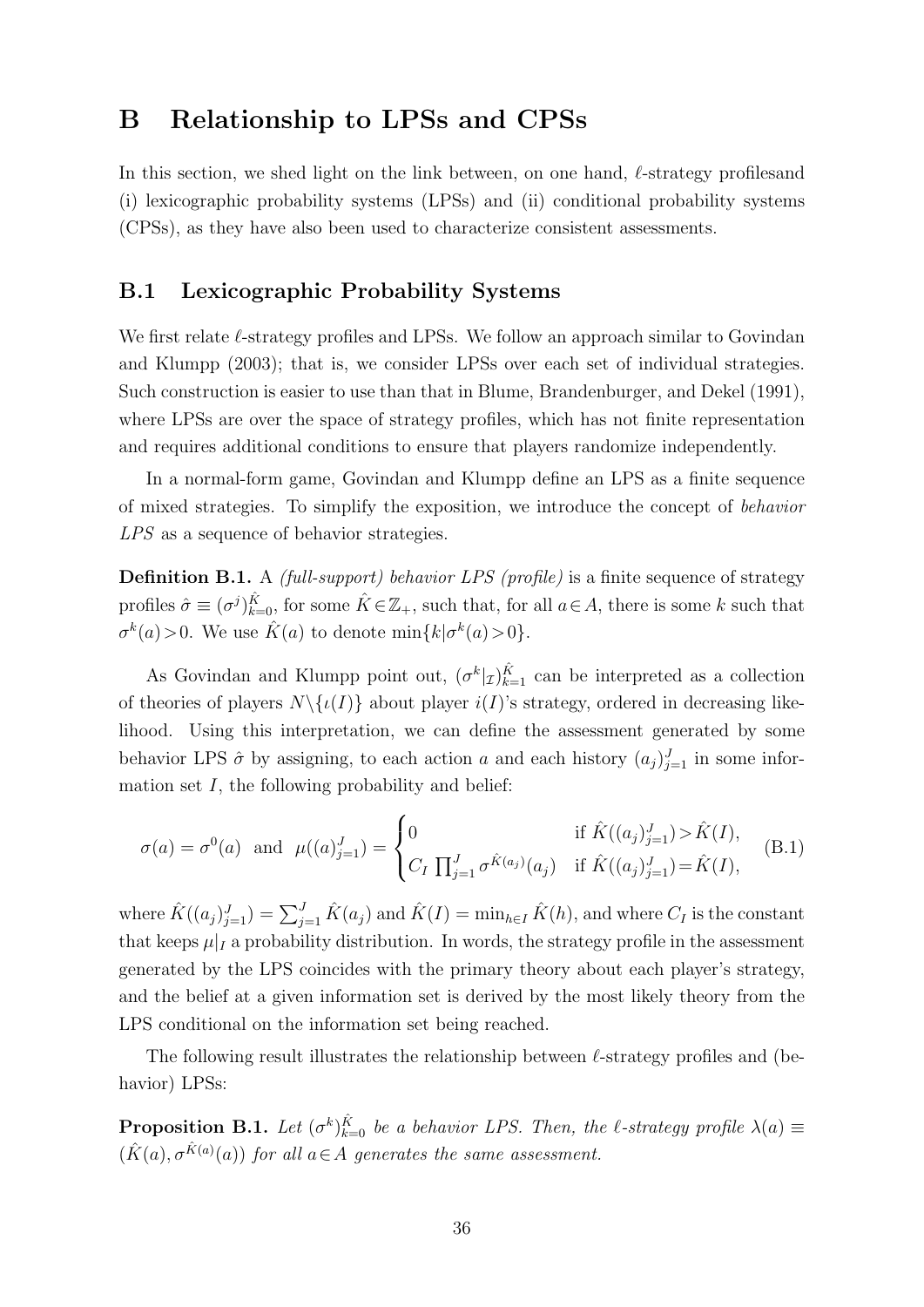*Proof.* We first show that  $\lambda$  is an  $\ell$ -strategy profile. To see this note that, for each information set I, if  $a \in A^I$  is in the support of  $\sigma^0|_{A^I}$ , then  $\hat{K}(a) = 0$ , and if  $a \in A^I$ is not in the support of  $\sigma^0|_{A^I}$ , then  $\hat{K}(a) > 0$ . It then follows that  $\sum_{a \in A^I} \lambda(a) =$  $(0, \sum_{a \in A^I} \sigma^0(a)) = 1.$ 

We proceed by showing that the behavior LPS and  $\lambda$  have the same outcome. It is clear that they generate the same strategy profile, since  $\sigma(a) = \sigma^0(a) = st(\lambda(a)) = \sigma^{\lambda}(a)$ . Take then some information set I and history  $h \in I$ . Recall that

$$
\lambda((a_j)_{j=1}^J) = \prod_{j=1}^J \lambda(a_j) = \left( \sum_{j=1}^J \hat{K}(a), \prod_{j=1}^J \sigma^{\hat{K}(a_j)}(a_j) \right),
$$

and also that

$$
\lambda(I) = \sum_{h \in I} \lambda(h) = (\lambda^{r}(I), \sum_{h \in I | \lambda^{r}(h) = \lambda^{r}(I)} \lambda^{p}(h)).
$$

Since  $\lambda^r(h) = \hat{K}(h)$  and  $\lambda^r(I) = \hat{K}(I)$  for all  $h \in H$  and  $I \in \mathcal{I}$ , it is clear that  $\mu(h) = 0$  if and only if  $\mu^{\lambda}(h) = 0$ . If, alternatively,  $\hat{K}(h) = \hat{K}(I)$  (and so  $\lambda^{r}(h) = \lambda^{r}(I)$ ), then

$$
\mu((a)_{j=1}^J) = \frac{\prod_{j=1}^J \sigma^{\hat{K}(a_j)}}{\sum_{h \in I | \lambda^r(h) = \lambda^r(I)} \lambda^p(h)} = \text{st}\left(\frac{\lambda((a)_{j=1}^J)}{\lambda(I)}\right) = \mu^{\lambda}((a)_{j=1}^J) ,
$$

 $\Box$ 

hence the result holds.

Proposition [B.1](#page-35-1) is illustrative of how an  $\ell$ -strategy profile retains the information necessary to determine the likelihood of each action, which is given by its likelihood in the most likely theory where it is played with positive probability. This information is sufficient to determine the consistency and sequential optimality of assessments, as it permits assessing the relative likelihood of any two histories.

In applications, especially in extensive-form games, using LPSs to study behavior may require high values for  $\hat{K}$ , diminishing their usefulness. Still, as we argued, most of the components of an LPS are not necessary to determine the incentives of the players in the game. As a result, the reduced dimensionality of  $\ell$ -strategy profiles ( $\mathbb{R}^2$ <sup>|A|</sup> instead of  $\mathbb{R}^{(\hat{K}+1)|A|}$  in a behavior LPS), their additive and multiplicative properties, and the fact that they can be defined in each information set independently, make them easier to work with in applications.<sup>[18](#page-36-0)</sup>

### B.2 Conditional Probability Systems (CPS)

A different approach to model consistent behavior is through the use of conditional probability systems, like [Battigalli](#page-22-5) [\(1996\)](#page-22-5), or relative probabilities, like [Kohlberg and](#page-22-10)

<span id="page-36-0"></span><sup>&</sup>lt;sup>18</sup>Note that [Govindan and Klumpp](#page-22-7) [\(2003\) use LPSs to characterize perfect equilibria. Nevertheless,](#page-22-10) their analysis requires using *induced lexicographic beliefs* [for each player \(which plays a similar role](#page-22-10) [as the "independence property" for CPSs\), which add a significant degree of intractability as they](#page-22-10) are  $(\hat{K}(|N|-1))$ -dimensional objects. Nevertheless, as we indicate in footnote [3,](#page-3-1) the equilibrium [paths of perfect and sequential equilibria coincidence for generic payoffs.](#page-22-10)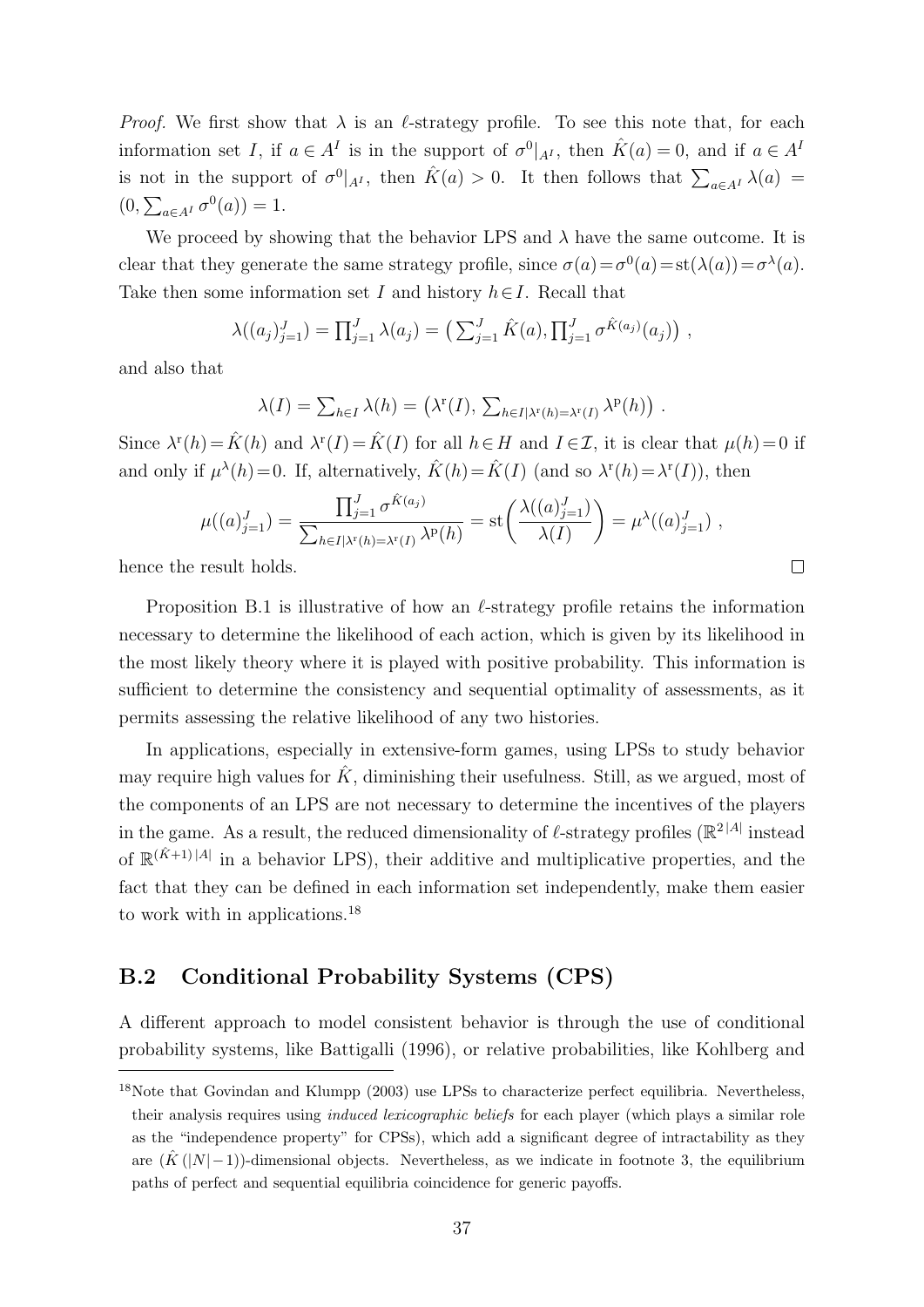[Reny](#page-22-10) [\(1997\)](#page-22-10). In this section we focus on the relationship of between conditional probability systems and  $\ell$ -strategy profiles. To simplify the exposition, we assume that nature does not take any action.

Let  $S \equiv \{s \in A^{\mathcal{I}} | s(I) \in A^I \; \forall I \in \mathcal{I}\}\$ be the set of pure strategies. [Battigalli](#page-22-5) [\(1996\)](#page-22-5) defines *conditional probability system (CPS)* on the set of pure strategies  $S$  to be a map  $P: 2^S \times (2^S \backslash \emptyset) \rightarrow [0,1]$  such that for all  $S_1 \in 2^S \backslash \emptyset$  we have that  $P(\cdot | S_1) \in \Delta(S_1)$ , and for all  $S_1, S_2, S_3 \subset S$ ,

$$
S_1 \subset S_2 \subset S_3 \text{ implies } P(S_1|S_3) = P(S_1|S_2) P(S_2|S_3). \tag{B.2}
$$

To ensure that a CPS is consistent with independent randomizations, [Battigalli](#page-22-5) defines the following property: a CPS P satisfies the independence property if, for any partition  $\{\mathcal{I}',\mathcal{I}''\}$  of  $\mathcal I$  and any two sets  $S'_1 \times S''_1, S'_2 \times S''_2 \in A^{\mathcal I'} \times A^{\mathcal I''}$ , we have

<span id="page-37-2"></span><span id="page-37-0"></span>
$$
P(S'_1 \times S_1'' | S'_2 \times S_1'') = P(S'_1 \times S_2'' | S'_2 \times S_2'')
$$
.

Our definition is slightly different than [Battigalli'](#page-22-5)s in that we define the independence property over behavior pure strategies instead of pure strategies (that is, we allow different information sets of the same player to be in different elements of the partition  $\{\mathcal{I}',\mathcal{I}''\}$  of  $\mathcal{I}$ ). In our context of an extensive form game with a focus on behavior strategies, this is without loss of generality, since each player randomizes independently in each of her information sets. Finally, [Battigalli](#page-22-5) defines a strategic extended assessment as a triple  $(\sigma, \mu, P)$ , where  $(\sigma, \mu)$  is an assessment and P is a CPS satisfying

$$
\mu^{I}(h) = P(S(h)|S(I)) \text{ and } \sigma(a) = P(\{s \in S(I^{a}) | s(I^{a}) = a\} | S(I^{a}))
$$
 (B.3)

for all  $I \in \mathcal{I}$ ,  $h \in I$  and  $a \in A$ , where  $S(h \equiv (a_j)_{j=1}^J)$  is the set of elements  $s \in S$  such that  $s(I^{a_j}) = a_j$  for all j (that is, h is on path of s), and  $S(I) \equiv \bigcup_{h' \in I} S(h')$ .

Now fix some  $\ell$ -strategy profile  $\lambda$ . For any element  $s \in S$  we define, with some abuse of notation, its likelihood as  $\lambda(s) \equiv \prod_{I \in \mathcal{I}} \lambda(s(I))$ . Also, for a given set  $S_1 \subset S$ , we use  $\lambda(S_1)$  to denote  $\sum_{s \in S_1} \lambda(s)$ . Finally, the conditional probability system generated by  $\lambda$ , denoted  $P^{\lambda}$ , as

<span id="page-37-1"></span>
$$
P^{\lambda}(S_1|S_2) \equiv \text{st}\left(\frac{\lambda(S_1 \cap S_2)}{\lambda(S_2)}\right) \quad \text{for all } S_1, S_2 \subset S \text{ with } S_2 \neq \emptyset. \tag{B.4}
$$

The following result illustrates the connection of  $\ell$ -strategy profiles and CPS:

<span id="page-37-3"></span>**Proposition B.2.** For each  $\ell$ -strategy profile  $\lambda$ ,  $P^{\lambda}$  satisfies the "independence property" and  $(P^{\lambda}, \mu^{\lambda}, \sigma^{\lambda})$  is a strategic extended assessment.

*Proof.* It is clear that  $P^{\lambda}$  satisfies [\(B.2\)](#page-37-0). To see that  $P^{\lambda}$  satisfies the independence property, consider a partition  $\{\mathcal{I}',\mathcal{I}''\}$  of  $\mathcal{I}$  and  $S'_1 \times S''_1, S'_2 \times S''_2 \subset A^{\mathcal{I}'} \times A^{\mathcal{I}''}$ . Then, note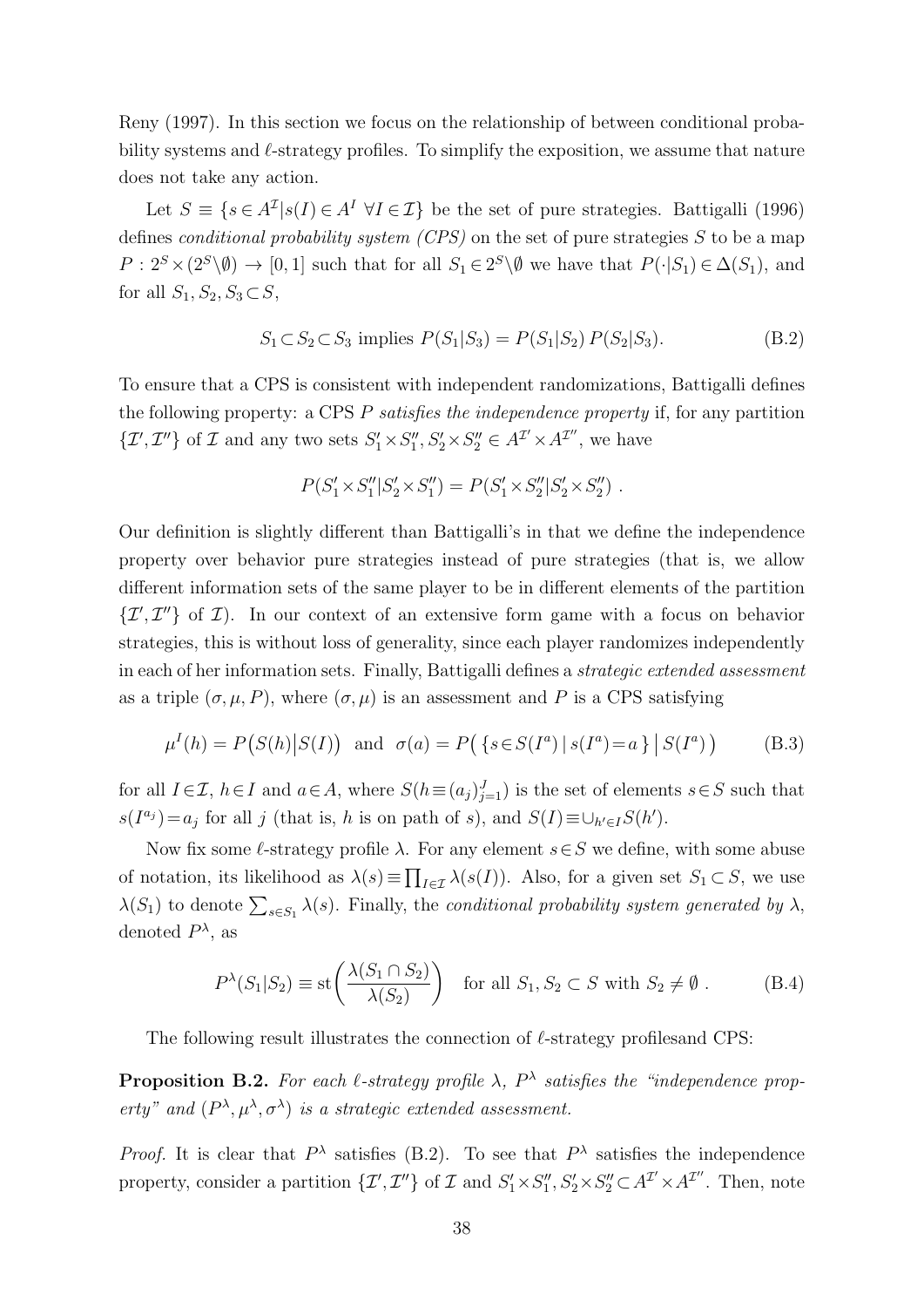that

$$
P^{\lambda}(S'_1 \times S''_1 | S'_2 \times S''_1) = \frac{P^{\lambda}\big((S'_1 \times S''_1) \cap (S'_2 \times S''_1)\big)}{P^{\lambda}(S'_2 \times S''_1)} = \frac{P^{\lambda}\big((S'_1 \cap S'_2) \times S''_1\big)}{P^{\lambda}(S'_2 \times S''_1)}
$$

$$
= \frac{\left(\sum_{s' \in S'_1 \cap S'_2} \lambda(s')\right)\left(\sum_{s'' \in S''_1} \lambda(s'')\right)}{\left(\sum_{s' \in S'_1 \cap S'_2} \lambda(s')\right)\left(\sum_{s'' \in S''_1} \lambda(s'')\right)} = \frac{\lambda(S'_1 \cap S'_2)}{\lambda(S'_2)}
$$

does not depend on  $S_1''$ , where  $\lambda$  is naturally extended to  $A^{\mathcal{I}'}$  and  $A^{\mathcal{I}''}$ .<sup>[19](#page-38-0)</sup> Hence,  $P^{\lambda}$ satisfies the independence property. To prove that  $(P^{\lambda}, \mu^{\lambda}, \sigma^{\lambda})$  is a strategic extended assessment, notice that, for any history  $h \equiv (a_j)_{j=1}^J$ ,

$$
\sum_{s \in S(h)} \lambda(s) = \left(\prod_{j=1}^{J} \lambda(a_j)\right) \left(\prod_{I \notin \{I^{a_j}|j=1,\dots,J\}} \sum_{a \in A^I} \lambda(a)\right) = \lambda(h) . \tag{B.5}
$$

Similarly, we have

<span id="page-38-2"></span><span id="page-38-1"></span>
$$
\sum_{s \in S(I)} \lambda(s) = \sum_{h \in I} \sum_{s \in S(h)} \lambda(s) = \lambda(I) .
$$
 (B.6)

As a result, using the definitions of  $(\mu^{\lambda}, \sigma^{\lambda})$  (Definition [3.2\)](#page-7-2) and  $P^{\lambda}$  (equation [\(B.4\)](#page-37-1)), the first condition in equation [\(B.3\)](#page-37-2) holds. To prove that the second condition in equation [\(B.3\)](#page-37-2) holds, fix an action  $a \in A$ . Using  $S(a)$  to denote  $\{s \in S(I^a) \mid s(I^a) = a\}$ , and an argument similar to the one used to obtain equations [\(B.5\)](#page-38-1) and [\(B.6\)](#page-38-2), we have

$$
\sum_{s \in S(a)} \lambda(s) = \lambda(a) \sum_{h \in I^a} \lambda(h) .
$$
 (B.7)

Then, the second condition in equation [\(B.3\)](#page-37-2) holds, and the proof is done.  $\Box$ 

Corollary 3.1 in [Battigalli](#page-22-5) [\(1996\)](#page-22-5) shows that an assessment  $(\mu, \sigma)$  is consistent only if there is some CPS P satisfying the independence property such that  $(\mu, \sigma, P)$  is an strategic extended assessment. Proposition [B.2](#page-37-3) provides us with one of such CPSs: it is the one generated by an  $\ell$ -strategy profile that generates  $(\mu, \sigma)$ .

CPSs and relative probabilities are difficult to use in applications. One reason is their high dimensionality  $(2^{2|S|})$ , in most games much higher than the set of  $\ell$ -trembles, which is  $2 |A|$ ). Furthermore, the requirements that a given CPS satisfies the independence property or that a given pair assessment-CPS is a strategic extended assessment may be difficult to verify, given the large number of equations they entail.

Remark B.1. [Kohlberg and Reny](#page-22-10) [\(1997\)](#page-22-10) use the assessment of an "outside observer" to characterize the relative probability of any  $|N|$ -tuple of (normal-form game) pure

<span id="page-38-0"></span><sup>&</sup>lt;sup>19</sup>For example,  $\lambda(s') \equiv \prod_{I \in \mathcal{I}'} \lambda(s(I))$  for each  $s' \in A^{\mathcal{I}'},$  and  $\lambda(S') \equiv \sum_{s' \in S'} \lambda(s')$  for each  $S' \subset A^{\mathcal{I}'}$ .